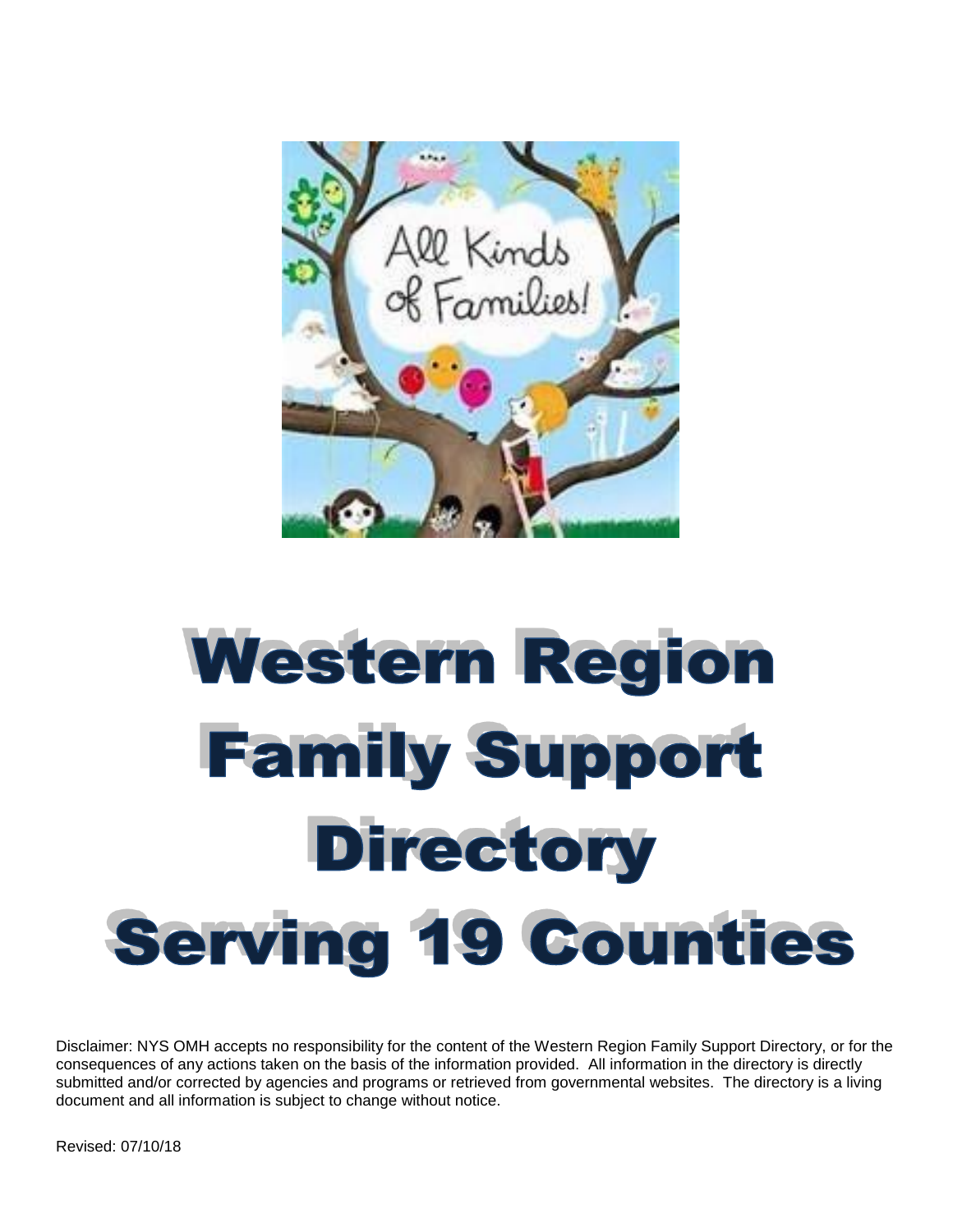# **Table of Contents**

| Page 6-7    |
|-------------|
| Page 8-10   |
| Page 11-13  |
| Page 14-18  |
| Page 19-20  |
| Page 21-22. |
| Page 23-26  |
| Page 27-28  |
| Page 29-32  |
| Page 33-34  |
| Page 35-36. |
| Page 37-39  |
| Page 40-42  |
| Page 43-44  |
| Page 45-46  |
| Page 47-51  |
|             |
|             |
|             |
|             |
|             |
|             |
|             |
|             |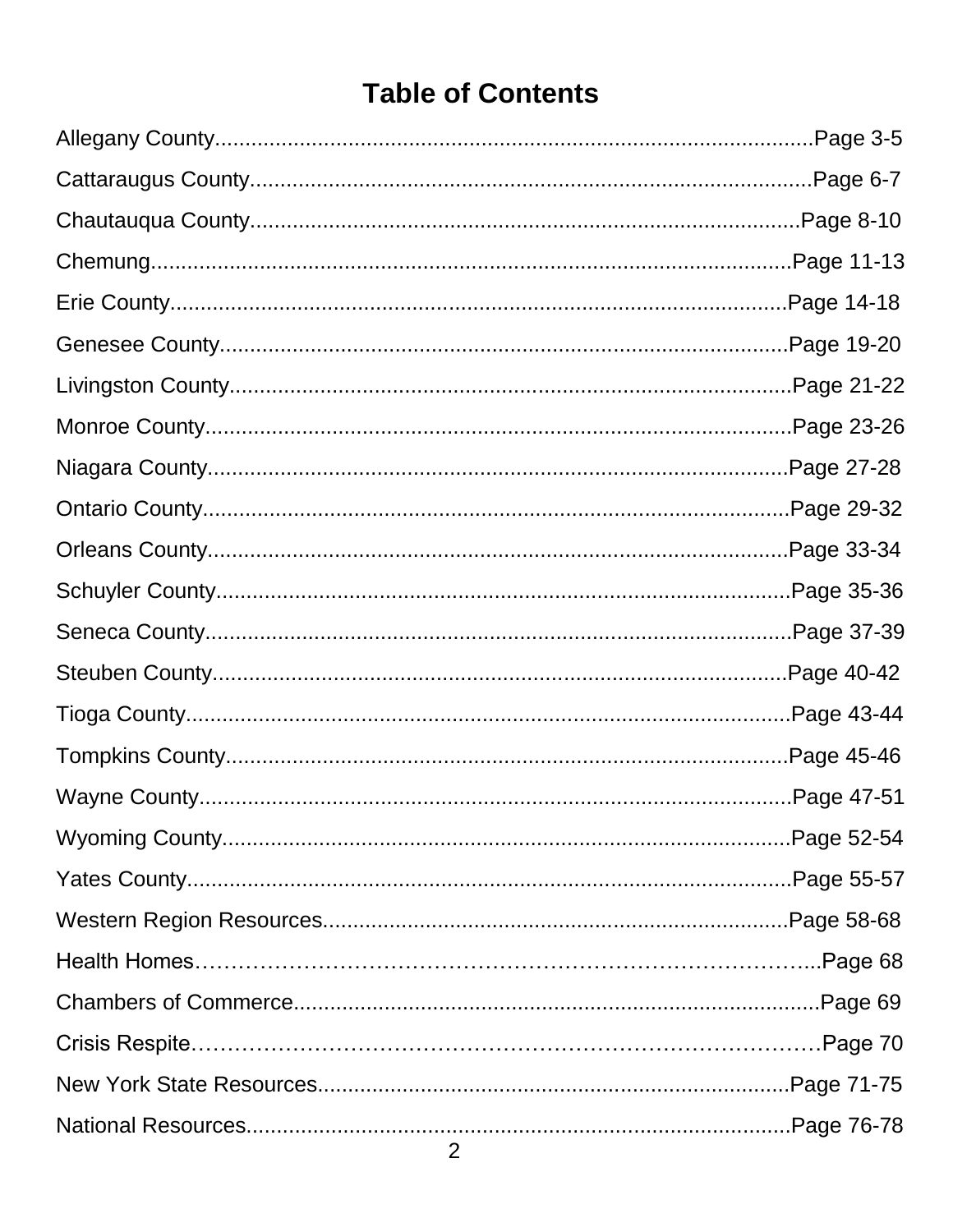# **ALLEGANY**

**Community Family Support Finger Lakes Parent Network** (FLPN) 25 West Steuben Street, Bath, NY 14810 Office: 607-776-2164 Fax: 607-776-4327 Website: [www.flpn.org](http://www.flpn.org/) E-mail: [flpninc25@flpn.org](mailto:flpninc25@flpn.org)

**Finger Lakes Parent Network, Inc.** is a parent-governed, not for profit organization focused on the needs of families who have children with emotional, behavioral, mental and/or developmental disabilities. Our mission is to support and empower families so they can improve the quality of their lives and help their children to achieve their full potential within the community. All services are offered at no cost to the families.

The services for families include bi-weekly parent/caregiver groups with trained peer facilitators providing self-help support and education as well as free, on-site childcare. FLPN also sponsors caregiver attendance at a variety of regional conferences and educational workshops. Peer advocates work across a variety of systems to provide peer support, education, advocacy, information, and referral. Teen-driven support groups participate in education, recreation activities and community service projects. Hourly in-home respite care is also provided for families by trained staff with background clearances.

FLPN provides wavier contract services through the Office of Mental Health, Office of Children and Family Services -Bridges to Health program and the Office for People with Developmental Disabilities.

The Finger Lakes Parent Network, Inc. has a teen group. FLPN empowers the teens to make good choices, have fun, participate in community service activities, self-advocate and interact with peers while being responsible, respectful and following rules made by the youth. Both the identified teens and their siblings are encouraged to participate in teen group. FLPN allow pre-teens from the age of 12 to move from childcare to the teen group with the expectation that they are held to the same standard of behavior as the older teens.

|                                      | E-mail: pdinardo@flpn.org |
|--------------------------------------|---------------------------|
|                                      | E-mail: jstruble@flpn.org |
|                                      | E-mail: cmorse@flpn.org   |
| <b>County Mental Health Director</b> |                           |
|                                      |                           |

E-mail: robanders6@gmail.com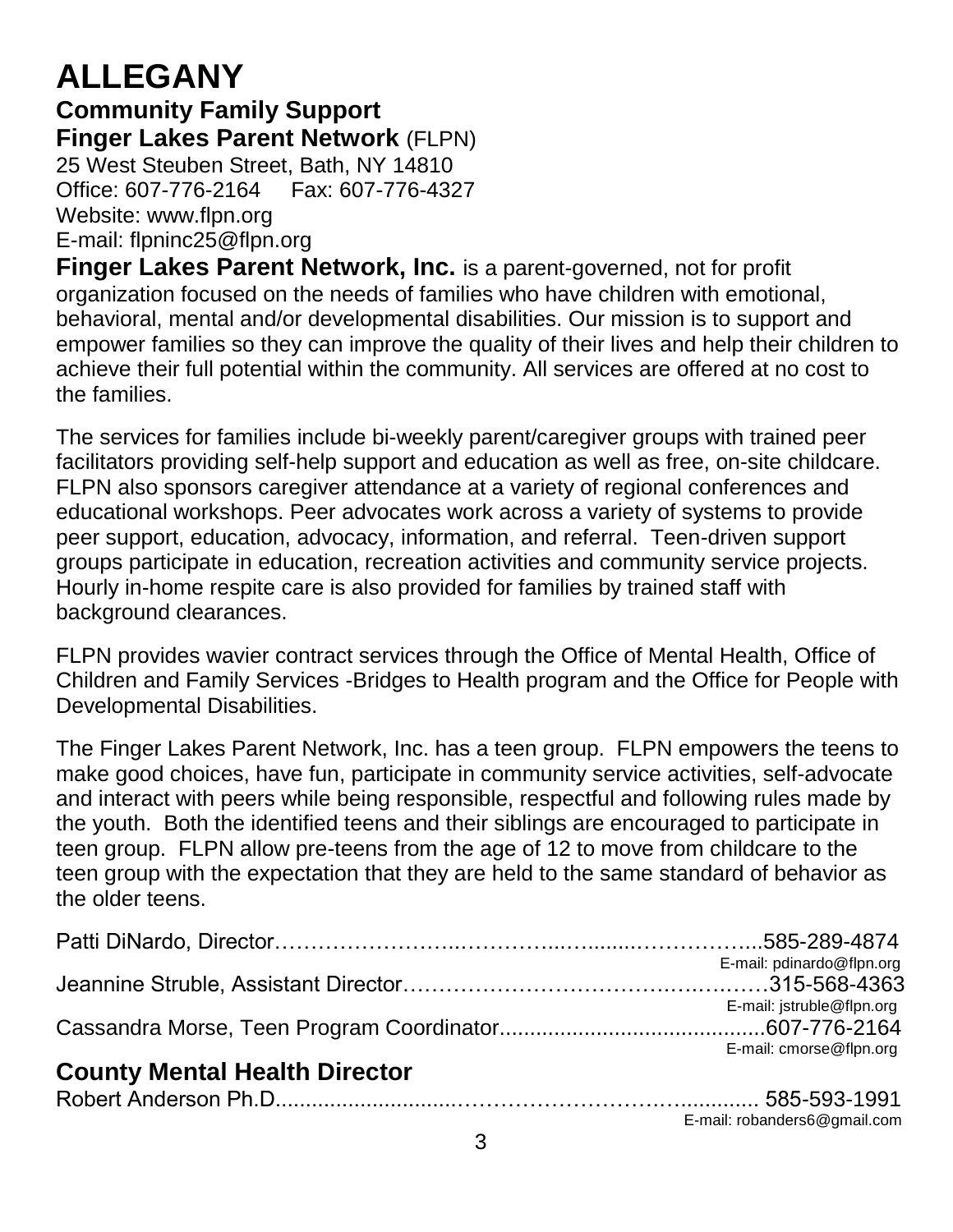# **ALLEGANY Continued: SPOA** Lindy White, LMSW, Assistant Director of Community Services and SPOA Coordinator

…………………………………………………………….…………….…………585-593-1991 E-mail: whitell@alleganyco.com

# **County DSS**

Commissioner of Social Services Vicki Grant,..…….……….….……………585-268-9622 E-mail: Vick[i.Grant@dfa.state.ny.us](mailto:Grant@dfa.state.ny.us)

#### **Waiver**

| Home and Community Based Services Waiver (HCBS) (Access via SPOA) |                                 |
|-------------------------------------------------------------------|---------------------------------|
|                                                                   |                                 |
|                                                                   | E-mail: kcaruso@rehabcenter.org |

#### **Clinic**

### **Allegany Rehabilitation Associates**

| E-mail: mdamiano@araservices.com |
|----------------------------------|
|                                  |

### **Mentoring/Companion**

| <b>Youth Mentoring Children and Family Compeer</b> |  |
|----------------------------------------------------|--|
|                                                    |  |

### **Care Coordination**

See Health Homes……………………………………………………………………..Page 68

#### **Crisis Services**

#### **Allegany Rehabilitation Associates**

4220 State Route 417 West, Wellsville, NY 14895 Walk in Crisis Service (Monday 8:00am - 5:00pm..……………………..585-593-6300 (Tues, Wed, Thurs 8:00am – 7:00pm) (Friday 8:00 – 4:00pm)

Crisis Hotline 24/7 …………………………………………………………1-888-448-3367

**Home Based Crisis Intervention** (HBCI) (Age 5-21) (Access via SPOA) HBCI is a short term (6 week) program designed to assist children and families to manage crisis situations in the home. There are currently two crisis intervention providers and one office staff available that are able to provide services to children and families. The program has a staff member available on call 24/7. Kathryn Lewis, Director of Clinical Operations…………………..……..585-593-1655 x113 E-mail: klewis@araservices.com Rachel Trudell LCSW, Assistant Director….…………………….……..585-593-6300 x249 E-mail: rtrudell@araservices.com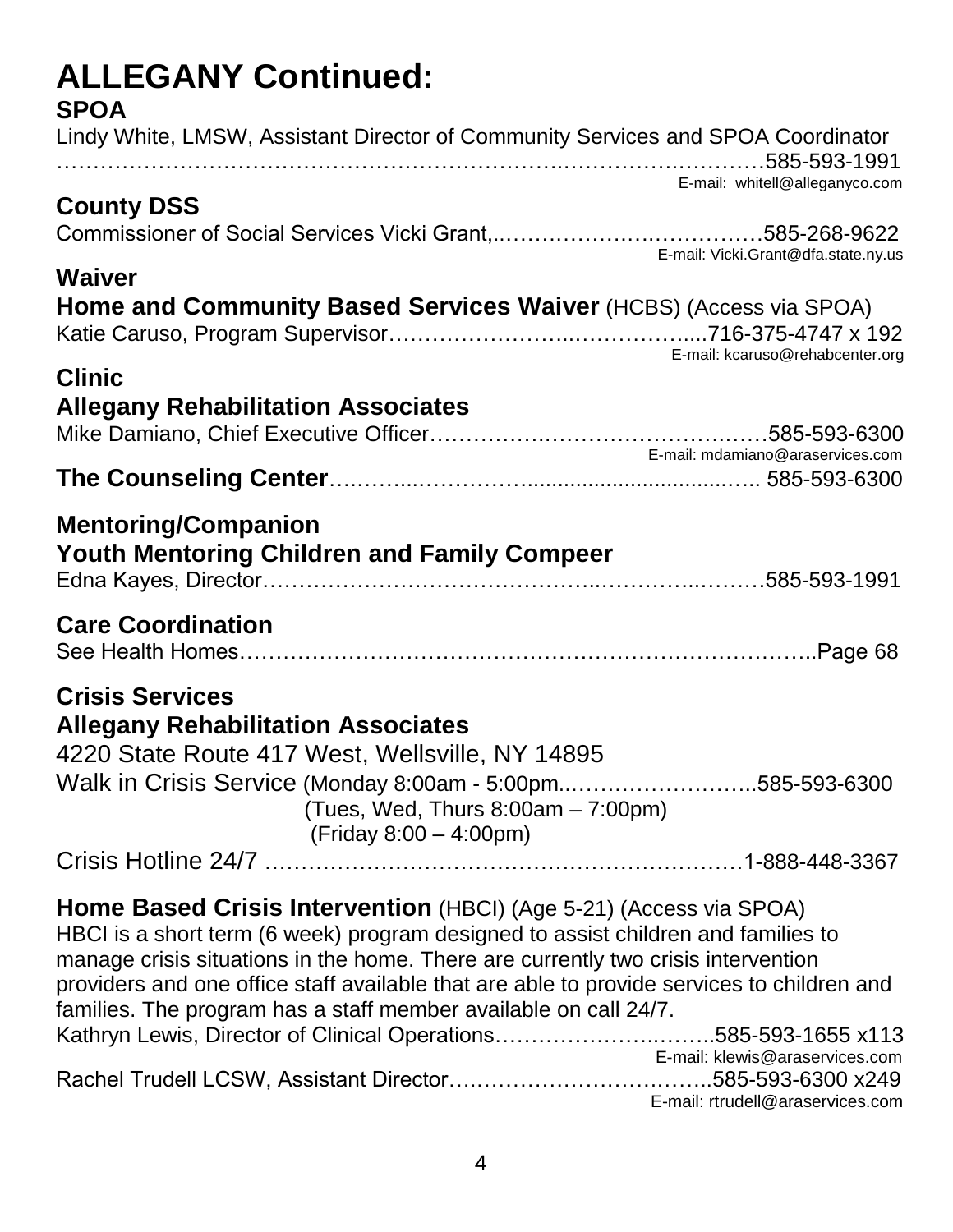| <b>ALLEGANY Continued:</b><br><b>Crisis Services Continued:</b><br><b>Home Based Crisis Intervention Continued:</b><br>Kelly Dickerson, MA., Director of Community Initiatives585-593-6300 x221<br>E-mail: kdickerson@araservices.com  |
|----------------------------------------------------------------------------------------------------------------------------------------------------------------------------------------------------------------------------------------|
| <b>Acute Inpatient Hospitalization</b>                                                                                                                                                                                                 |
| <b>Allegany Probation</b>                                                                                                                                                                                                              |
| Alfred Counseling Associates Sam Cali, (family counseling, 12 week anger management                                                                                                                                                    |
| E-mail: alfredcounseling@gmail.com<br>Multiple counselors handling a variety of issues including individual, family, and couples<br>counseling.<br>Associates include: Joelle VanEtten, LMHC, Terry Smith, LMFT, Teresa O'Connor, LCSW |
| <b>Community Residence</b> (CR) (Access via SPOA)See Page 62-63                                                                                                                                                                        |
| <b>Residential Treatment Facility</b> (RTF) (Access via SPOA)See Page 61-62                                                                                                                                                            |
| Western New York Counties Eating Disorder Community Supports for                                                                                                                                                                       |
| <b>Child Advocacy Center</b><br>E-mail: khill@sthcs.org                                                                                                                                                                                |
| <b>Trauma Systems Therapy</b><br>For Children who become emotionally dysregulated because of previous trauma                                                                                                                           |
|                                                                                                                                                                                                                                        |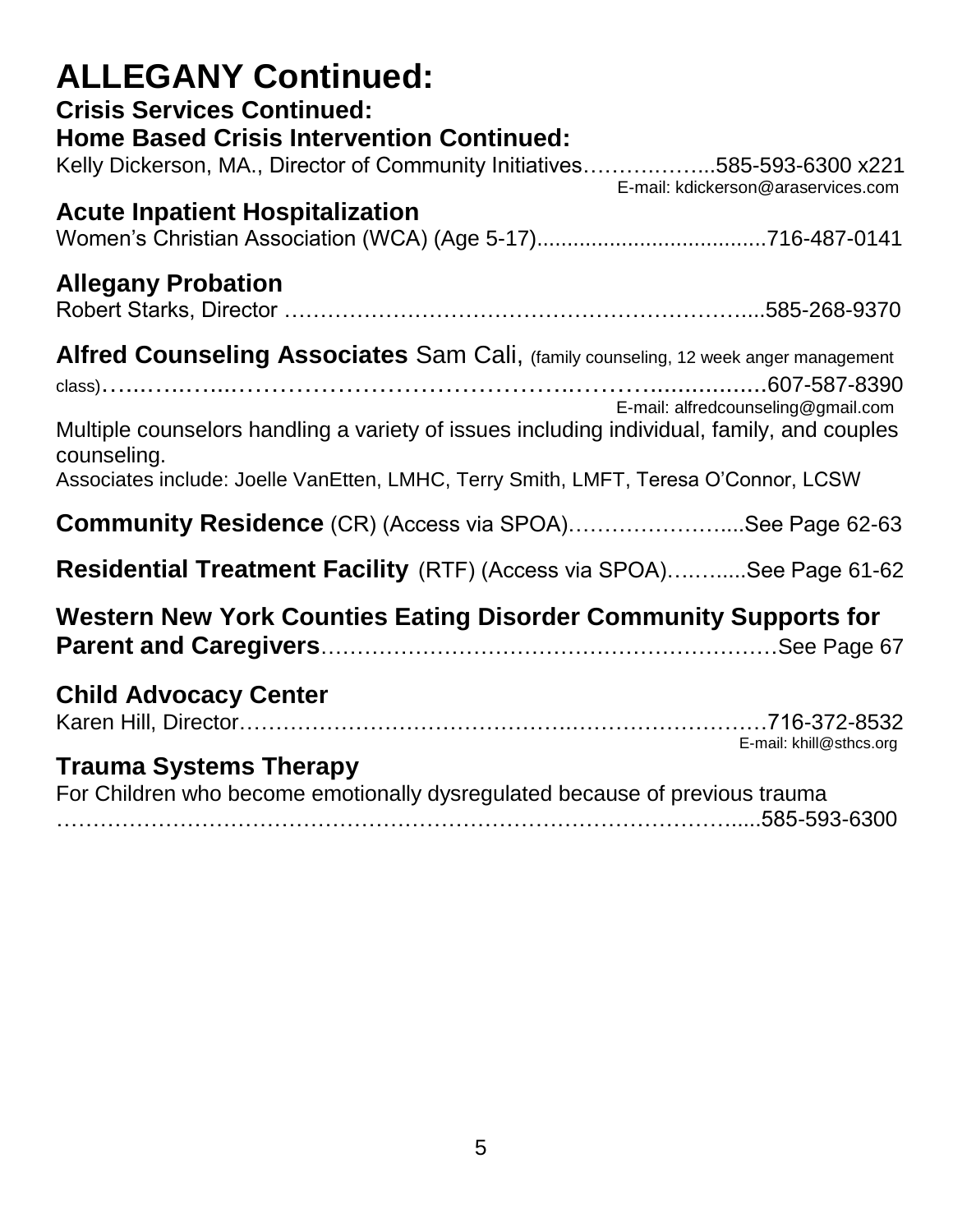| <b>CATTARAUGUS:</b><br><b>Community Family Support</b><br><b>Cattaraugus Rehab Family Support Program</b><br>1439 Buffalo Street, Olean, NY<br>Aimee Kaple, Program Manager |                                 |
|-----------------------------------------------------------------------------------------------------------------------------------------------------------------------------|---------------------------------|
|                                                                                                                                                                             | Email: akaple@rehabcenter.org   |
|                                                                                                                                                                             | Email: jknapp@rehabcenter.org   |
| <b>County Mental Health Director</b>                                                                                                                                        |                                 |
| <b>Children's SPOA</b>                                                                                                                                                      | E-mail: mholeary@cattco.org     |
| <b>Care Coordination</b>                                                                                                                                                    | E-mail: maball@cattco.org       |
|                                                                                                                                                                             |                                 |
| <b>CCSI</b>                                                                                                                                                                 |                                 |
| <b>Waiver</b><br><b>Home and Community Based Services Waiver (HCBS) (Access via SPOA)</b>                                                                                   | E-mail: mholeary@cattco.org     |
| <b>Adult SPOA</b> (Transitional Age Services Available)<br><b>Adult Health Home Care Coordination (Access via SPOA)</b>                                                     | E-mail: kcaruso@rehabcenter.org |
|                                                                                                                                                                             | E-mail: maball@cattco.org       |
| <b>Acute Inpatient Hospitalization</b>                                                                                                                                      |                                 |
| <b>Community Residence</b> (CR) (Access via SPOA)See Page 62-63                                                                                                             |                                 |
| <b>Residential Treatment Facility</b> (RTF) (Access via SPOA)See Page 61-62                                                                                                 |                                 |
| Western New York Counties Eating Disorder Community Supports for                                                                                                            |                                 |
| <b>Department of Social Services</b>                                                                                                                                        |                                 |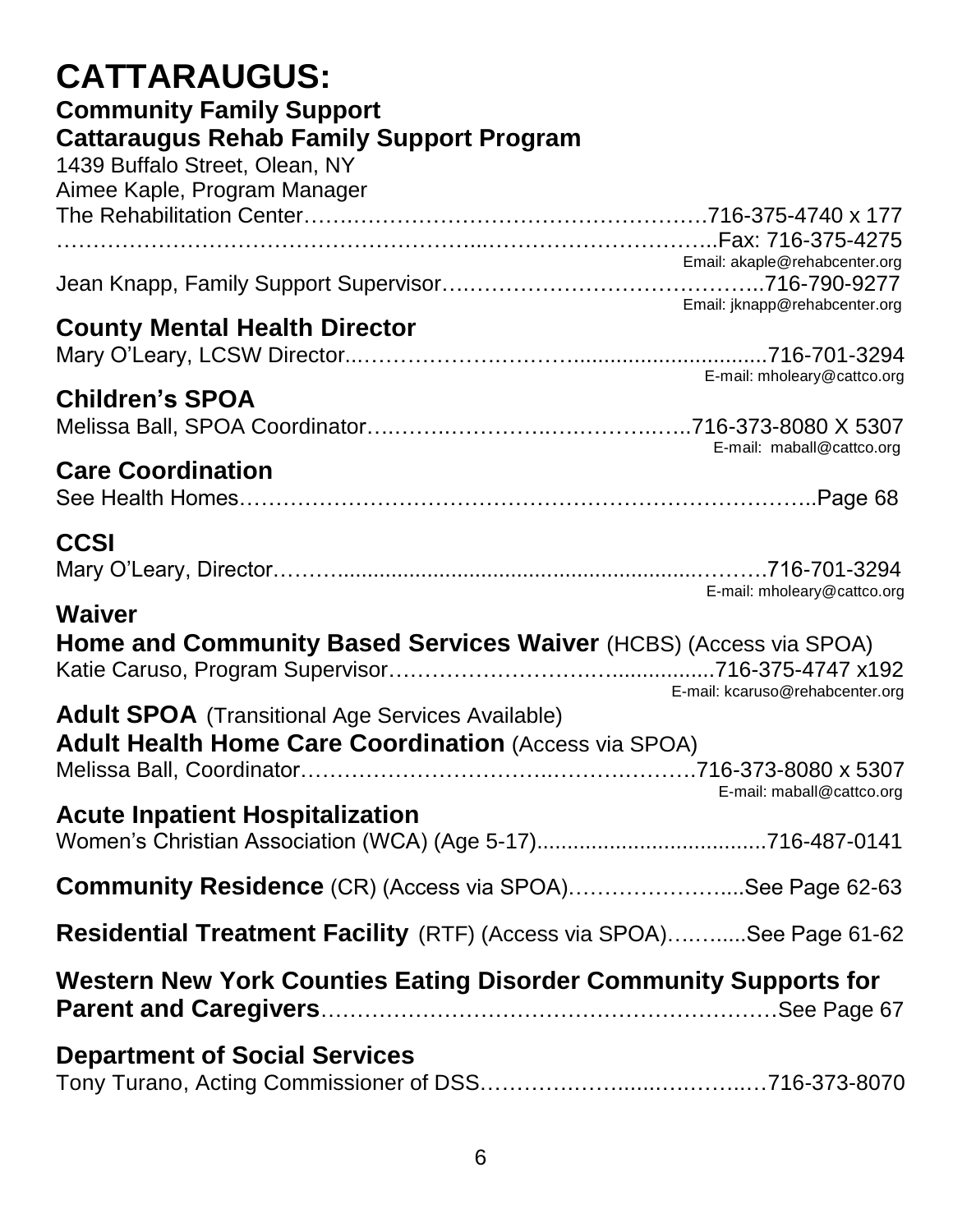# **CATTARAUGUS Continued:**

| Juvenile Probation Unit Supervisor                                                                                                                                                                                  |                                   |
|---------------------------------------------------------------------------------------------------------------------------------------------------------------------------------------------------------------------|-----------------------------------|
| <b>Substance Abuse</b>                                                                                                                                                                                              | E-mail: godiffenderfer@cattco.org |
| <b>Council on Addiction Recovery Services (CAReS)716-373-4303</b>                                                                                                                                                   |                                   |
| <b>Mental Health Clinics</b>                                                                                                                                                                                        |                                   |
|                                                                                                                                                                                                                     |                                   |
|                                                                                                                                                                                                                     |                                   |
|                                                                                                                                                                                                                     |                                   |
| <b>School and Other Mental Health Clinic Satellites:</b><br>Gowanda, Franklinville, Olean and Pioneer School districts<br><b>Olean Medical Group</b><br><b>Council on Addiction Recovery Services, Inc. (CAReS)</b> |                                   |
|                                                                                                                                                                                                                     |                                   |
| <b>Assisted Out-patient Treatment (AOT) (Adult)</b>                                                                                                                                                                 | E-mail: allafler@cattco.org       |
|                                                                                                                                                                                                                     |                                   |
|                                                                                                                                                                                                                     | E-mail: maball@cattco.org         |
| <b>Child Advocacy Center</b>                                                                                                                                                                                        |                                   |
|                                                                                                                                                                                                                     | E-mail: khill@sthcs.org           |
|                                                                                                                                                                                                                     |                                   |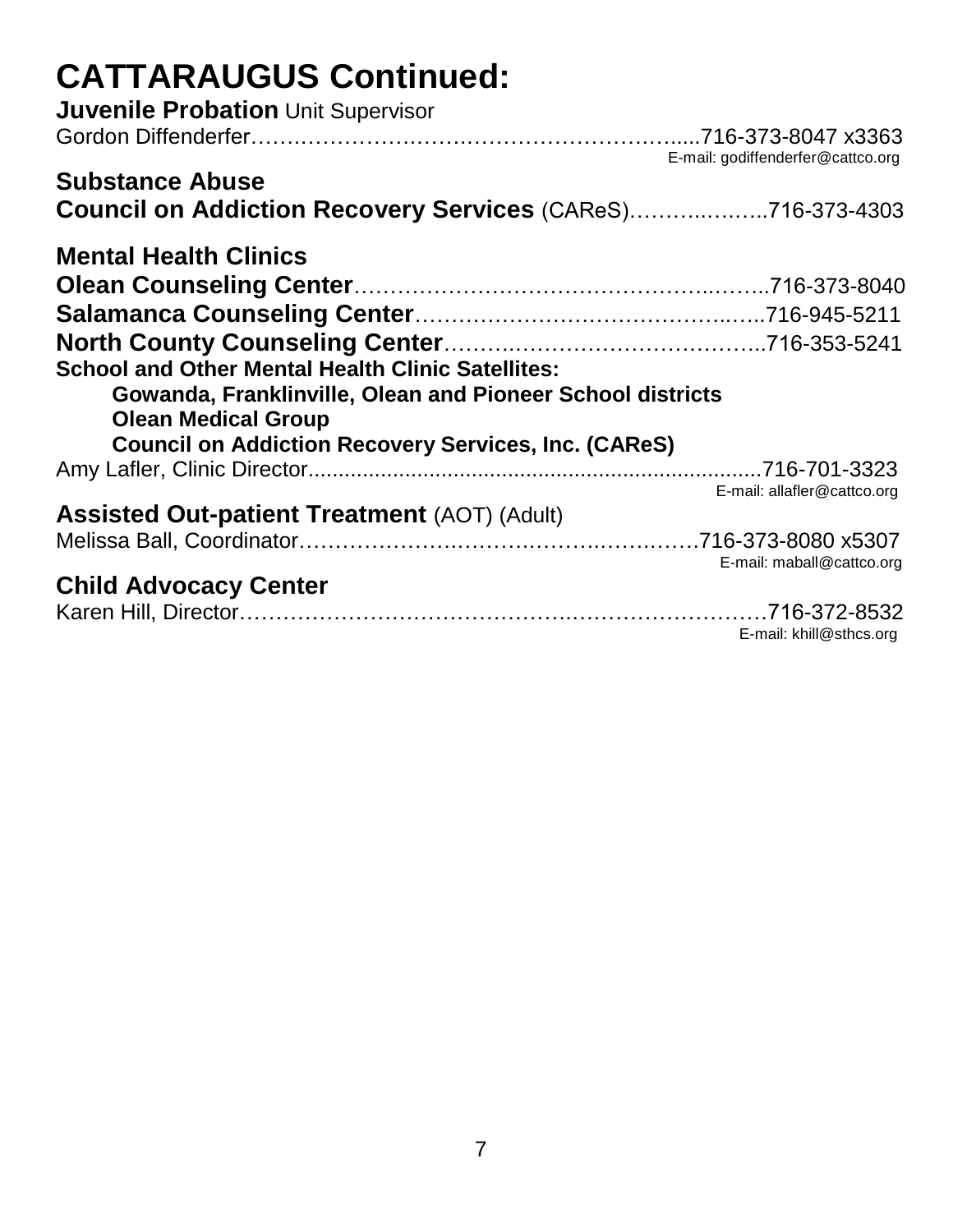# **CHAUTAUQUA**

### **Family Peer Support Services of Chautauqua County, Inc. Chautauqua County Department of Mental Hygiene**

Town of Chautauqua Municipal Bldg, 2 Academy Street, Rm 200, Mayville, NY 14757 Family Peer Support Services (FPSS) are free to parents and other caregivers of children with a mental health diagnosis. Family Peer Advocates support, link, and empower parents and other caregivers to advocate independently for their child. Family Round Table support groups are held in various locations in the county with child skill boosting activities provided while the adults hold their meeting. FPSS offers educational and informational events to interested parents and other caregivers, as well as, professionals. Respite reimbursement is also offered. Melody Morris, Executive Director……………………………….……...……..716-753-4157 . E-.mail: [morrisml@co.chautauqua.ny.us](mailto:eimersc@co.chautauqua.ny.us)

| E-mail: steenburn@co.chautaugua.ny.us |
|---------------------------------------|
|                                       |
|                                       |

# **County Commissioner of Mental Hygiene (CCMH)**

|  | E-mail: brinkmap@co.Chautauqua.ny.us |
|--|--------------------------------------|

### **SPOA**

| VI VA                                                                           |                                      |
|---------------------------------------------------------------------------------|--------------------------------------|
| Chautauqua County Department of Mental Hygiene                                  |                                      |
| <b>Children's Single Point of Access</b>                                        |                                      |
| Town of Chautauqua Municipal Building, 2 Academy St., Rm 200, Mayville, NY14757 |                                      |
|                                                                                 |                                      |
|                                                                                 | E-mail: mesmerr@co.chautauqua.ny.us  |
| <b>CCSI</b>                                                                     |                                      |
|                                                                                 |                                      |
|                                                                                 | E-mail: cusimanl@co.chautauqua.ny.us |
|                                                                                 |                                      |
|                                                                                 | E-mail: steenbun@co.chautauqua.ny.us |
| <b>Waiver</b>                                                                   |                                      |
| <b>Home and Community Based Services Waiver (HBCS) (Access via SPOA)</b>        |                                      |
|                                                                                 |                                      |

#### E-mail: kcaruso@rehabcenter.org

# **Common Sense Parenting Instructors**

|                                                                | E-mail: | @co.chautauqua.ny.us           |
|----------------------------------------------------------------|---------|--------------------------------|
| Tammie Shioleno, Family Peer Support Coord/Trainer716-753-4153 |         |                                |
|                                                                |         | E-mail: tshioleno@ccaction.org |

#### **Functional Family Therapy** (FFT)

|  |  | Dunkirk, Chautauqua County Dept of Mental Hygiene716-363-3550   |  |
|--|--|-----------------------------------------------------------------|--|
|  |  | Jamestown, Chautauqua County Dept of Mental Hygiene716-661-8330 |  |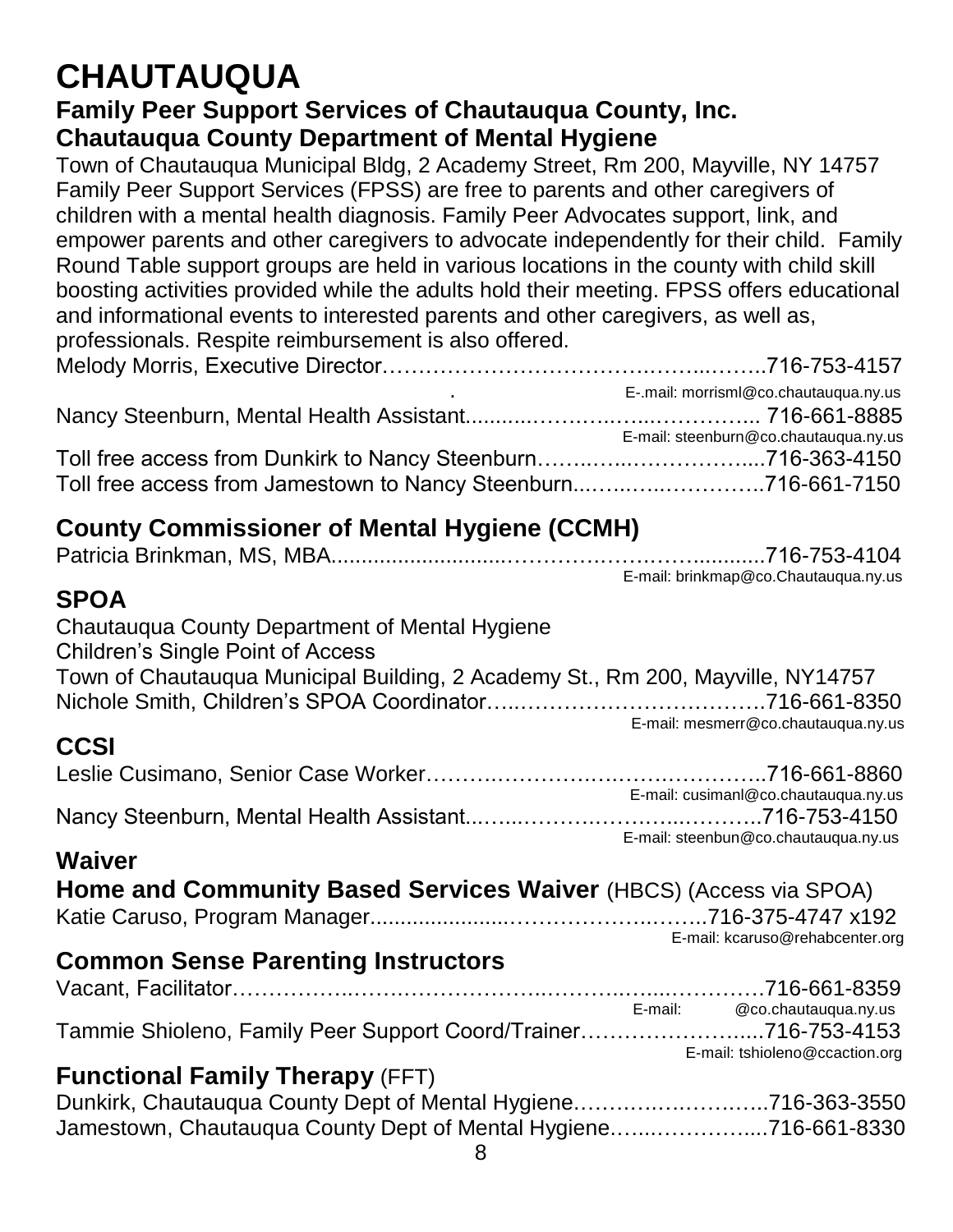#### **CHAUTAUQUA Continued: Clinics**

| <b>GIINICS</b>                                                                         |                                      |
|----------------------------------------------------------------------------------------|--------------------------------------|
|                                                                                        |                                      |
|                                                                                        |                                      |
| <b>Women's Christian Association (WCA) Behavioral Health</b>                           |                                      |
|                                                                                        |                                      |
|                                                                                        |                                      |
| <b>Summit Community Services (TRC)</b>                                                 |                                      |
|                                                                                        |                                      |
|                                                                                        |                                      |
|                                                                                        |                                      |
| <b>Family Service of the Chautauqua Region</b>                                         |                                      |
|                                                                                        |                                      |
|                                                                                        | E-mail: jimm@fscr.mygbiz.com         |
|                                                                                        |                                      |
|                                                                                        |                                      |
| <b>Chautauqua Tapestry</b> (System of Care Initiative)                                 |                                      |
|                                                                                        |                                      |
| <b>Chautauqua Tapestry</b> brings together providers, families and the community to    |                                      |
| share responsibility and resources to enhance the delivery of services and improve the |                                      |
| lives of youth and families.                                                           |                                      |
|                                                                                        |                                      |
|                                                                                        | E-mail: mesmerr@co.chautauqua.ny.us  |
|                                                                                        |                                      |
|                                                                                        |                                      |
|                                                                                        | E-mail: wrightm@co.chautauqua.ny.us  |
| Melody Morris, Deputy Project Director/Family Lead716-753-4157                         |                                      |
|                                                                                        | E-mail: morrisml@co.chautauqua.ny.us |
| Victoria Patti MSSA, LMSW, Early Recognition Specialist716-753-4519                    |                                      |
|                                                                                        |                                      |
| Wilfredo Cordero, Youth Engagement Specialist716-753-4522                              |                                      |
| <b>Care Coordination</b>                                                               |                                      |
|                                                                                        |                                      |
| <b>Community Residence</b> (CR) (Access via SPOA)See Page 62-63                        |                                      |
| <b>Residential Treatment Facility</b> (RTF) (Access via SPOA)See Page 61-62            |                                      |
| <b>Western New York Counties Eating Disorder Community Supports for</b>                |                                      |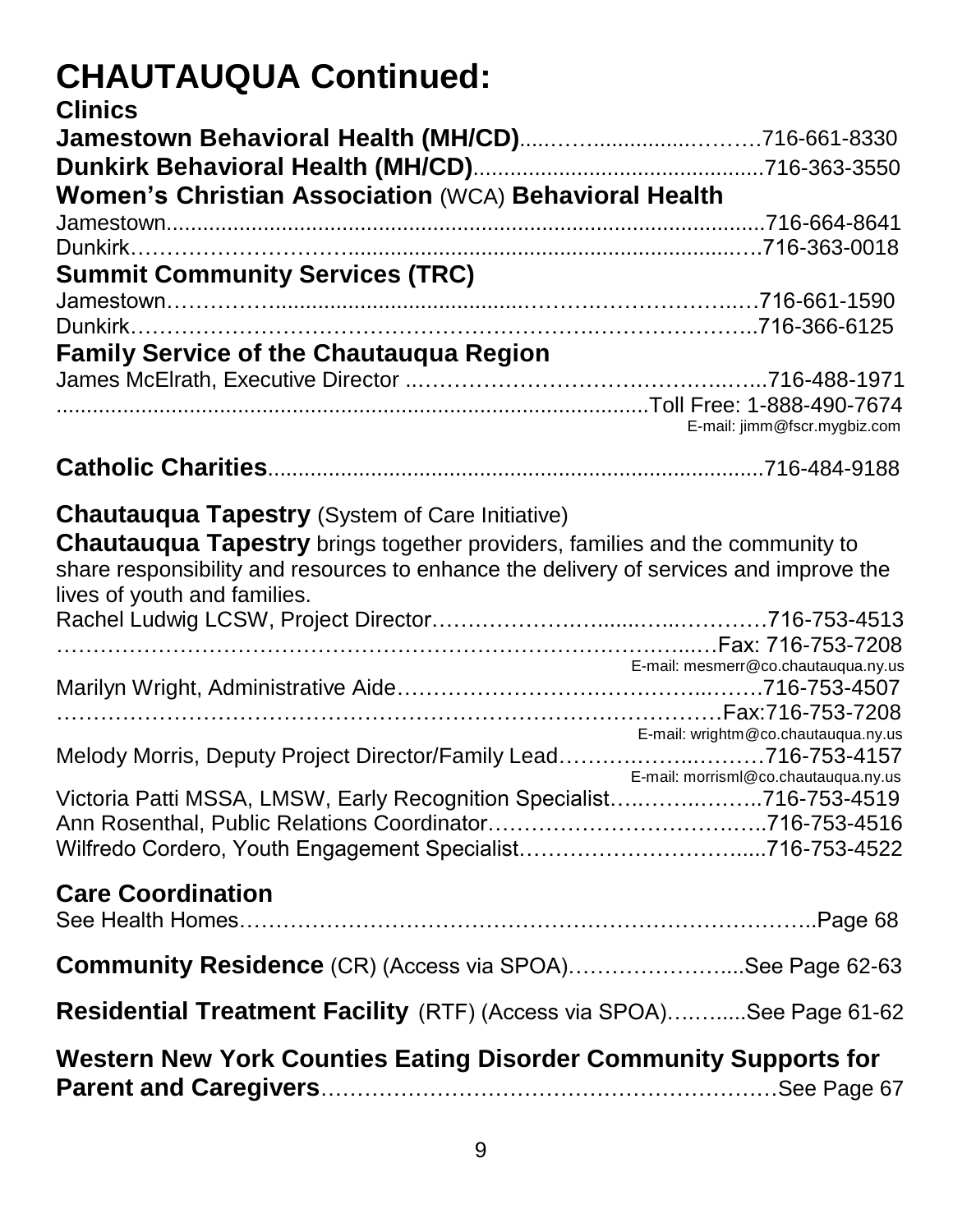# **CHAUTAUQUA Continued:**

### **Mentoring/Companion**

| <b>Compeer Chautauqua</b> |                             |
|---------------------------|-----------------------------|
|                           |                             |
|                           | E-mail: rasmussens@stel.org |

### **County Department of Health and Human Services**

Christine Schuyler, Commissioner….….……………………..……….………716-753-4590 E-mail: [schuylerc@co.chautauqua.ny.us](mailto:schuylerc@co.chautauqua.ny.us)

#### **Chautauqua County Youth Bureau**

# **PINS Contact**

#### **Child Advocacy Program**

Jana McDermitt, Project Director (Jamestown and Dunkirk Services).........716-338-9844

E-mail: mcdermoj@co.chautauqua.ny.us

**Specialized Treatment Providers** (working with children with sexually inappropriate behaviors): Kelly Burkhouse, PhD., Family Services, Office Based Counseling....……716-488-1971 E-mail: [fscr@familyservicecr.com](mailto:fscr@familyservicecr.com)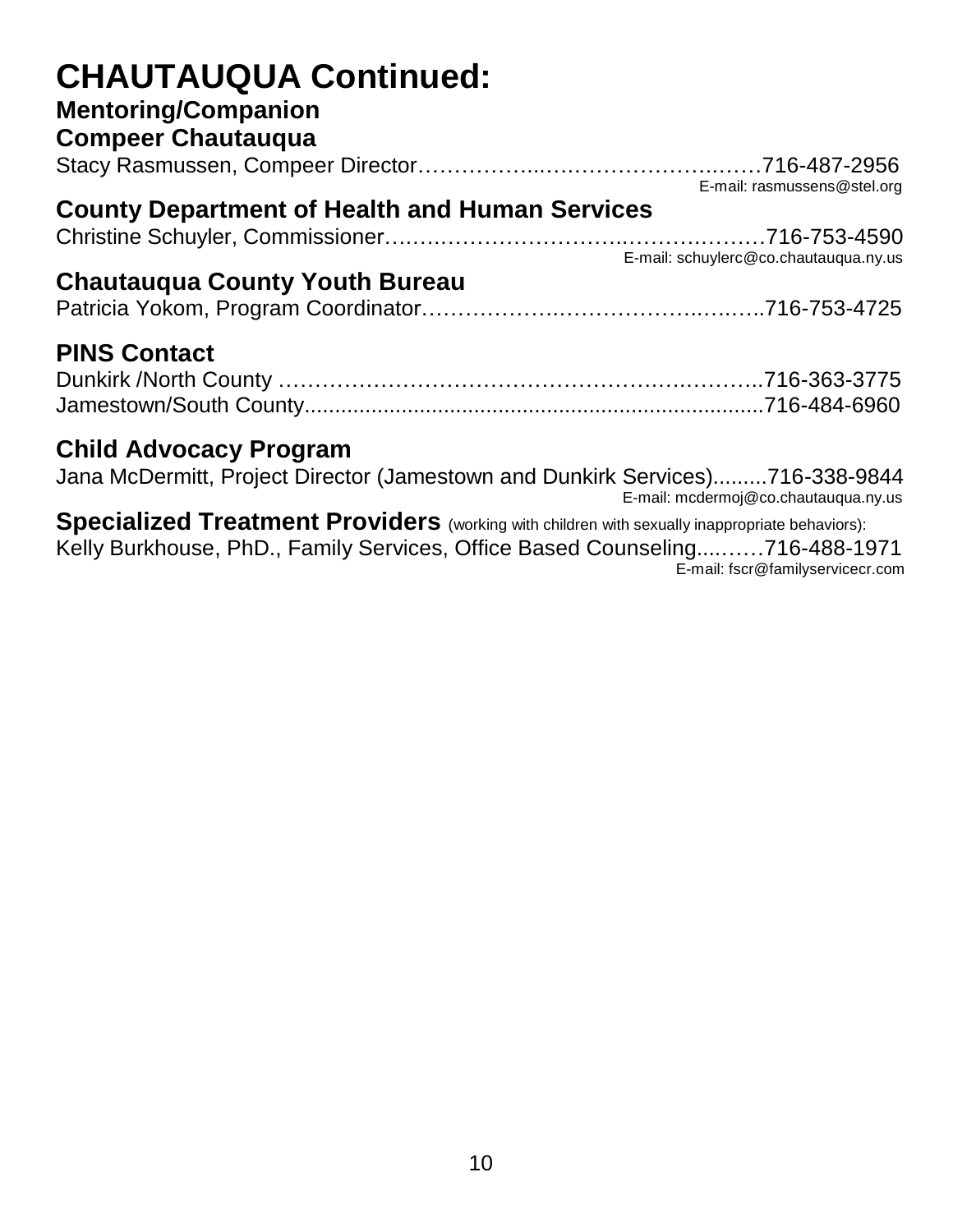# **CHEMUNG**

**Community Family Support Finger Lakes Parent Network** (FLPN) 25 West Steuben Street, Bath, NY 14810 Office 607-776-2164 Fax: 607-776-4327 Website: [www.flpn.org](http://www.flpn.org/) E-mail: [flpninc25@flpn.org](mailto:flpninc25@flpn.org)

**Finger Lakes Parent Network, Inc.** is a parent-governed, not for profit organization focused on the needs of families who have children with emotional, behavioral, mental and/or developmental disabilities. Our mission is to support and empower families so they can improve the quality of their lives and help their children to achieve their full potential within the community. All services are offered at no cost to the families.

The services for families include bi-weekly parent/caregiver groups with trained peer facilitators providing self-help support and education as well as free, on-site childcare. FLPN also sponsors caregiver attendance at a variety of regional conferences and educational workshops. Peer advocates work across a variety of systems to provide peer support, education, advocacy, information, and referral. Teen-driven support groups participate in education, recreation activities and community service projects. Hourly in-home respite care is also provided for families by trained staff with background clearances.

FLPN provides wavier contract services through the Office of Mental Health, Office of Children and Family Services -Bridges to Health program and the Office for People with Developmental Disabilities.

The Finger Lakes Parent Network, Inc. has a teen group. FLPN empowers the teens to make good choices, have fun, participate in community service activities, self-advocate and interact with peers while being responsible, respectful and following rules made by the youth. Both the identified teens and their siblings are encouraged to participate in teen group. FLPN allow pre-teens from the age of 12 to move from childcare to the teen group with the expectation that they are held to the same standard of behavior as the older teens.

| According Marchall Handel, Nicolaire |                           |
|--------------------------------------|---------------------------|
|                                      | E-mail: cmorse@flpn.org   |
|                                      |                           |
|                                      | E-mail: jstruble@flpn.org |
|                                      |                           |
|                                      | E-mail: pdinardo@flpn.org |
|                                      |                           |
|                                      |                           |

### **County Mental Health Director**

| E-mail: bhart@co.chemung.ny.us |
|--------------------------------|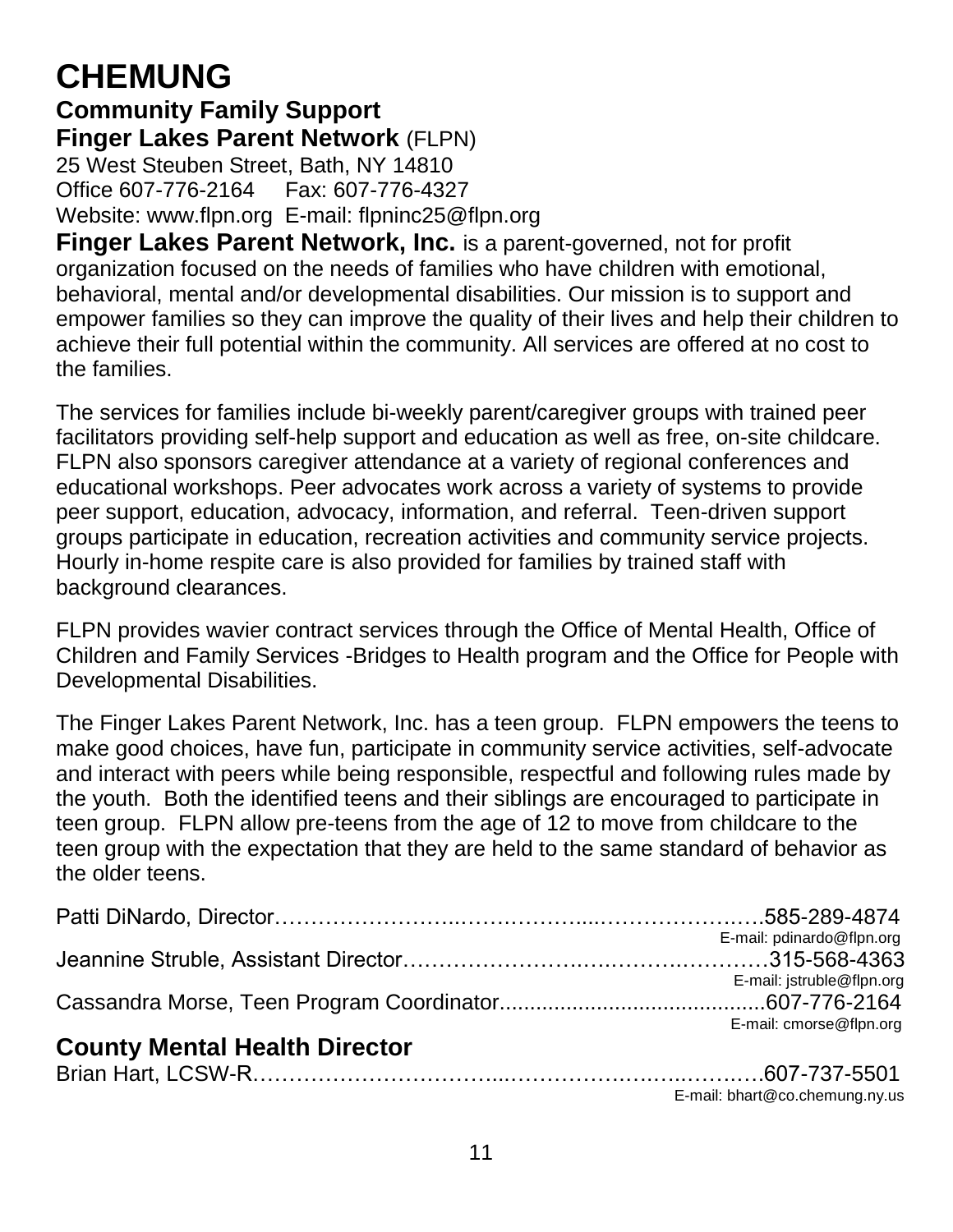# **CHEMUNG Continued: Chemung County Mental Health SPOA/SPOE**

# **Children and Youth SPOA**

| <b>Adult SPOE</b>                                                             |                                     |
|-------------------------------------------------------------------------------|-------------------------------------|
|                                                                               | E-mail: kgoodwin@co.chemung.ny.us   |
| Kelsey Goodwin, Children's Bridger & Youth Advocate Program Coord607-737-5858 |                                     |
|                                                                               | E-mail: dweigel@co.chemung.ny.us    |
|                                                                               |                                     |
|                                                                               | Email: Tmclaughlin@co.chemung.ny.us |
|                                                                               |                                     |

|--|

#### **Youth Advisory Council Chemung County YAC**

YAC is a **Youth Advisory Council** in Chemung County; that cultivate youth who are actively involved in their community as well as advocate to help revolutionize the mental health care system for today's youth.

Kelsey Goodwin, Children's Bridger & Youth Advocate Program Coord..…607-737-5858

E-mail: kgoodwin@co.chemung.ny.us

### **Children's Integration Services (CIS)**

#### **Waiver**

#### Home and Community Based Services Waiver (HBCS) (Access via SPOA) **Pathways**

| Cynthia Gee, LMHC, Director of Children and Family Services607-937-4519 |                                      |
|-------------------------------------------------------------------------|--------------------------------------|
|                                                                         | E-mail: cgee@pathwaysforyou.org      |
|                                                                         |                                      |
|                                                                         | E-mail: alongwell@pathwaysforyou.org |
|                                                                         |                                      |
|                                                                         | E-mail: nbocage@pathwaysforyou.org   |

#### **Elmira Psychiatric Center**

|--|--|--|

#### **Crisis Assistance and Crisis Respite access see page 70**

#### **Clinic**

| Elmira Psychiatric Center Outpatient Counseling607-737-4800 |  |
|-------------------------------------------------------------|--|
|                                                             |  |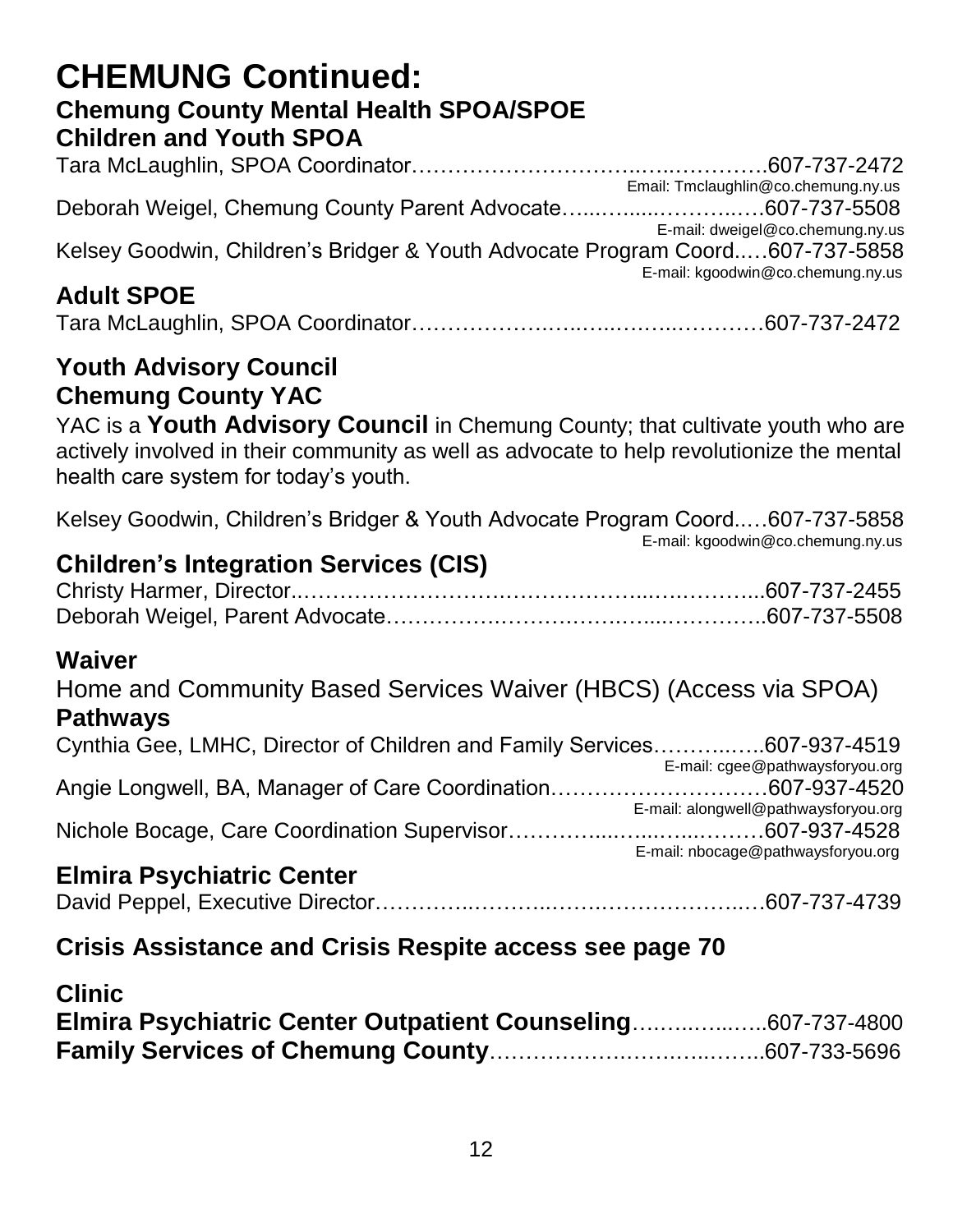#### **CHEMUNG Continued: Care Coordination**

| <b>Western New York Counties Eating Disorder Community Supports for</b>                                                                 |                                  |
|-----------------------------------------------------------------------------------------------------------------------------------------|----------------------------------|
| <b>Residential Treatment Facility</b> (RTF) (Access via SPOA)See Page 61-62                                                             |                                  |
| <b>Community Residence</b> (CR) (Access via SPOA)See Page 62-63                                                                         |                                  |
| <b>Chemung County Department of Social Services</b><br><b>Children and Family Services, Kellie Lowman, Dir. of Services607-737-5402</b> | E-mail: klowman@co.chemung.ny.us |
| <b>Acute Inpatient Hospitalization (Adult Unit Only)</b>                                                                                |                                  |
| <b>Care Coordination</b>                                                                                                                |                                  |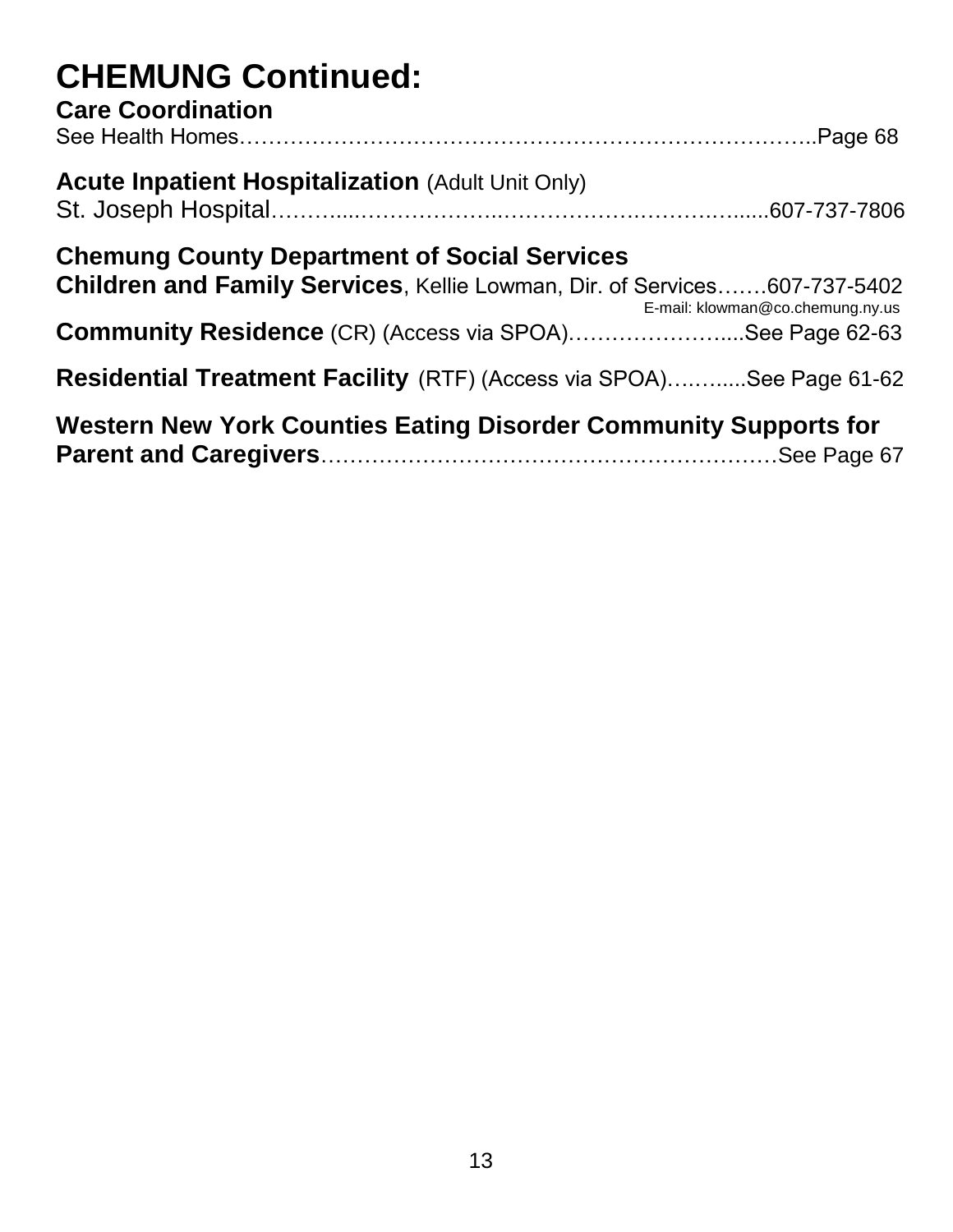# **ERIE**

# **Community Family Support Child and Family Support Program**

**Mental Health Association in Erie Co** 999 Delaware Avenue, Buffalo, NY 14209 Provides Family Support group meetings in Erie Co, educational meetings, planned inhome respite, information, telephone support, advocacy, networking & access to trainings & conferences for parents, grandparents, foster parents of children with emotional or behavioral problems. Free respite/child care is offered at all group meetings.

| E-mail: laney@eriemha.org       |
|---------------------------------|
|                                 |
| E-mail: rbarrios@eriemha.org    |
|                                 |
| E-mail: msalamon@eriemha.org    |
|                                 |
| E-mail: jcawley@eriemha.org     |
|                                 |
| E-mail: cneumann@eriemha.org    |
|                                 |
| E-mail: peersupport@eriemha.org |
|                                 |
| E-mail: adonalson@eriemha.org   |
|                                 |
| E-mail: peersupport@eriemha.org |
|                                 |
| E-mail: peersupport@eriemha.org |
|                                 |
| E-mail: peersupport@eriemha.org |
|                                 |
| E-mail: mbusby@eriemha.org      |
|                                 |
| E-mail: peersupport@eriemha.org |

### **Families' Child Advocacy Network, Inc. (FCAN)**

135 Delaware Avenue, Suite 307, Buffalo, NY 14202 www.fcanwny.org FCAN is an independent, not for profit organization, designed, created & directed by family members for the purpose of ensuring access to needed support, information & services to all families in Erie Co raising children with emotional, behavioral & social challenges/disabilities. FCAN offers services & supports to assist families as they engage in & navigate any of the child serving systems in Erie Co to include: mental health, juvenile justice, child welfare & education. Services include: education, advocacy, monthly roundtable discussions, fathers support group, Orientation to Building Your child & Family Team, Orientation to Erie Co Youth Drug Treatment Court. Vicki McCarthy, Executive Director.….………716-884-2599 x302 Cell: 716-954-3615 E-mail: [v.mccarthy@fcanwny.org](mailto:v.mccarthy@fcanwny.org) Tanya Hernandez, Director of Family Support/JJ………....…….……..716-884-2599 x301 E-mail: t.hernandez@fcanwny.org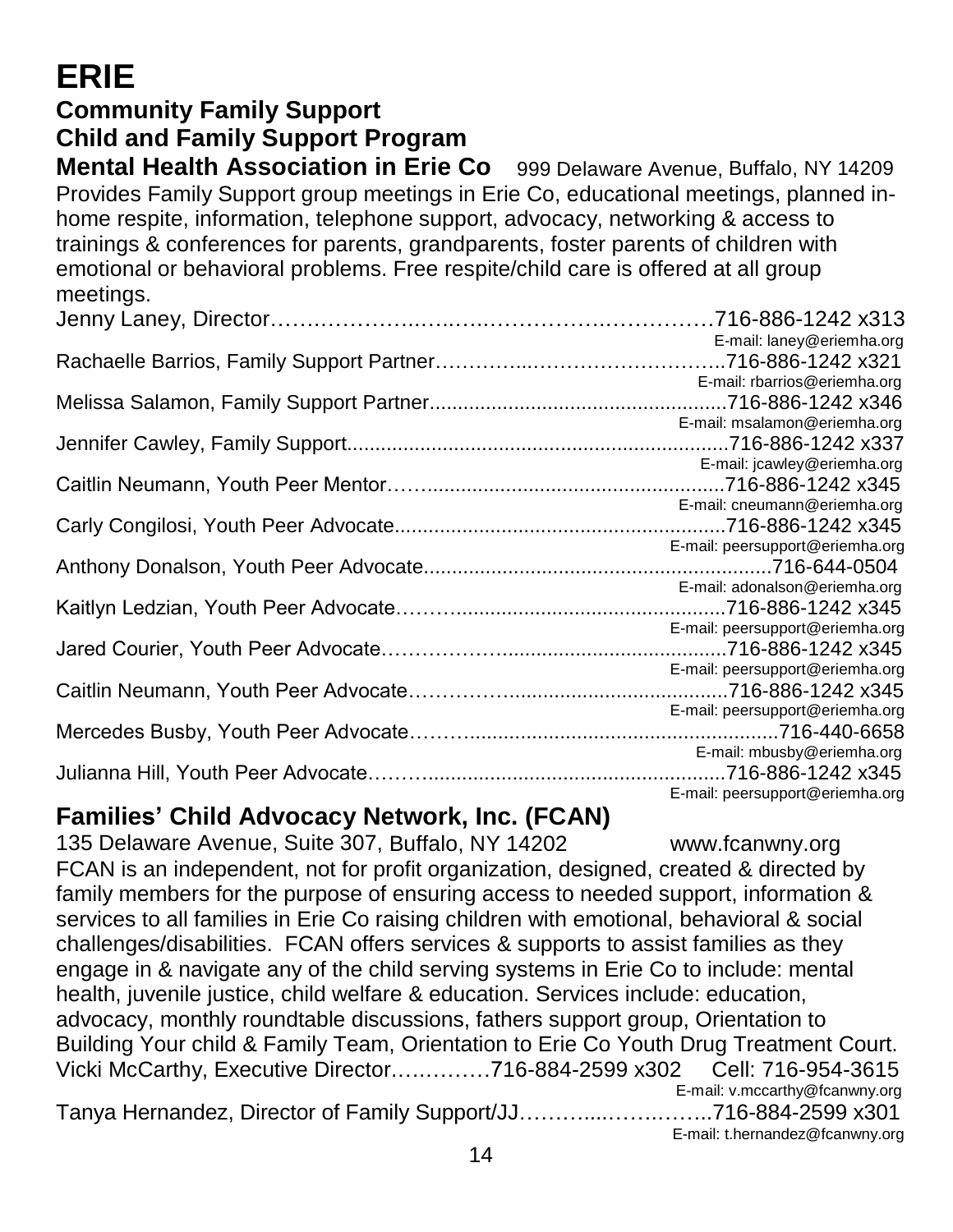# **ERIE Continued:**

#### **Community Family Support Continued; The Families' Child Advocacy Network, Inc (FCAN) Cont.:**

|                                                       | E-mail: milton@fcanwny.org               |
|-------------------------------------------------------|------------------------------------------|
|                                                       | .716-884-2599 x329                       |
|                                                       | E-mail: n.battaglia@fcanwny.org          |
|                                                       | 716-884-2599 x327                        |
|                                                       | E-mail: c.brauer@fcanwny.org             |
|                                                       | 716-884-2599 x328                        |
|                                                       | E-mail: c.brudecki@fcanwny.org           |
|                                                       | $\ldots \ldots \ldots$ 716-884-2499 x304 |
|                                                       | E-mail:a.hughes@fcanwny.org              |
| Enriqueta Rodriguez, Family Support Specialist        | 716-884-2599 x306                        |
|                                                       | E-mail: e.rodriguez@facnwny.org          |
| <b>Christine Patterson, Family Support Specialist</b> | 716-884-2599 x305                        |
|                                                       | E-mail: c.patterson@fcanwny.org          |
|                                                       | 716-884-2599 x308                        |
|                                                       | E-mail: e.martinez@fcanwny.org           |
|                                                       |                                          |
|                                                       | E-mail: a.lopez@fcanwny.org              |

### **County Mental Health Director**

|                                                                            | E-mail: michael.ranney@erie.gov |
|----------------------------------------------------------------------------|---------------------------------|
| Marie Sly, Coordinator Children and Youth Services Integration716-858-2697 |                                 |
|                                                                            | E-mail: marie.sly@erie.gov      |
|                                                                            |                                 |

### **SPOA/CCSI**

# **Family Voices Network SPOA/CCSI**

| (Access HCBS Waiver, Wraparound Programs & RTF levels of care) |                                    |
|----------------------------------------------------------------|------------------------------------|
|                                                                |                                    |
|                                                                | E-mail: elizabeth.benitez@erie.gov |
|                                                                |                                    |
|                                                                | E-mail: terri.quince@erie.gov      |
|                                                                |                                    |
|                                                                | E-mail: clare.borowiak@erie.gov    |

#### **Mentoring/Companion Family Help Center**

# **YEL: Youth Empowerment and Leadership** (Age 13-22)

| Hillary Worthington, Erie County Youth Coordinator716-822-0919 |                                           |
|----------------------------------------------------------------|-------------------------------------------|
|                                                                | E-mail: hworthington@familyhelpcenter.net |
|                                                                |                                           |
|                                                                | E-mail:amika@familyhelpcenter.net         |

#### **Erie County Youth Bureau**

| E-mail: racheal.tarapacki@erie.gov |
|------------------------------------|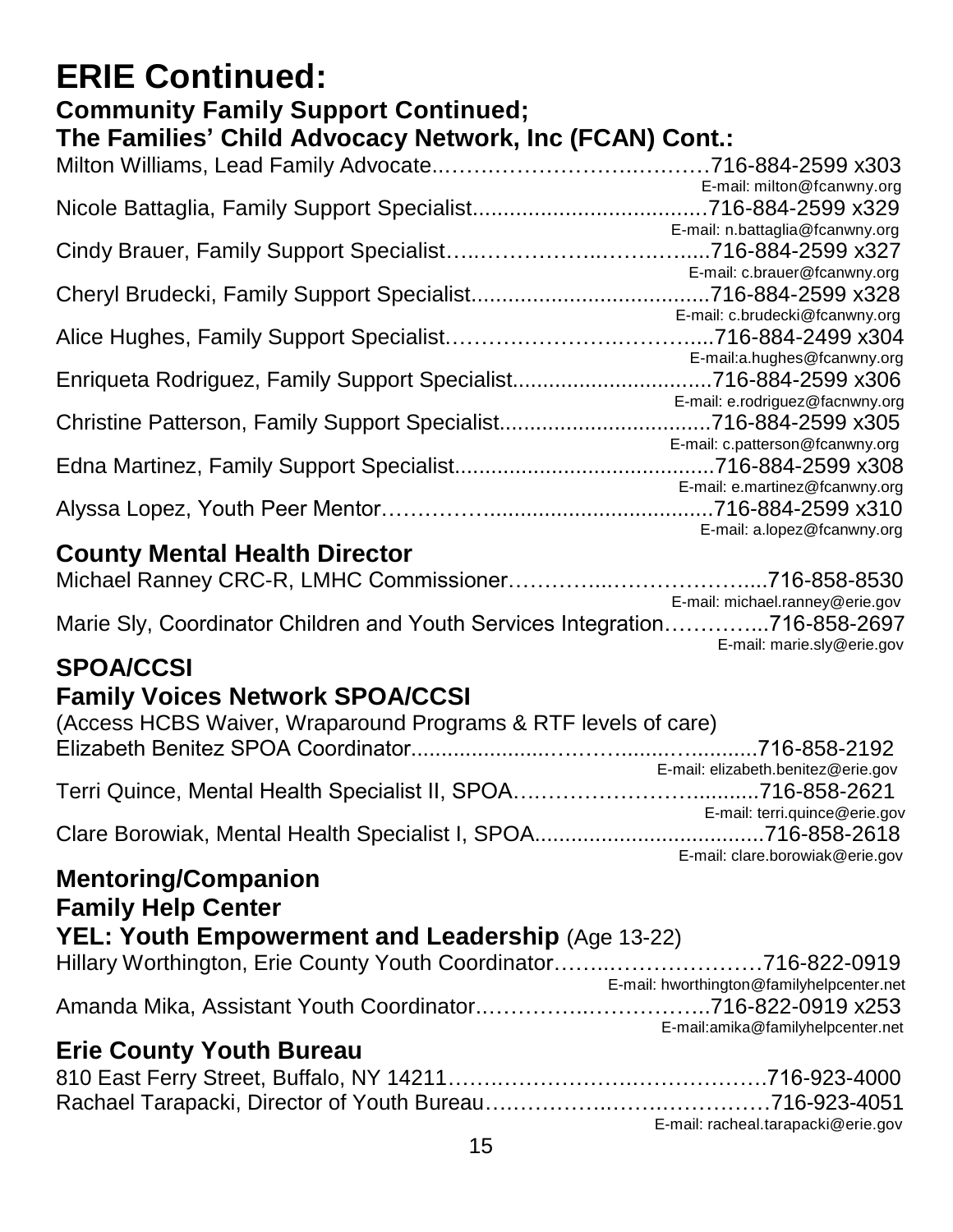# **ERIE Continued: Compeer Greater Buffalo**

#### 135 Delaware Avenue, Suite 210, Buffalo, NY 14202 Michele Brown, Executive Director.....................................................716-883-3331 x319

E-mail: [michele@compeerbuffalo.org](mailto:michele@compeerbuffalo.org)

# **Common Sense Parenting Instructors**

#### **Full Service School Models Closing the Gap in Student Performance** (CTG)

CTG is a full-service community school model developed and implemented collaboratively by Buffalo Public Schools, Catholic Charities and the United Way of Buffalo & Erie County. A full-time Site Facilitator in each participating school coordinates and facilitates non-academic services for students and their families. Vacant, Coordinator……..……….…………..……………..………………….716-544-2730 E-mail: @ccwny.org

#### **Waiver**

#### **Home and Community Based Services Waiver** (HCBS) (Access via SPOA) **Child and Family Services in Erie County**

| E-mail: nguyer@cfsbny.org   |
|-----------------------------|
|                             |
| E-mail: Ilussier@cfsbny.org |
|                             |
| E-mail: lalicea@cfsbny.org  |

### **Endeavor Services DBA Mid-Erie Counseling**

| <b>Bowmansville Square</b>                                      |                                       |
|-----------------------------------------------------------------|---------------------------------------|
| 5360 Genesee Street, Bowmansville, NY 14026                     |                                       |
|                                                                 |                                       |
|                                                                 | E-mail: ahughes@ehsny.org             |
|                                                                 |                                       |
|                                                                 | E-mail: linleiter@aol.com             |
|                                                                 |                                       |
|                                                                 | E-mail: nkropp26@gmail.com            |
| <b>Care Coordination</b>                                        |                                       |
|                                                                 |                                       |
| Child and Adolescent Treatment Services Intake716-819-3420 x138 |                                       |
|                                                                 | $\Gamma_{\alpha\beta}$ , 740 040 0404 |

|  |  | West Side Clinic, Edna Martinez, Bi-Lingual Family Advocate716-853-1335 |
|--|--|-------------------------------------------------------------------------|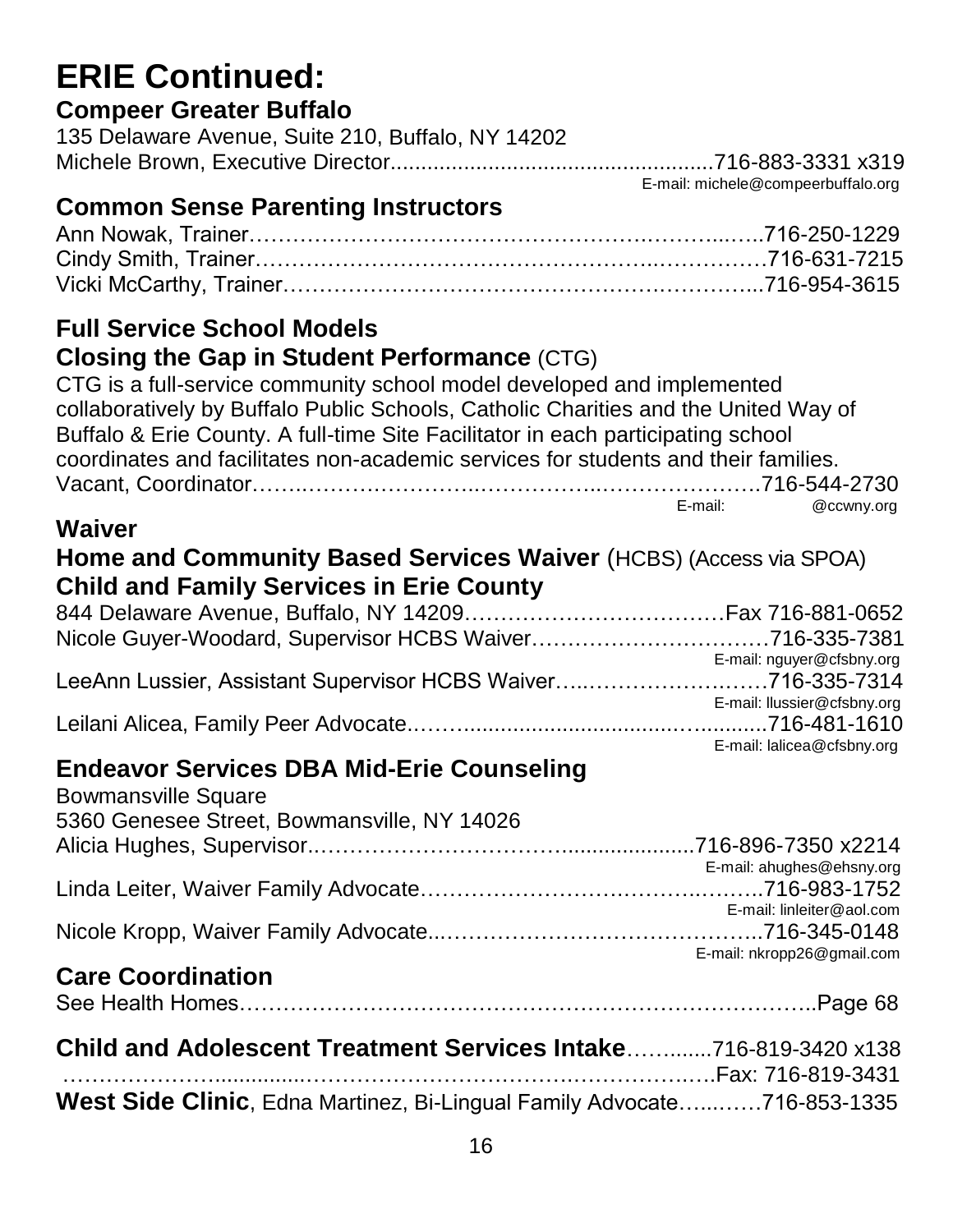# **ERIE Continued:**

| Woman & Children's Hospital Behavioral Health716-878-7000                                           |                                      |
|-----------------------------------------------------------------------------------------------------|--------------------------------------|
|                                                                                                     |                                      |
|                                                                                                     |                                      |
|                                                                                                     |                                      |
|                                                                                                     |                                      |
|                                                                                                     |                                      |
|                                                                                                     |                                      |
| Gateway-Longview Behavioral Health Clinic716-783-3221                                               |                                      |
| <b>WNYCPC Community Services</b>                                                                    |                                      |
|                                                                                                     |                                      |
| <b>Day Treatment</b>                                                                                |                                      |
|                                                                                                     |                                      |
|                                                                                                     |                                      |
| <b>Therapeutic Pre-Schools</b>                                                                      |                                      |
|                                                                                                     |                                      |
|                                                                                                     |                                      |
| <b>Therapeutic Pre-School for Buffalo/Hamburg</b>                                                   |                                      |
|                                                                                                     |                                      |
|                                                                                                     |                                      |
|                                                                                                     |                                      |
| <b>Acute Inpatient Hospitalization</b><br>Erie County Medical Center (ECMC) (Age 12-17)888-894-9444 |                                      |
|                                                                                                     |                                      |
|                                                                                                     |                                      |
|                                                                                                     |                                      |
| <b>Community Residence</b> (CR) (Access via SPOA)See Page 62-63                                     |                                      |
| Residential Treatment Facility (RTF) (Access via SPOA)See Page 61-62                                |                                      |
| Western New York Counties Eating Disorder Community Supports for                                    |                                      |
| <b>County Department of Social Services</b>                                                         |                                      |
|                                                                                                     | E-mail: albert.dirschberger@erie.gov |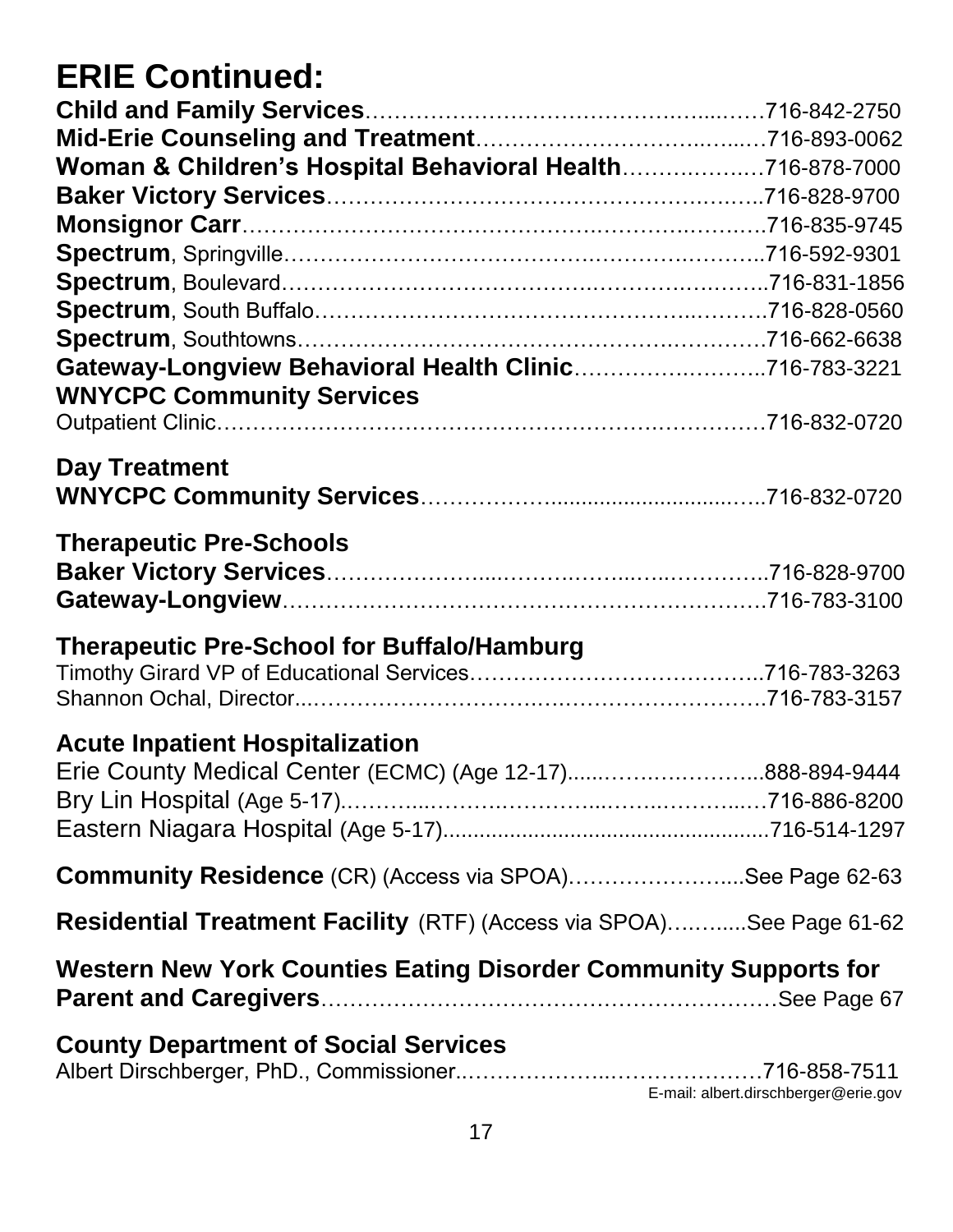| <b>ERIE Continued:</b><br><b>Learning Disabilities Association of WNY</b>                                                                                                                                                                                                                                                                                                                                                                                                                                                                                                                                                                                                           |  |
|-------------------------------------------------------------------------------------------------------------------------------------------------------------------------------------------------------------------------------------------------------------------------------------------------------------------------------------------------------------------------------------------------------------------------------------------------------------------------------------------------------------------------------------------------------------------------------------------------------------------------------------------------------------------------------------|--|
| <b>Juvenile Fire Setter Intervention Program</b>                                                                                                                                                                                                                                                                                                                                                                                                                                                                                                                                                                                                                                    |  |
| Erie County Council for the Prevention of Alcohol & Substance Abuse<br>(ECCPASA)                                                                                                                                                                                                                                                                                                                                                                                                                                                                                                                                                                                                    |  |
| E-mail: mcarroll@eccpasa.org<br>ECCPASA's Strengthening Families Program (SFP) is a national model program. It is the first<br>research-based parenting program specifically designed for substance abusing parents and<br>their children. Erie County Council for the Prevention of Alcohol and substance Abuse<br>(ECCPASA) has implemented SFP for over 15 years throughout Erie County and has shown<br>marked improvement in parenting knowledge & skills, improved parent/child relationships,<br>reduced parental abuse of alcohol/drugs, reduced family conflict, increased family<br>organization/cohesion, decreased depression, conduct problems and substance use among |  |
| <b>Conciplized Trantment Draviders</b>                                                                                                                                                                                                                                                                                                                                                                                                                                                                                                                                                                                                                                              |  |

#### **Specialized Treatment Providers Child and Family Services**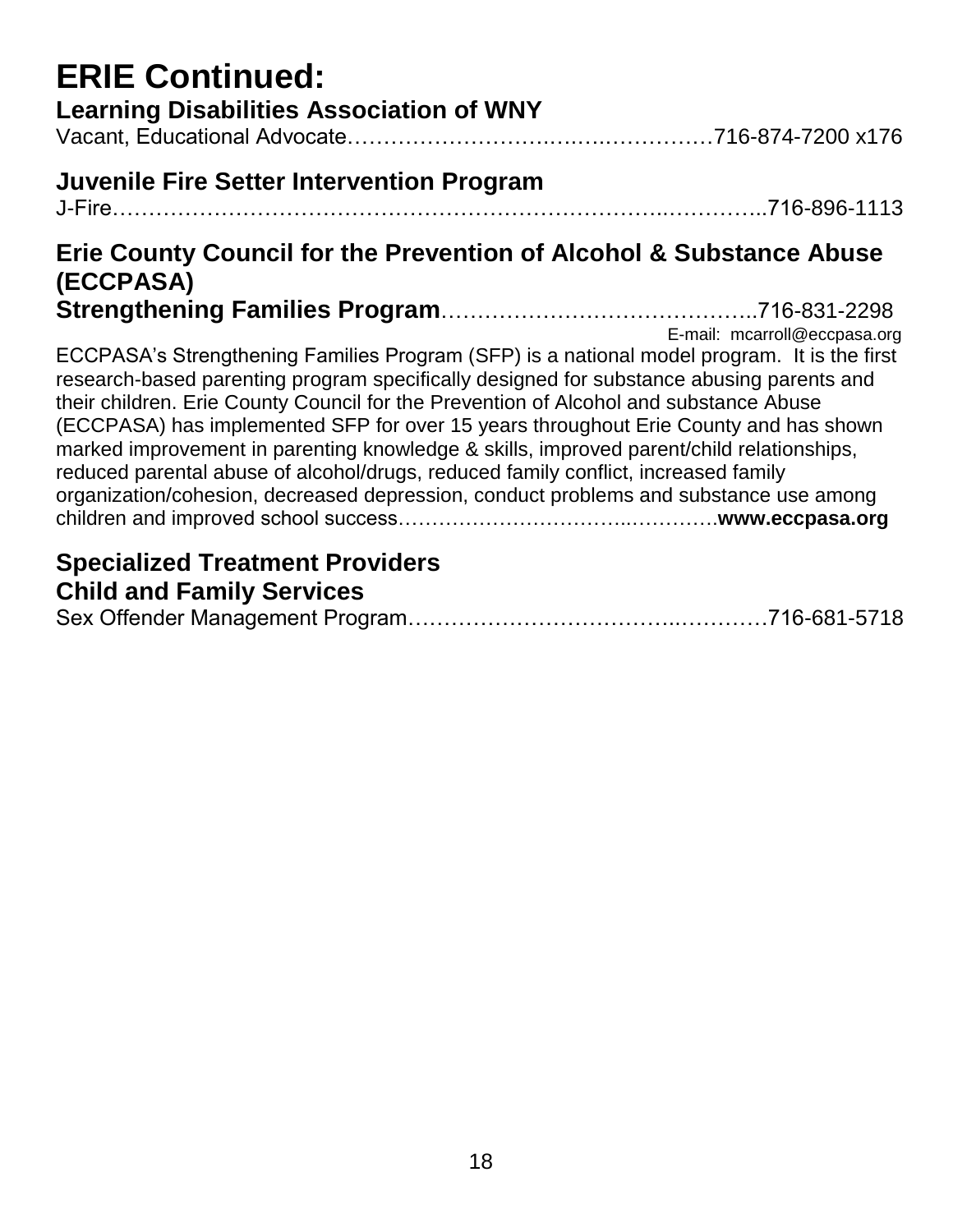# **GENESEE**

### **Community Based Family Support**

**Family Peer Support Services** (GLOW),

**Hillside Children's Center**, 96 West Buffalo Street, Warsaw, NY 14569 GLOW Family Support empowers parents and caregivers of a child who is experiencing social, emotional, developmental, medical, substance use, and/or behavioral challenges in their home, school, placement, and/or community to be more effective in meeting their family's needs. The program offers families an opportunity to connect and build natural community supports amongst themselves. Empowering families to connect helps them identify and build upon their own strengths, resources, and support systems. GLOW Family Support offers: Individual mentoring & skills development, Empowerment Groups, Family Advocacy, and Parent Education.

|                                                                     | E-mail: kholmes@hillside.com |
|---------------------------------------------------------------------|------------------------------|
| Megan Henry, Manager Family Peer Support ServicesCell: 716-220-6906 |                              |
|                                                                     | E-mail: mhenry@hillside.com  |
|                                                                     |                              |
|                                                                     | E-mail: bbisig@hillside.com  |

# **County Mental Health Director**

|  | E-mail: ereaves@co.genesee.ny.us |
|--|----------------------------------|

#### **SPOA**

| E-mail: mike.fleming@co.genesse.ny.us |
|---------------------------------------|
|                                       |
| E-mail: mike.fleming@co.genesse.ny.us |

### **CCSI**

|  | E-mail: mike.fleming@Co.Genesee.ny.us |
|--|---------------------------------------|

#### **Waiver**

**Home and Community Based Services Waiver** (HBCS) (Access via SPOA) **Hillside Children's Center**, 50 Batavia City Center, Batavia, NY 14020 Charity Lulas, Care Coordination Program Manager .............................….585-533-4212 E-mail: clulas@hillside.com Stephanie Burke, Waiver Services Program Manager............................….585-409-6005 E-mail: sburke@hillside.com

#### **Care Coordination**

|--|--|

# **Certified Independent Facilitator of Love & Logic Parenting Curricula**

| Megan Henry, Manager Family Peer Support ServicesCell: 716-220-6906 |                             |
|---------------------------------------------------------------------|-----------------------------|
|                                                                     | E-mail: mhenry@hillside.com |
|                                                                     |                             |
|                                                                     | E-mail: bbisig@hillside.com |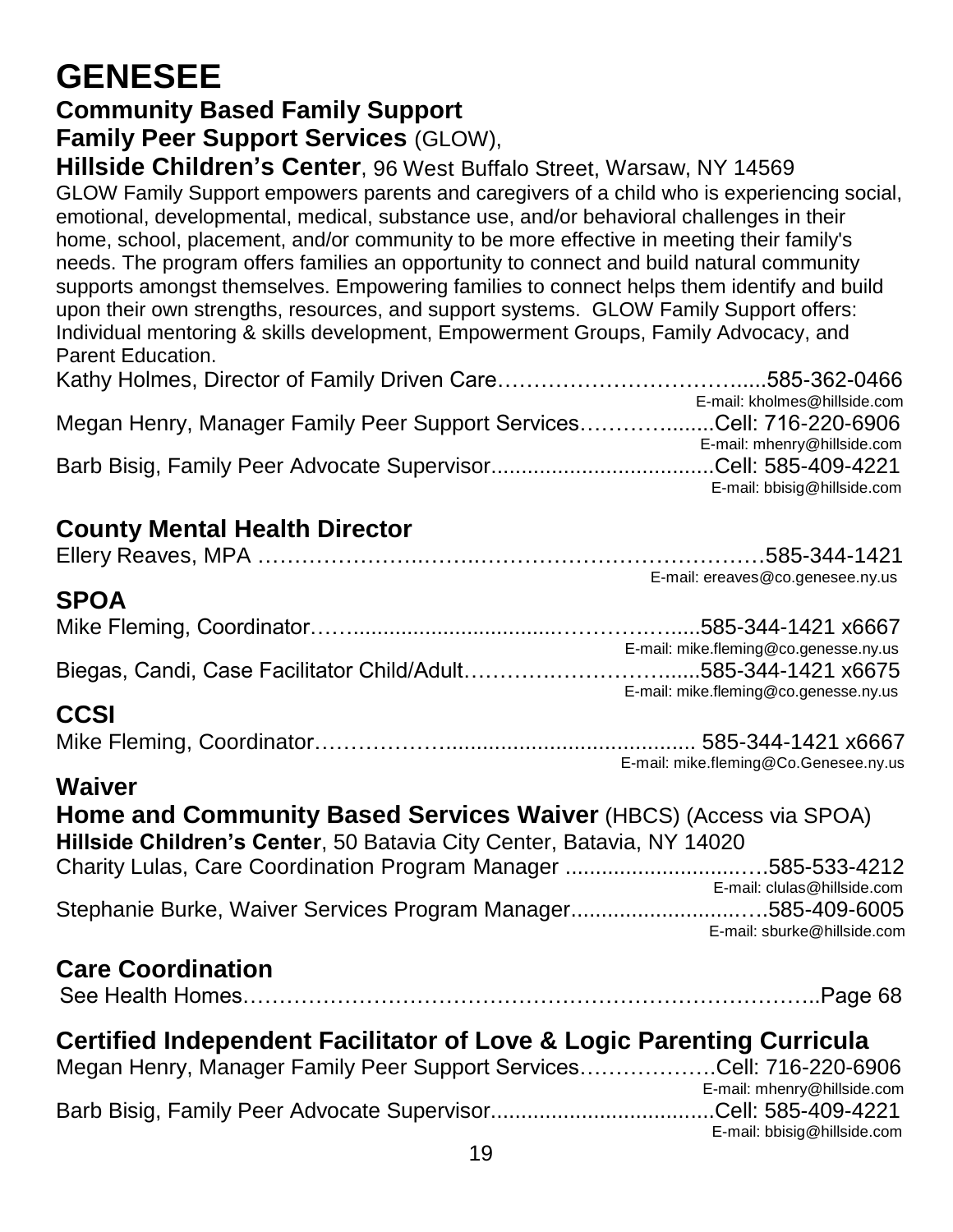| <b>GENESEE Continued:</b><br><b>County Department of Social Services</b>                            |
|-----------------------------------------------------------------------------------------------------|
| Michael Drum, Preventive Services Supervisor585-344-2580 x6409<br>E-mail: 18A611@dfa.state.ny.us    |
| <b>Probation</b><br><b>PINS Diversion</b>                                                           |
| E-mail: timothy.michalak@co.genesee.ny.us<br><b>Clinic</b>                                          |
| <b>Child Partial Hospitalization</b><br>Strong Memorial Hospital (Age 12-17)                        |
| <b>Acute Inpatient Hospitalization</b><br>Erie County Medical Center (ECMC) (Age 12-17)888-894-9444 |
| <b>Community Residence</b> (CR) (Access via SPOA)See Page 62-63                                     |
| Residential Treatment Facility (RTF) (Access via SPOA)See Page 61-62                                |
| <b>Western New York Counties Eating Disorder Community Supports for</b>                             |
| <b>Other Supports</b><br><b>Website: Namirochester.org</b><br>E-mail: info@namirochester.org        |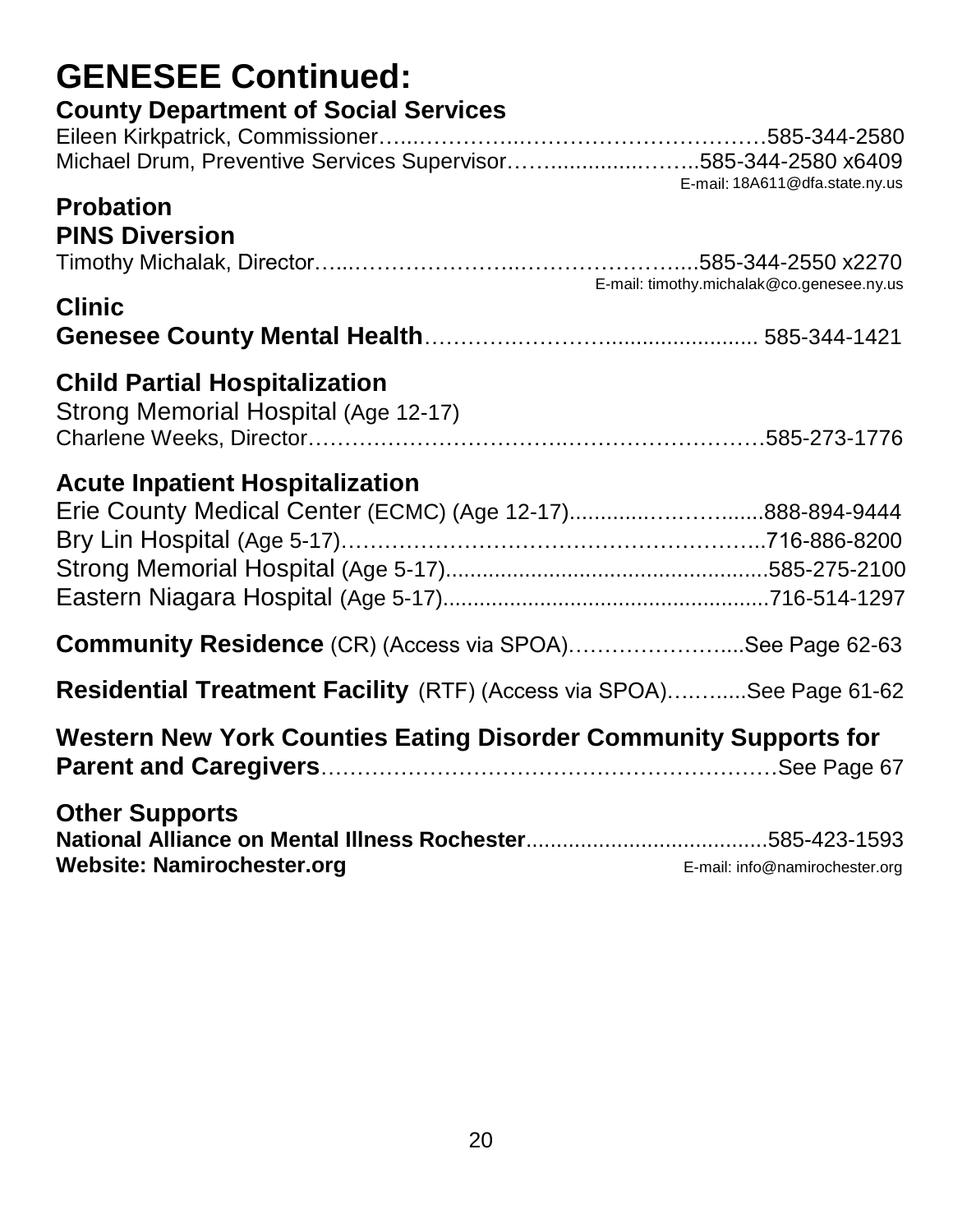# **LIVINGSTON**

### **Community Based Family Support**

#### **Family Peer Support Services** (GLOW)

**Hillside Children's Center,** 24 Main Street, Mount Morris, NY 14510

GLOW Family Support empowers parents and caregivers of a child who is experiencing social, emotional, developmental, medical, substance use, and/or behavioral challenges in their home, school, placement, and/or community to be more effective in meeting their family's needs. The program offers families an opportunity to connect and build natural community supports amongst themselves. Empowering families to connect helps them identify and build upon their own strengths, resources, and support systems. GLOW Family Support offers: Individual mentoring & skills development, Empowerment Groups, Family Advocacy, and Parent Education.

|                                                                     | E-mail: kholmes@hillside.com |
|---------------------------------------------------------------------|------------------------------|
| Megan Henry, Manager Family Peer Support ServicesCell: 716-220-6906 |                              |
|                                                                     | E-mail: mhenry@hillside.com  |
|                                                                     |                              |
|                                                                     | E-mail: bbisig@hillside.com  |

| Certified Independent Facilitator of the Love & Logic Parenting Curricula |                             |  |
|---------------------------------------------------------------------------|-----------------------------|--|
| Megan Henry, Manager Family Peer Support ServicesCell: 716-220-6906       |                             |  |
|                                                                           | E-mail: mhenry@hillside.com |  |
|                                                                           |                             |  |
|                                                                           | E-mail: bbisig@hillside.com |  |

#### **County Mental Health Director**

|  |  | E-mail: manuszkiewicz@co.livingston.ny.us |  |
|--|--|-------------------------------------------|--|

#### **SPOA/CCSI**

Diana Cannon, Director…...….………………..………………………………..585-243-7250

E-mail: dcannon@co.livingston.ny.us

#### **Waiver**

#### **Home and Community Based Services Waiver** (HBCS) (Access via SPOA) **Hillside Children's Center**, 50 Batavia City Center, Batavia, NY 14020

| Charity Lulas, Care Coordination Program Manager 585-533-4212 |                             |
|---------------------------------------------------------------|-----------------------------|
|                                                               | E-mail: clulas@hillside.com |
| Stephanie Burke, Waiver Services Program Manager585-409-6005  |                             |
|                                                               | E-mail: sburke@hillside.com |

### **County Department of Social Services Commissioner**

|--|--|

#### **Mentoring/Companion**

| E-mail: satkin@dor.org |
|------------------------|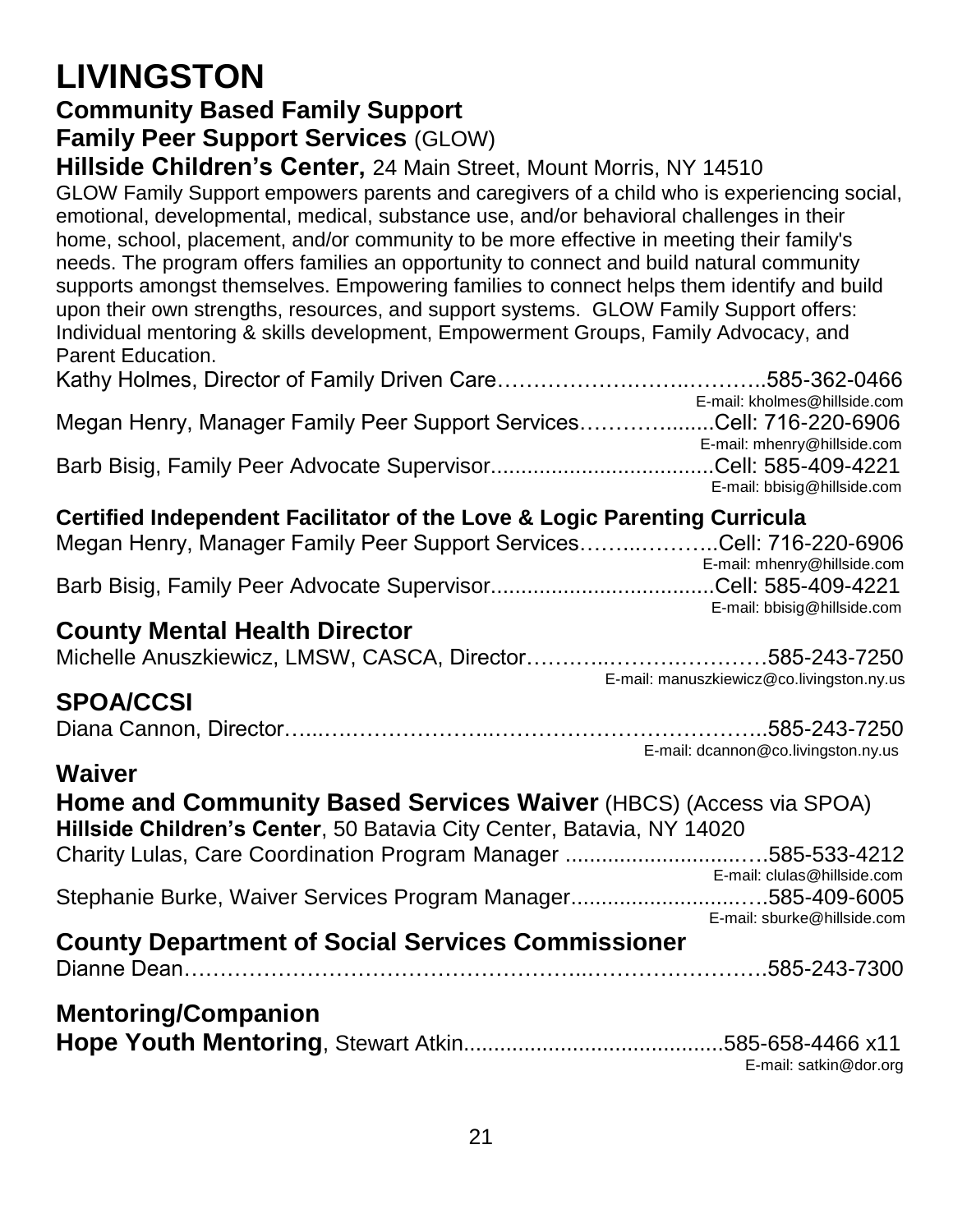# **LIVINGSTON Continued:**

### **Clinic**

| Noyes Mental Health Clinic, Lynette Greene, Coordinator585-335-6001 |  |
|---------------------------------------------------------------------|--|

# **Child Partial Hospitalization**

| Strong Memorial Hospital (Age 12-17) |  |
|--------------------------------------|--|
|                                      |  |

### **Acute Inpatient Hospitalization**

### **Crisis Services**

| <b>Home Based Crisis Intervention</b> (HBCI) (Age 5-21) (Access via SPOA)                                                                    |                           |
|----------------------------------------------------------------------------------------------------------------------------------------------|---------------------------|
| HBCI is a short term (6 week) program designed to assist children and families to manage                                                     |                           |
| crisis situations in the home. There are currently two crisis intervention providers and one                                                 |                           |
| office staff available that are able to provide services to children and families. The program has<br>a staff member available on call 24/7. |                           |
|                                                                                                                                              |                           |
| E-mail: cmurphy@rarservices.com                                                                                                              |                           |
|                                                                                                                                              |                           |
| E-mail: rtrudell@araservices.com                                                                                                             |                           |
|                                                                                                                                              |                           |
| E-mail: kdickerson@araservices.com                                                                                                           |                           |
| <b>Care Coordination</b>                                                                                                                     |                           |
|                                                                                                                                              |                           |
|                                                                                                                                              |                           |
| <b>Youth Program</b>                                                                                                                         |                           |
| Livingston County Youth Advocacy Program, Stewart Atkin585-243-7944                                                                          | E-mail: satkin@lasroc.org |
| <b>Community Residence</b> (CR) (Access via SPOA)See Page 62-63                                                                              |                           |
| <b>Residential Treatment Facility</b> (RTF) (Access via SPOA)See Page 61-62                                                                  |                           |
| Western New York Counties Eating Disorder Community Supports for                                                                             |                           |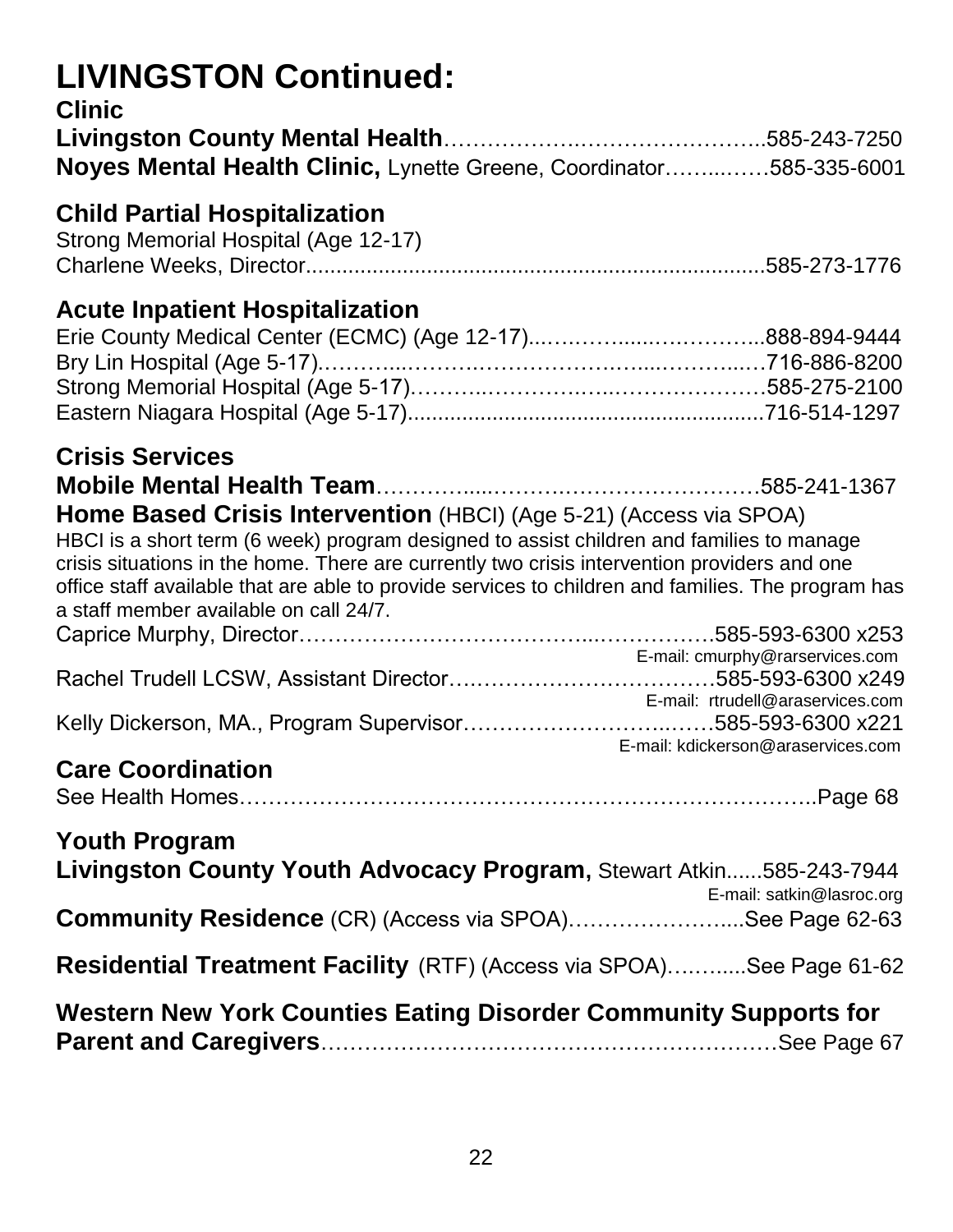# **MONROE**

#### **Community Family Support Mental Health Association Family Support Services**

Mental Health Association, 320 Goodman Street N., Rochester, NY 14607 **The Mental Health Association Family Support Services** provides familydriven, youth guided support to families raising children with emotional and/or behavioral challenges. Family Peer Advocates provide individual support, educational advocacy as well as several support groups including Daytimers, Parents of Teens and PEACE support group for Teens. Family Support Services also offers the 10 lesson, inhome Strengthening Families Program. Our Family Education Team offers Family Education workshops on a variety of parenting and child topics. Temper Tamers, a 5 session anger management program for children grades 2-5 is offered periodically throughout the year.

| Carol Carlson, Vice President, Family Support Services585-325-3145 x133 |                                  |
|-------------------------------------------------------------------------|----------------------------------|
|                                                                         | Email: ccarlson@mharochester.org |
| Angie Coville, Intake/Quality Assurance Coordinator585-325-3145 x117    |                                  |
|                                                                         | Email: acoville@mharochester.org |
|                                                                         |                                  |

#### **Monroe County Office of Mental Health County Mental Health Director**

| E-mail: dputney@monroecounty.gov |
|----------------------------------|
|                                  |
|                                  |

### **SPOA**

| E-mail: jessicastalter@monroecounty.gov |
|-----------------------------------------|

### **Mentoring/Family Support**

| <b>Compeer Rochester, 259 Monroe Avenue, Rochester, NY 14607</b>                  |                                          |
|-----------------------------------------------------------------------------------|------------------------------------------|
|                                                                                   |                                          |
|                                                                                   | E-mail: dframe@compeerrochester.org      |
|                                                                                   |                                          |
|                                                                                   | E-mail: spassamonte@compeerrochester.org |
| Josh Higgins, Program Manager, Skill Building & Youth Peer Srvcs585-546-8280 x217 |                                          |
|                                                                                   | E-mail: jhiggins@compeerrochester.org    |
| Eric King, Program Coordinator Youth Services585-546-8280 x224                    |                                          |
|                                                                                   | E-mail: eking@compeerrochester.org       |
|                                                                                   |                                          |
|                                                                                   | E-mail: jwhite@compeerrochester.org      |
|                                                                                   | .585-564-8280 x204                       |
|                                                                                   | E-mail: mburgos@compeerrochester.org     |
|                                                                                   |                                          |
|                                                                                   | E-mail: cgreenauer@compeerrochester.org  |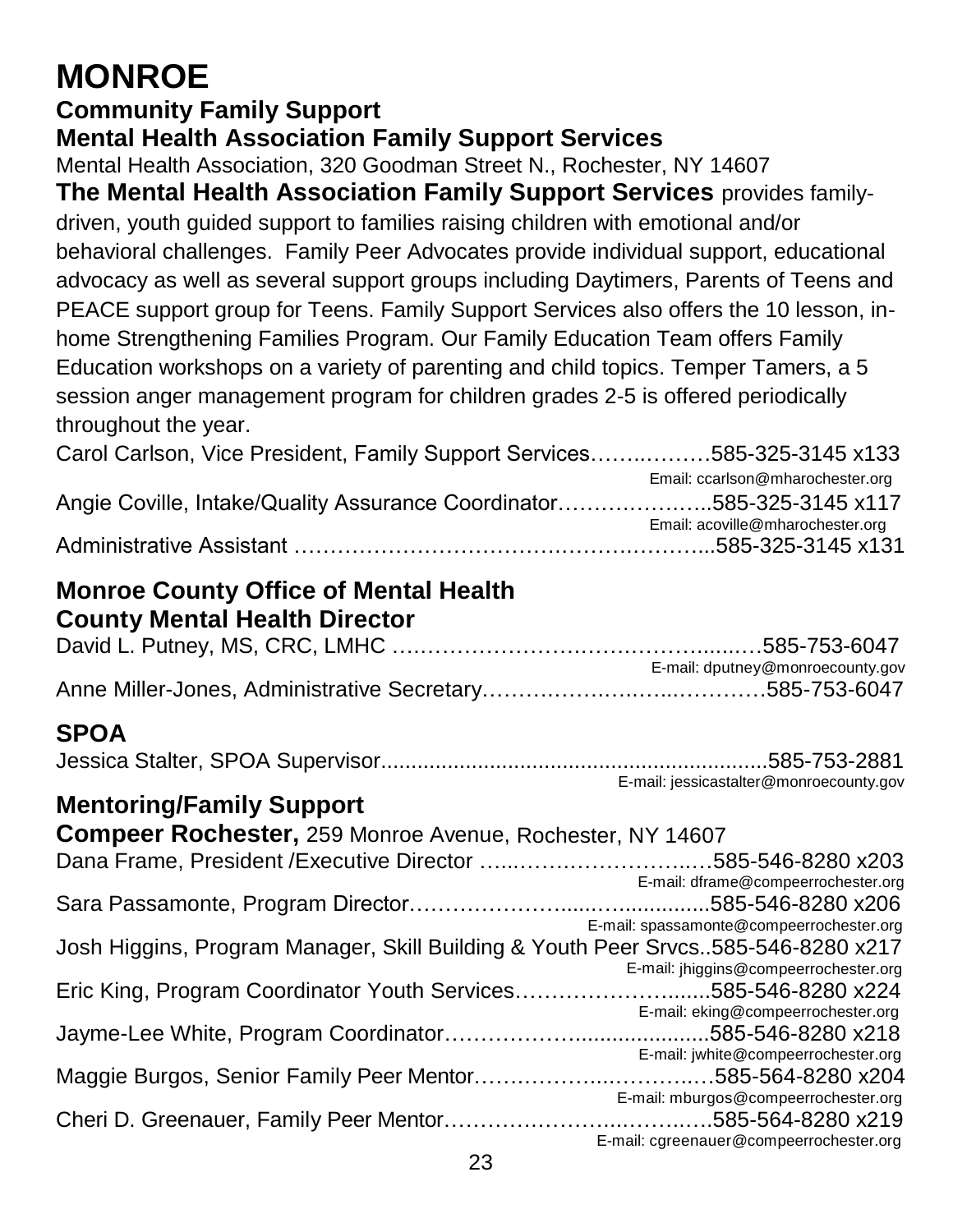| <b>MONROE Continued:</b>                                                                                      |                                              |
|---------------------------------------------------------------------------------------------------------------|----------------------------------------------|
| <b>Big Brother/Big Sister</b><br>37 South Washington Street, Rochester, NY 14608                              |                                              |
|                                                                                                               |                                              |
|                                                                                                               | E-mail: ehenderson@bbbsr.org                 |
| <b>Waiver</b>                                                                                                 |                                              |
| <b>Home and Community Based Services Waiver (HCBS) (Access via SPOA)</b><br><b>Hillside Children's Center</b> |                                              |
|                                                                                                               |                                              |
|                                                                                                               | E-mail: tbrown@hillside.com                  |
|                                                                                                               | E-mail: adrahms@hillside.com                 |
|                                                                                                               | E-mail: jray@hillside.com                    |
| Certified Independent Facilitator of the Love & Logic Parenting Curricula                                     |                                              |
|                                                                                                               | E-mail: jray@hillside.com                    |
| Lisa Kinney, Manager Residential Family Support ServicesCell: 585-752-0712                                    | E-mail: Ikinney@hillside.com                 |
| <b>Villa of Hope</b>                                                                                          |                                              |
|                                                                                                               |                                              |
|                                                                                                               |                                              |
| <b>Care Coordination</b>                                                                                      |                                              |
|                                                                                                               |                                              |
| <b>Crisis</b>                                                                                                 |                                              |
| <b>Rochester Community Mobile Crisis</b>                                                                      |                                              |
|                                                                                                               |                                              |
| Rochester Community Mobile Crisis Vacant, Parent Advocate                                                     |                                              |
| Lifeline: Crisis Counseling, Resource and Referral585-275-5151                                                |                                              |
| Home Based Crisis Intervention (HBCI)                                                                         |                                              |
| Rochester Regional Health, Heather Elston, LMSW, Team Leader585-368-3614                                      |                                              |
|                                                                                                               | E-mail: heather.elston@rochesterregional.org |
| <b>Monroe County System of Care</b>                                                                           |                                              |
| Spreading Wellness Around Town (SWAT) Youth Council                                                           |                                              |
|                                                                                                               | E-mail: corysullivan@monroecounty.gov        |
| <b>Common Sense Parenting Instructor</b>                                                                      |                                              |
|                                                                                                               |                                              |
|                                                                                                               |                                              |
| <b>County DSS Commissioner</b>                                                                                |                                              |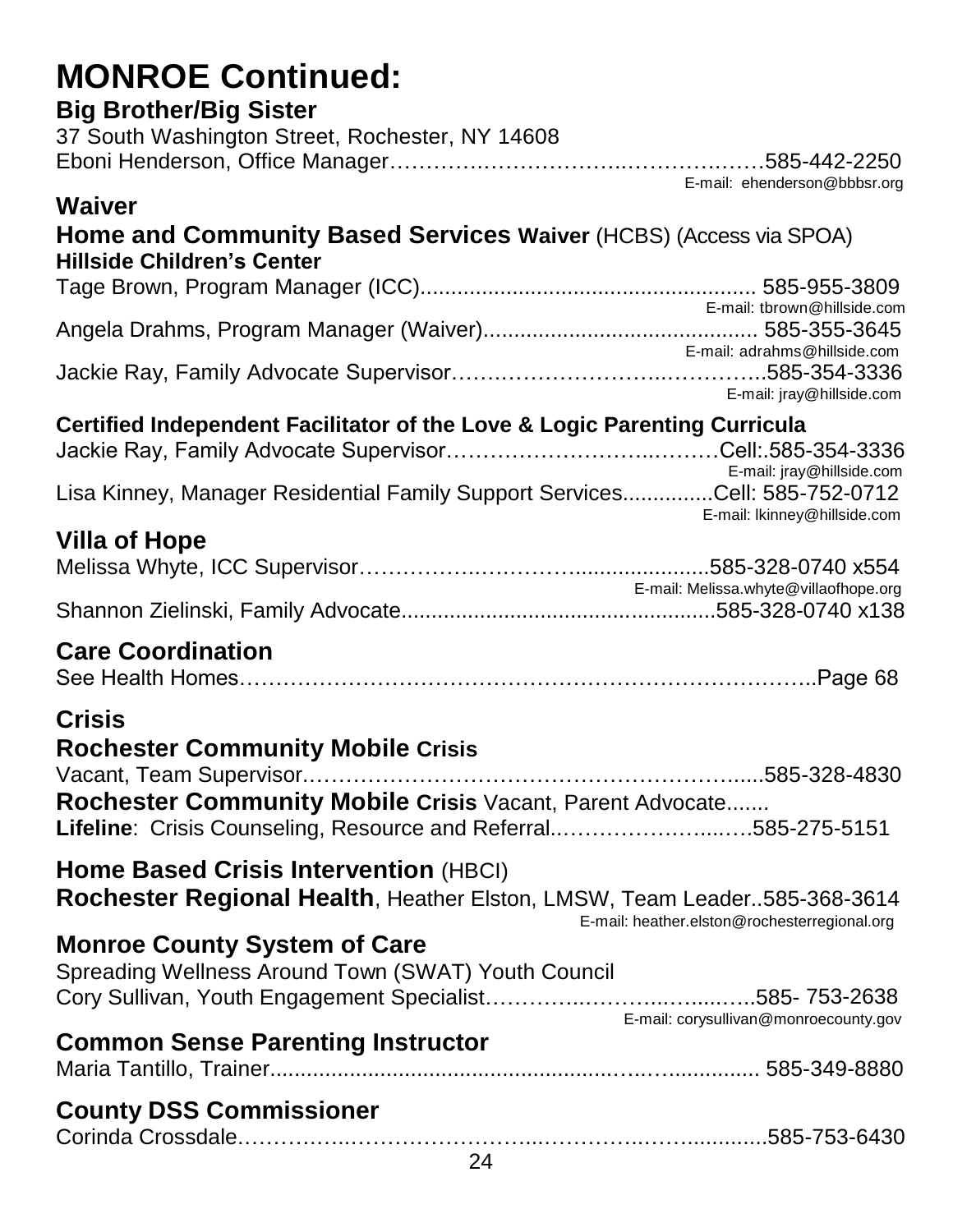# **MONROE Continued:**

#### **Clinic**

#### **Outpatient Mental Health Clinics Crestwood Clinic**

| Referrals-University Ave and East Main Street locations585-256-7500  |  |
|----------------------------------------------------------------------|--|
|                                                                      |  |
|                                                                      |  |
| Eve Gotham, LCSW, Program Coordinator, Info and Referral585-922-2528 |  |
|                                                                      |  |
| Kara Klein, LCSW, Program Coordinator, Info and Referral585-922-7267 |  |
|                                                                      |  |

| Strong Pediatric Behavioral Health Services585-279-7800 |  |
|---------------------------------------------------------|--|
|                                                         |  |

#### **Day Treatment**

#### **Crestwood Day Treatment**

|  | James P. Phelan, LCSW-r, Clinical Director of Day Treatment Programs585-429-2803 |
|--|----------------------------------------------------------------------------------|
|  | E-mail: jphelan@hillside.com                                                     |

#### **Halpern Day Treatment**

|                                                           | E-mail: jphelan@hillside.com |
|-----------------------------------------------------------|------------------------------|
| Rochester City School District Day Treatment 585-256-7500 |                              |
|                                                           |                              |
|                                                           | E-mail: @hillside.com        |

#### **Day School**

|--|--|--|

#### **Juvenile Fire Setter Intervention Program**

| E-mail: mburnside@monroecounty.gov |
|------------------------------------|

#### **Child Partial Hospitalization**

| Strong Memorial Hospital (Age 12-17) |  |
|--------------------------------------|--|
|                                      |  |

#### **CPEP**

Strong Memorial Hospital, Kristi Stockwell, LCSW Senior SW……..….585-275-4501

### **Acute Inpatient Hospitalization,**

Strong Memorial Hospital (Age 5-17).................................................... 585-275-2100

# **Other Supports:**

**National Alliance on Mental Illness Rochester**.............................585-423-1593 Website: Namirochester.org **E-mail:** [info@namirochester.org](mailto:info@namirochester.org)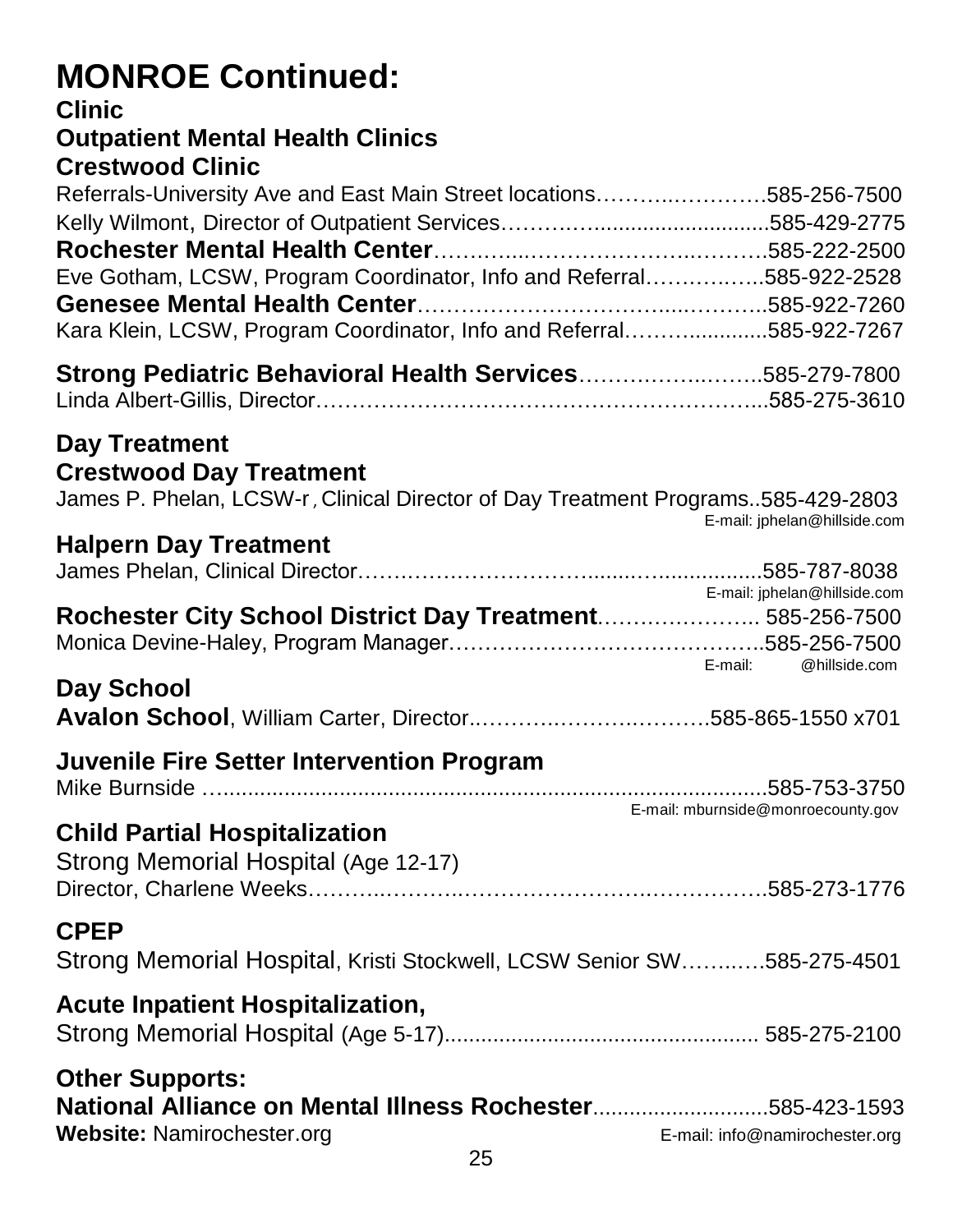# **MONROE Continued:**

| <b>Other Supports continued:</b><br>Monroe County Youth Advocacy Program585-232-4090                                               |  |
|------------------------------------------------------------------------------------------------------------------------------------|--|
| <b>Specialized Treatment Providers</b> (working with children with sexually inappropriate behaviors)<br><b>Unity Health System</b> |  |
| Sexual Behavior and Domestic Violence Clinic585-368-6900 x8990                                                                     |  |
| <b>Linden Oaks Specialized Assessment and Treatment Services</b>                                                                   |  |
|                                                                                                                                    |  |
| <b>Community Residence</b> (CR) (Access via SPOA)See Page 62-63                                                                    |  |
| <b>Residential Treatment Facility</b> (RTF) (Access via SPOA)See Page 61-62                                                        |  |
| <b>Western New York Counties Eating Disorder Community Supports for</b>                                                            |  |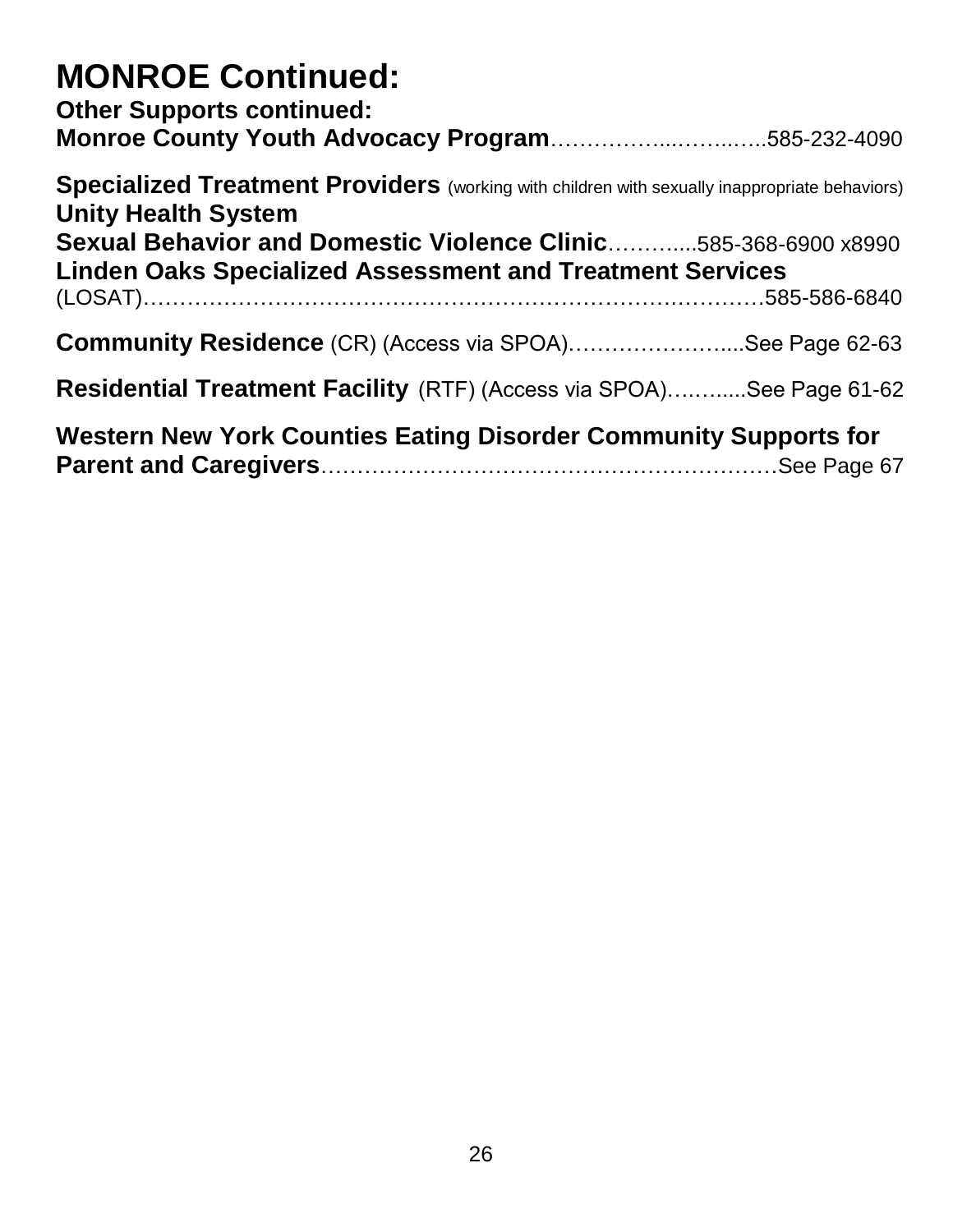# **NIAGARA**

#### **Community Family Support**

**Niagara Frontier Family Network** 

#### **New Directions Youth and Family Services**

6395 Old Niagara Road, Lockport, NY 14094 [E-mail:familysupport@ndyfs.org](mailto:%20familysupport@ndyfs.org) Family Peer Support Program includes family support group meetings located throughout Niagara County. Individual family support is also provided in-home or in other community locations of the family's choosing. Laura Lloyd, Family Support Coordinator…...….……….....................716-439-1179 x493 ……………………………………………..............Cell: 716-998-4415 Fax: 716-439-5266 [E-mail:llloyd@ndyfs.org](mailto:E-mail:lszafranski@ndyfs.org) Sarah Taylor, Children's Mental Health Program Director....….…………....716-529-1122

#### **Family Support County Mental Health Director**

Laura Kelemen, LCSW-R...........................……….….……….......................716-439-7410 E-mail: laura.kelemen@niagaracounty.com

Email: staylor@ndyfs.org

#### **SPOA Children:**

| Children: |                                        |
|-----------|----------------------------------------|
|           |                                        |
|           |                                        |
|           | E-mail: kari.schultz@niagaracounty.com |

### **Adults:**

| E-mail: myrla.doxey@niagaracounty.com |
|---------------------------------------|

#### **Waiver**

| <b>Home and Community Based Services Waiver (HBCS) (Access via SPOA)</b> |                             |  |
|--------------------------------------------------------------------------|-----------------------------|--|
| Hillside Children's Center, 50 Batavia City Center, Batavia, NY 14020    |                             |  |
| Charity Lulas, Care Coordination Program Manager 585-533-4212            |                             |  |
|                                                                          | E-mail: clulas@hillside.com |  |
| Stephanie Burke, Waiver Services Program Manager585-409-6005             |                             |  |
|                                                                          | E-mail: sburke@hillside.com |  |

#### **Crisis Services, Niagara Co Department of Mental Health**…...716-285-3515

# **Family & Children's Services Casey House Emergency Shelter**

(For children ages 12-17 who are runaway, homeless, at-risk or throwaway youth)…………….….716-285-7125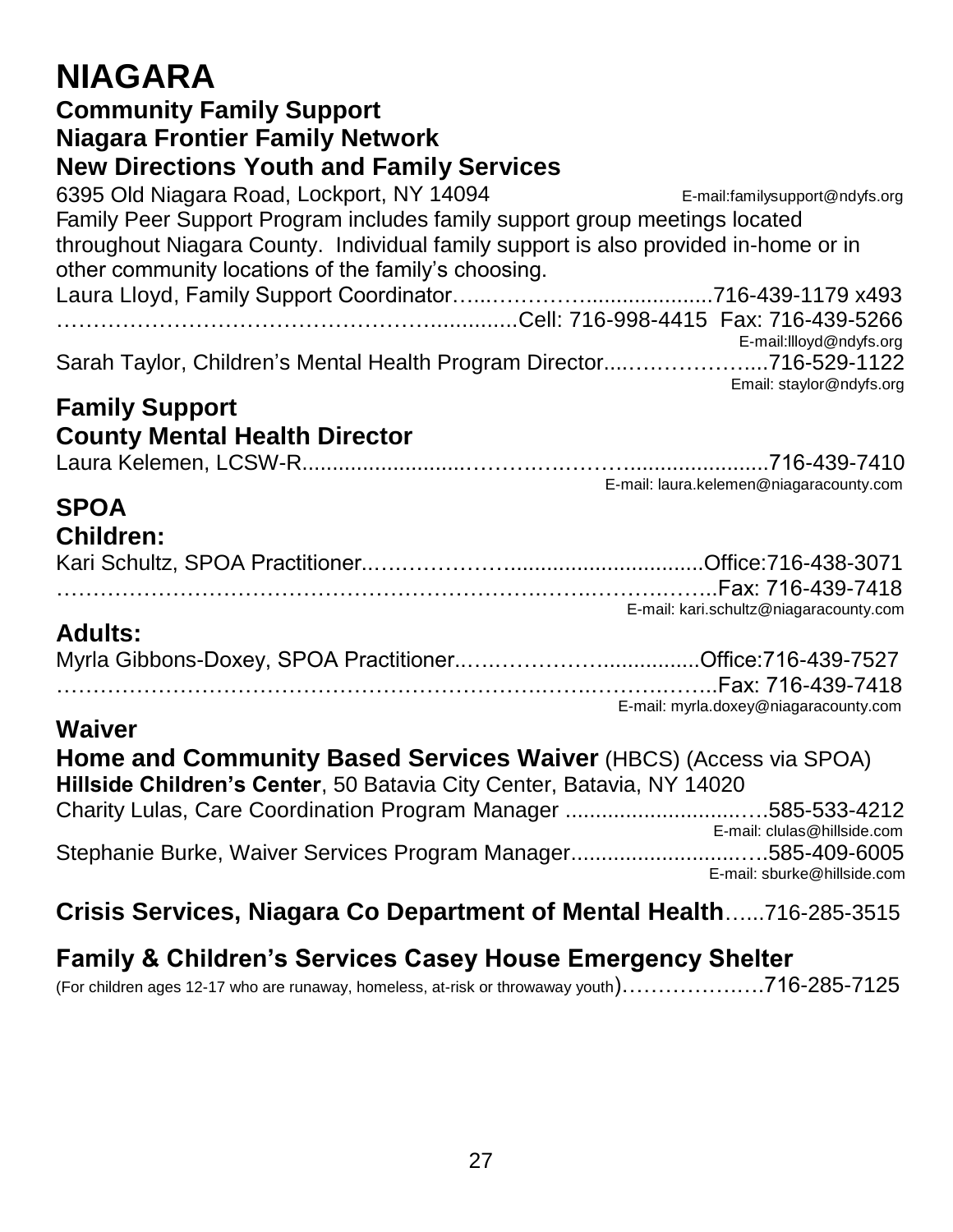# **NIAGARA Continued:**

# **Home Based Crisis Intervention** (HBCI)

**New Directions Youth & Family Services** (Access via SPOA or Niagara Co Crisis Services)

Margaret Donahue, Crisis Coord, Children's Mental Health Srvcs..716-439-1179 x443 Sarah Taylor, Children's Mental Health Program Director.………………..716-529-1122 E-mail: staylor@ndyfs.org

### **Acute Inpatient Hospitalization**

# **Certified Independent Facilitator of Love & Logic Parenting Curricula**

| Megan Henry, Manager Family Peer Support ServicesCell: 716-220-6906 |                             |
|---------------------------------------------------------------------|-----------------------------|
|                                                                     | E-mail: mhenry@hillside.com |
|                                                                     |                             |
|                                                                     | E-mail: bbisig@hillside.com |

### **Catholic Charities Multi-Systemic Therapy (MST)**

### **Clinic Sites**

# **Catholic Charities, Monsignor Carr**

#### **County Department of Social Services**

#### **Care Coordination**

|--|

| <b>Community Residence</b> (CR) (Access via SPOA)See Page 62-63 |  |
|-----------------------------------------------------------------|--|
|-----------------------------------------------------------------|--|

#### **Residential Treatment Facility** (RTF) (Access via SPOA)….….....See Page 61-62

#### **Western New York Counties Eating Disorder Community Supports for Parent and Caregivers**………………………………………………………See Page 67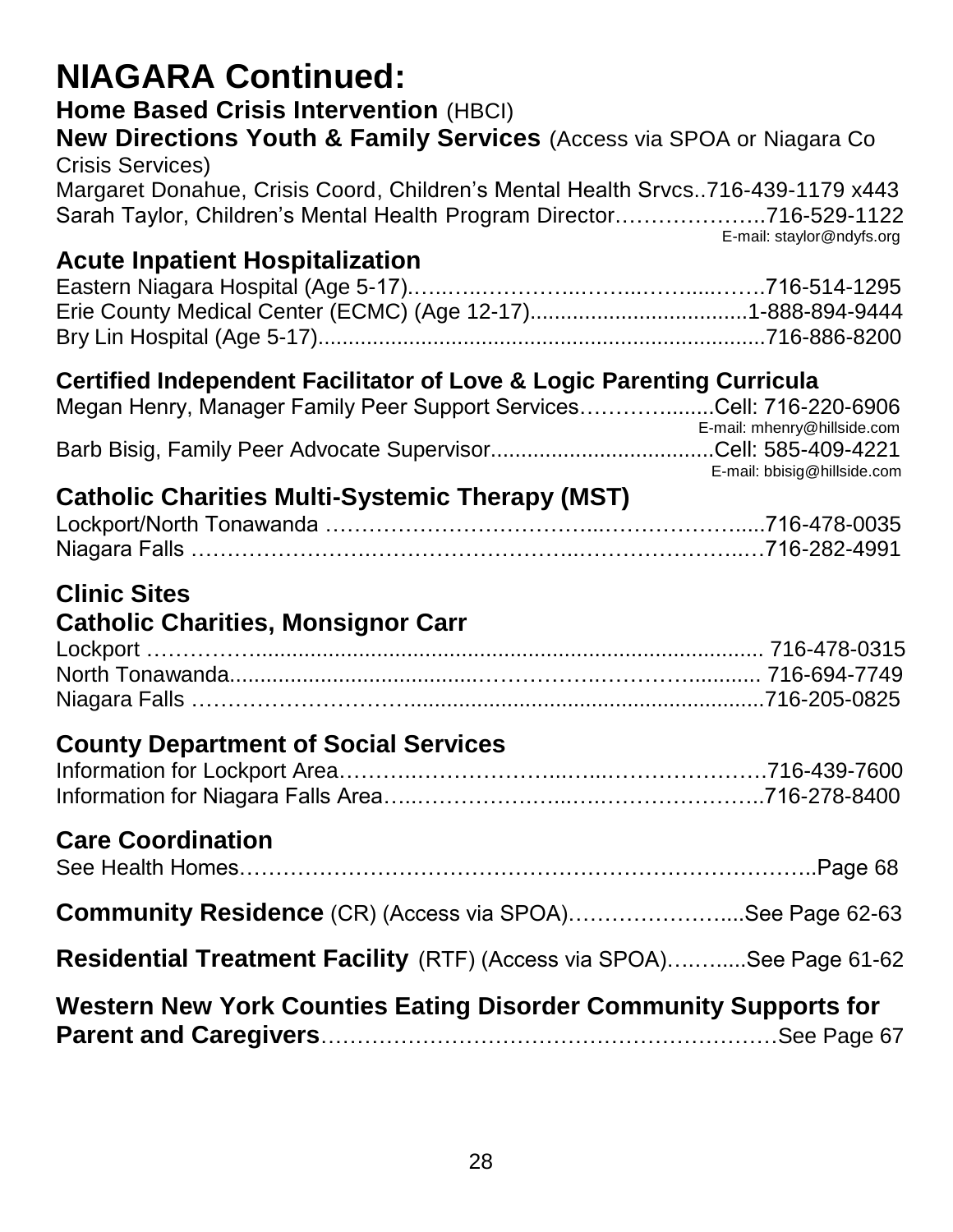# **ONTARIO**

**Community Family Support Finger Lakes Parent Network** (FLPN) 25 West Steuben Street, Bath, NY 14810 Office: 607-776-2164 Fax: 607-776-4327 Website: [www.flpn.org](http://www.flpn.org/) E-mail: [flpninc25@flpn.org](mailto:flpninc25@flpn.org)

**Finger Lakes Parent Network, Inc.** is a parent-governed, not for profit organization focused on the needs of families who have children with emotional, behavioral, mental and/or developmental disabilities. Our mission is to support and empower families so they can improve the quality of their lives and help their children to achieve their full potential within the community. All services are offered at no cost to the families.

The services for families include bi-weekly parent/caregiver groups with trained peer facilitators providing self-help support and education as well as free, on-site childcare. FLPN also sponsors caregiver attendance at a variety of regional conferences and educational workshops. Peer advocates work across a variety of systems to provide peer support, education, advocacy, information, and referral. Teen-driven support groups participate in education, recreation activities and community service projects. Hourly in-home respite care is also provided for families by trained staff with background clearances.

FLPN provides wavier contract services through the Office of Mental Health, Office of Children and Family Services -Bridges to Health program and the Office for People with Developmental Disabilities.

The Finger Lakes Parent Network, Inc. has a teen group. FLPN empowers the teens to make good choices, have fun, participate in community service activities, self- advocate and interact with peers while being responsible, respectful and following rules made by the youth. Both the identified teens and their siblings are encouraged to participate in teen group. FLPN allow pre-teens from the age of 12 to move from childcare to the teen group with the expectation that they are held to the same standard of behavior as the older teens.

| E-mail: pdinardo@flpn.org |
|---------------------------|
|                           |
| E-mail: jstruble@flpn.org |
|                           |
| E-mail: cmorse@flpn.org   |

### **County Mental Health Director (OCMHC)**

Diane Johnston, LCSW-R Director of Community Services.................... 585-396-4363 E-mail: [diane.johnston@co.ontario.ny.us](mailto:diane.johnston@co.ontario.ny.us)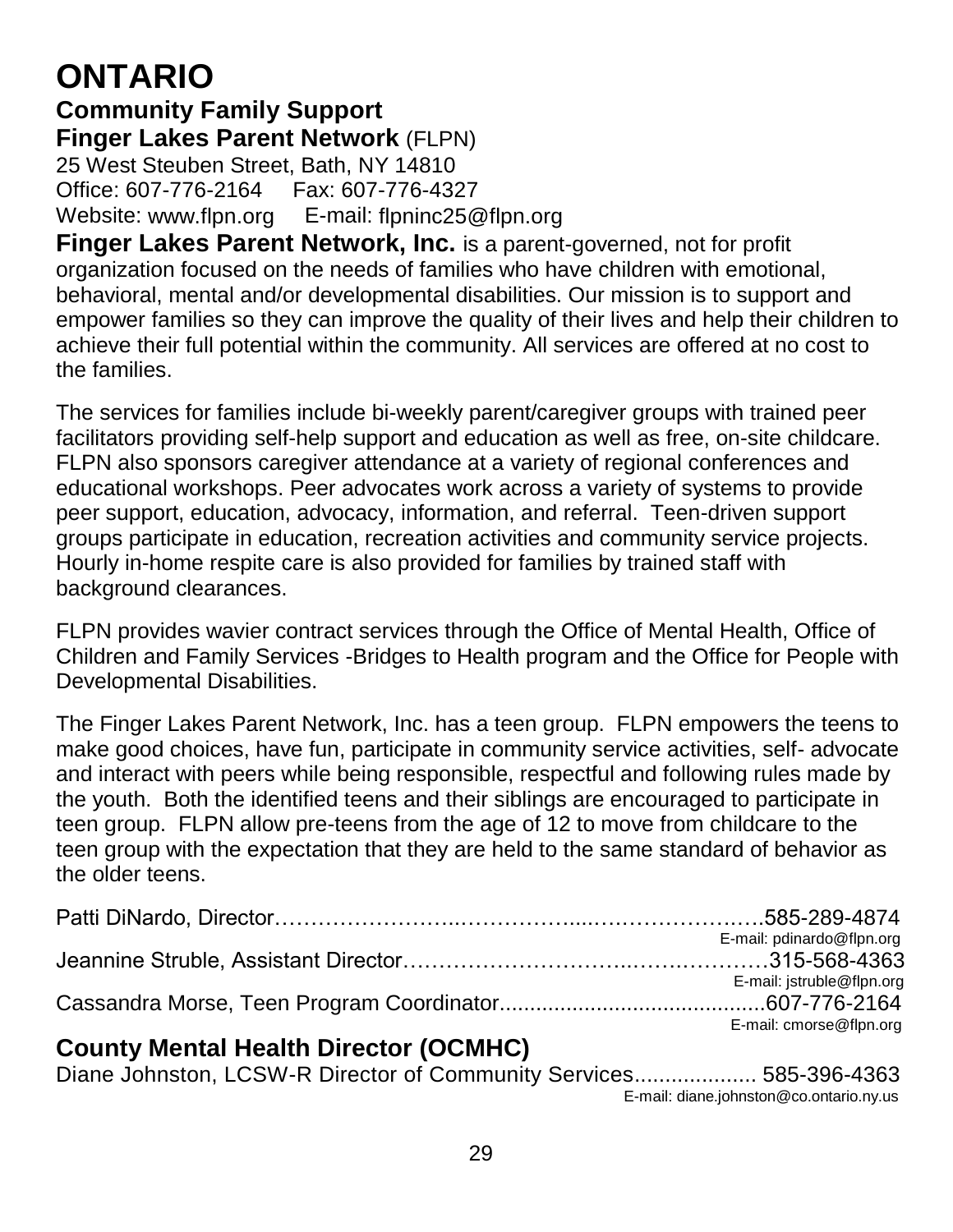# **ONTARIO Continued:**

# **SPOA**

| <b>Children and Youth</b>                                                         |                                                                           |
|-----------------------------------------------------------------------------------|---------------------------------------------------------------------------|
|                                                                                   |                                                                           |
|                                                                                   | E-mail: krisanne.sweeney@co.ontario.ny.us                                 |
| <b>Adult</b>                                                                      |                                                                           |
|                                                                                   |                                                                           |
|                                                                                   |                                                                           |
| <b>Waiver Home &amp; Community Based Services Waiver (HCBS) (Access via SPOA)</b> | E-mail: bfuller@lakeviewhs.org                                            |
| <b>Pathways</b>                                                                   |                                                                           |
| Cynthia Gee, LMHC, Director of Children and Family Services607-937-4519           |                                                                           |
|                                                                                   | E-mail: cgee@pathwaysforyou.org                                           |
|                                                                                   |                                                                           |
| Francine Archer, LMSW, Care Coordination Supervisor315-789-9730                   | E-mail: alongwell@pathwaysforyou.org                                      |
|                                                                                   | E-mail: farcher@pathwaysforyou.org                                        |
|                                                                                   | E-mail: emcbride@pathwaysforyou.org                                       |
| <b>Crisis Assistance and Crisis Respite access see page 70</b>                    |                                                                           |
| <b>Common Sense Parenting Instructor</b>                                          |                                                                           |
|                                                                                   |                                                                           |
|                                                                                   |                                                                           |
| <b>Ontario County Mental Health Center</b>                                        |                                                                           |
|                                                                                   |                                                                           |
| <b>County Department of Social Services</b>                                       |                                                                           |
| 3010 County Complex, Canandaigua, NY 14424                                        |                                                                           |
|                                                                                   |                                                                           |
|                                                                                   | E-mail: eileen.tiberio@co.ontario.ny.us<br>eileen.tiberio@dfa.state.ny.us |
| <b>County Juvenile Probation</b>                                                  |                                                                           |
|                                                                                   | .585-396-4222                                                             |
|                                                                                   | E-mail: amy.stoyles@co.ontario.ny.us                                      |
| <b>Mentoring/Companionship</b><br><b>Big Brother/Big Sister</b>                   |                                                                           |
| 37 South Washington Street, Rochester, NY 14608                                   |                                                                           |
|                                                                                   |                                                                           |
|                                                                                   | E-mail: ehenderson@bbbsr.org                                              |
| <b>Boys &amp; Girls Club of Geneva</b>                                            |                                                                           |
|                                                                                   |                                                                           |
|                                                                                   |                                                                           |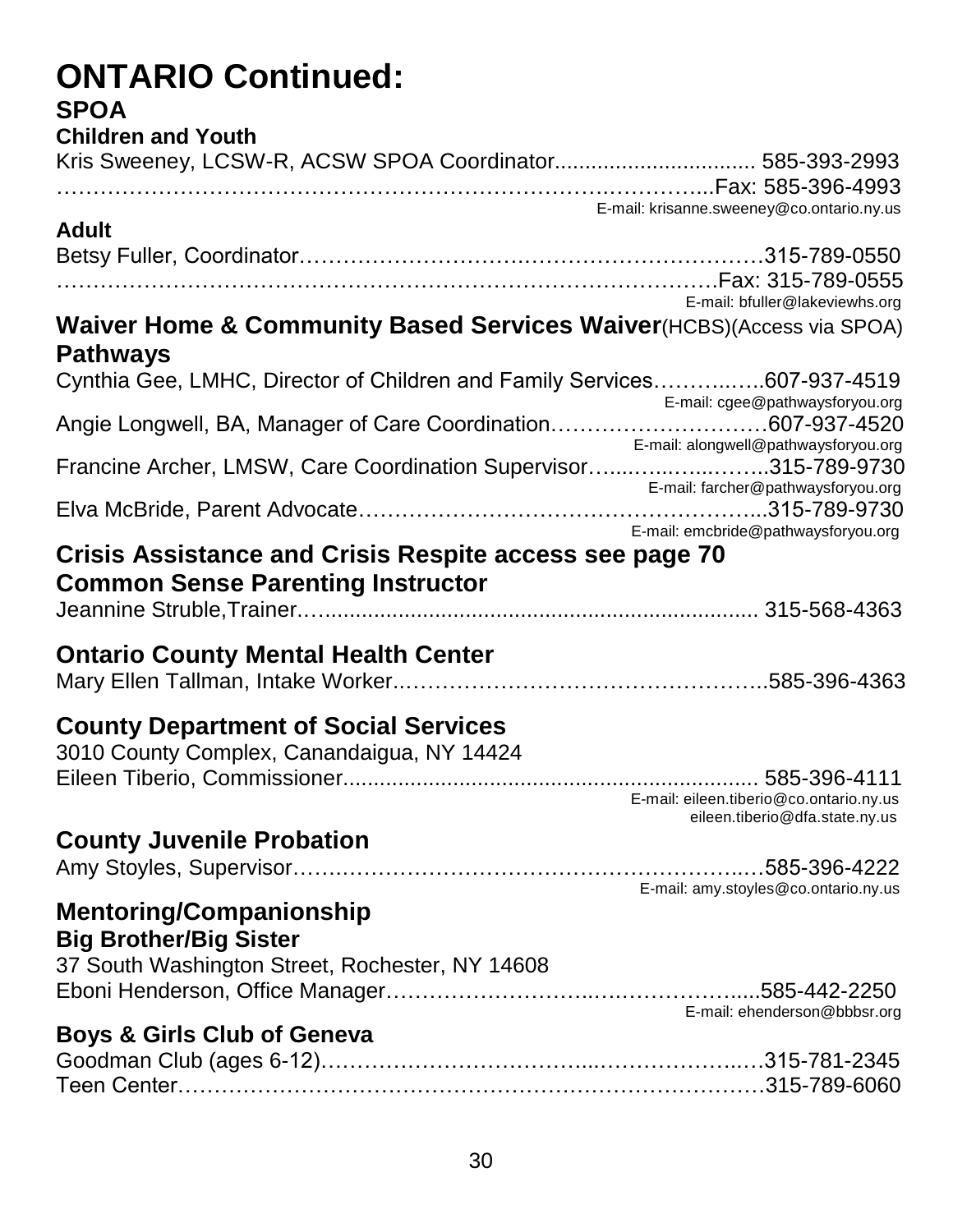# **Ontario Continued:**

| <b>Clinic</b><br><b>Adults, Adolescents and Children</b>                          |  |
|-----------------------------------------------------------------------------------|--|
| Clifton Springs Hospital Behavioral Health Clinic (ages 18 and up)                |  |
| <b>Adolescent Substance Abuse (FLACRA, Farmington)585-396-4190</b>                |  |
|                                                                                   |  |
| <b>Day Treatment</b><br><b>Ontario Day Treatment at Elmira Psychiatric Center</b> |  |
| <b>Wayne-Finger Lakes BOCES</b>                                                   |  |
| <b>Partial Hospitalization</b><br>Strong Memorial Hospitalization (Age 12-17)     |  |
| <b>Acute Inpatient Hospitalization</b>                                            |  |
| <b>Care Coordination</b>                                                          |  |
| <b>Community Residence</b> (CR) (Access via SPOA)See Page 62-63                   |  |
| <b>Residential Treatment Facility</b> (RTF) (Access via SPOA)See Page 61-62       |  |
| Western New York Counties Eating Disorder Community Supports for                  |  |
| <b>Children's Crisis Respite</b> (Elmira Psychiatric Center [EPC]) (ages 10-17)   |  |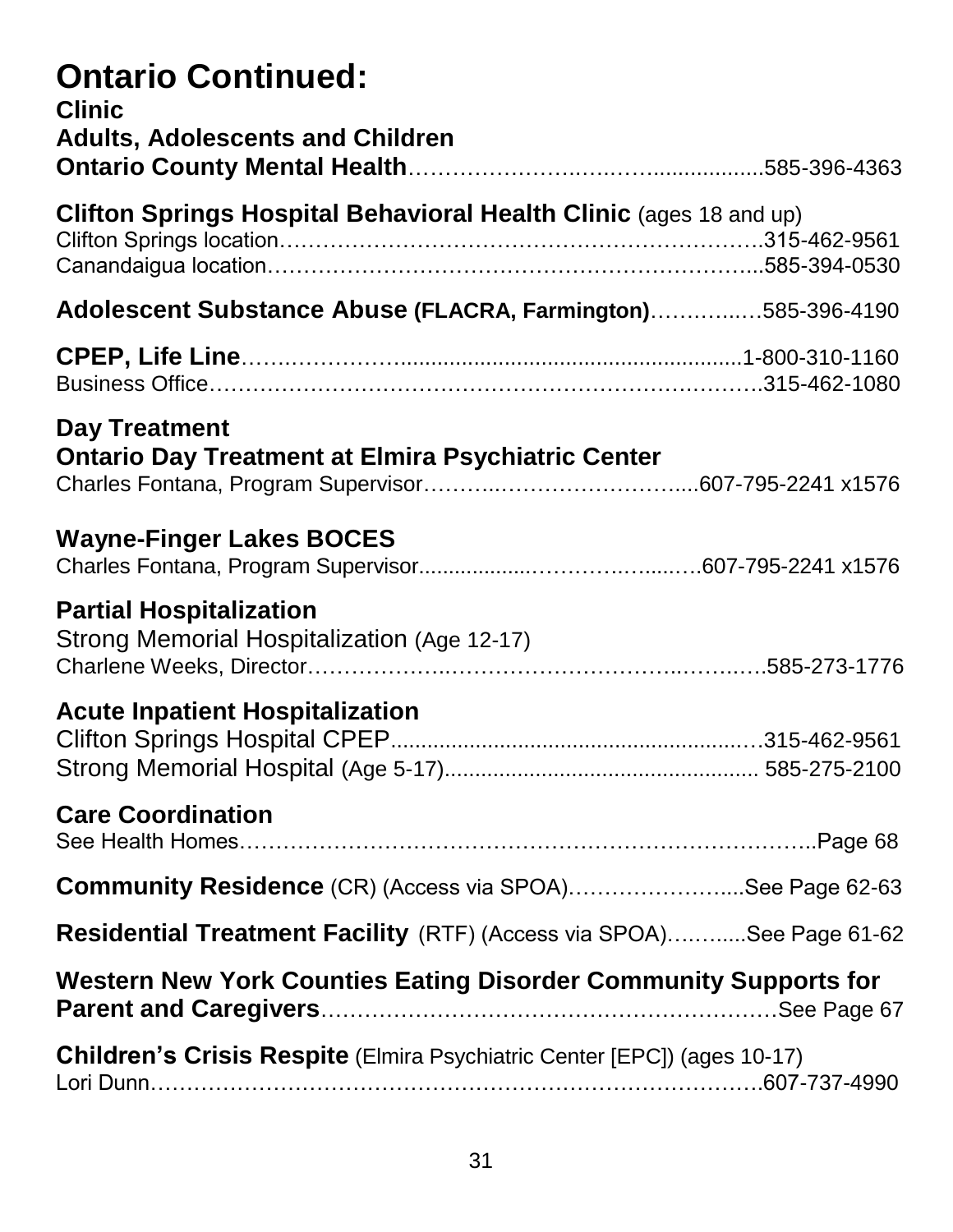# **Ontario Continued:**

| <b>Mobile Integration Team (EPC) (Child and Adolescent)</b> |                     |
|-------------------------------------------------------------|---------------------|
|                                                             |                     |
|                                                             | Pager: 607-799-0168 |
| <b>Partnership for Ontario County</b>                       |                     |

Family Support Centers (Canandaigua and Midlakes Schools)……………..585-396-4554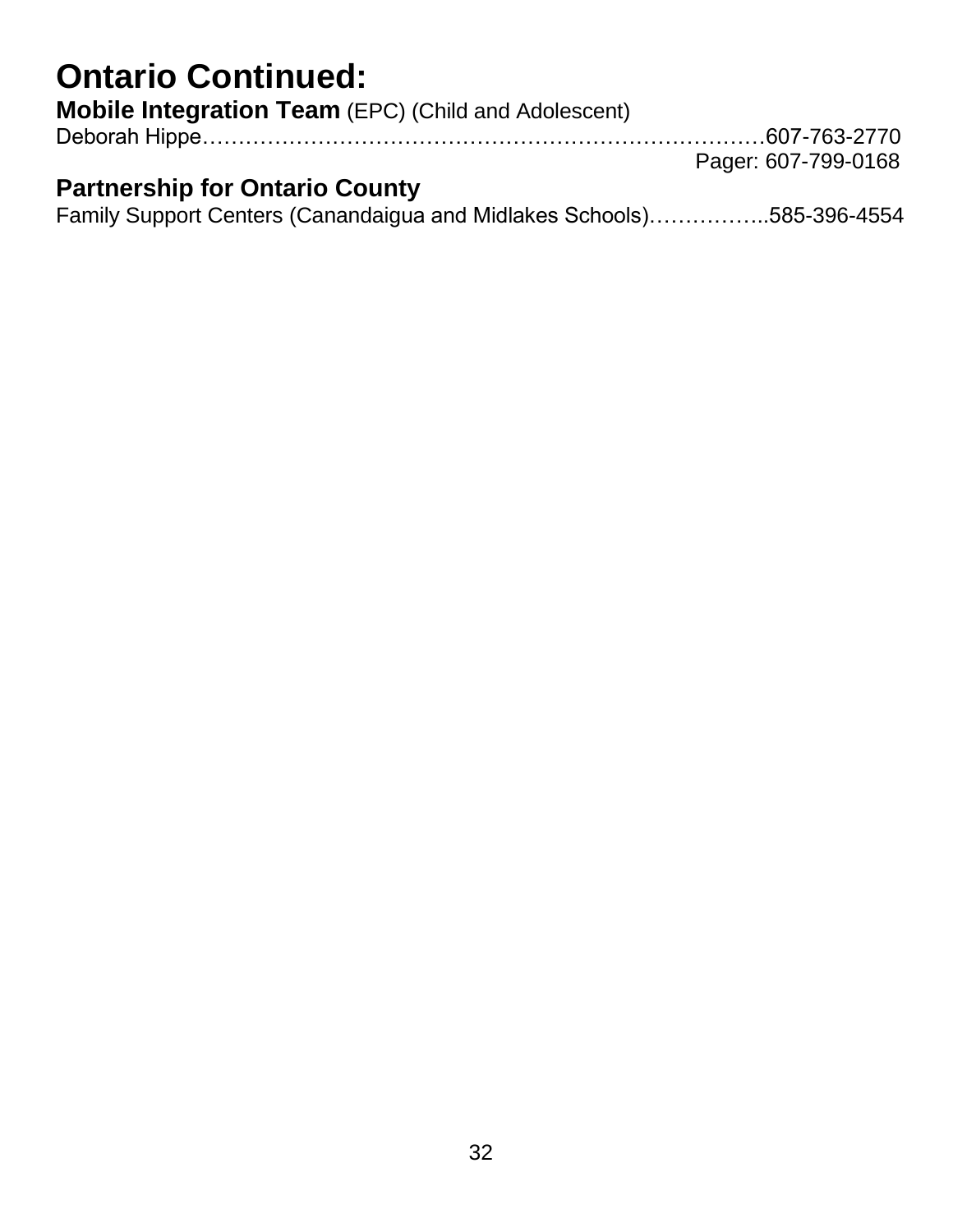# **Orleans**

# **Community Based Family Support**

#### **Family Peer Support Services** (GLOW)

**Hillside Children's Center,** 96 W. Buffalo Street, Warsaw, NY 14569

GLOW Family Support empowers parents and caregivers of a child who is experiencing social, emotional, developmental, medical, substance use, and/or behavioral challenges in their home, school, placement, and/or community to be more effective in meeting their family's needs. The program offers families an opportunity to connect and build natural community supports amongst themselves. Empowering families to connect helps them identify and build upon their own strengths, resources, and support systems. GLOW Family Support offers: Individual mentoring & skills development, Empowerment Groups, Family Advocacy, and Parent Education.

|                                                                     | E-mail: kholmes@hillside.com |
|---------------------------------------------------------------------|------------------------------|
| Megan Henry, Manager Family Peer Support ServicesCell: 716-220-6906 |                              |
|                                                                     | E-mail: mhenry@hillside.com  |
|                                                                     |                              |
|                                                                     | E-mail: bbisig@hillside.com  |

#### **County Mental Health Director**

#### E-mail: mark.o'brien@orleansny.gov

### **SPOA**

Diana Fox, SPOA Services Coordinator.....…….……........…….…………...585-589-2746 E-mail: diana.fox@orleansny.gov

#### **Waiver**

| <b>Home and Community Based Services Waiver (HCBS) (Access via SPOA)</b> |                             |  |
|--------------------------------------------------------------------------|-----------------------------|--|
| Hillside Children's Center, 50 Batavia City Center, Batavia, NY 14020    |                             |  |
|                                                                          |                             |  |
|                                                                          | E-mail: clulas@hillside.com |  |
| Stephanie Burke, Waiver Services Program Manager585-409-6005             |                             |  |
|                                                                          | E-mail: sburke@hillside.com |  |
| Accessory Assess Benedicts beneficial services                           |                             |  |

#### **Common Sense Parenting Instructors**

Joanne Berg, Trainer.......................................................................…....... 585-654-4478

#### **Certified Independent Facilitator of the Love & Logic Parenting Curricula**

| Megan Henry, Manager Family Peer Support ServicesCell: 716-220-6906 |                             |
|---------------------------------------------------------------------|-----------------------------|
|                                                                     | E-mail: mhenry@hillside.com |
|                                                                     |                             |
|                                                                     | E-mail: bbisig@hillside.com |

#### **County DSS Contact**

#### **Clinic**

| Orleans County Mental Health Clinic (OCMHC)585-589-7066 |  |  |
|---------------------------------------------------------|--|--|
|---------------------------------------------------------|--|--|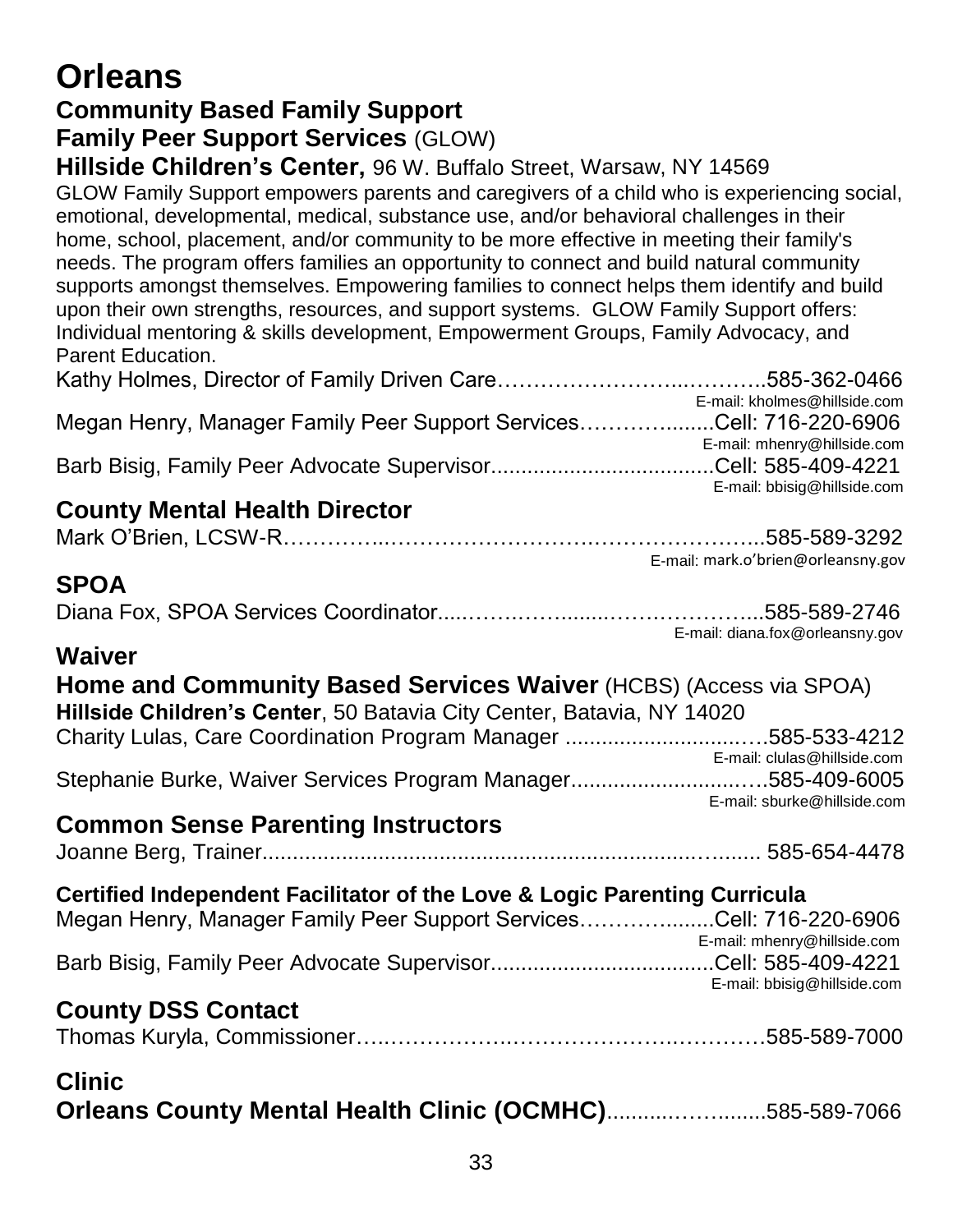# **Orleans Continued: Family Resiliency** Megan Henry, Manager Family Peer Support Services…………........Cell: 716-220-6906 E-mail: mhenry@hillside.com **Crisis** Mobile Mental Health Crisis Teams Access through the Care and Crisis Hotline…………………………………..585-344-4400 Or Access through Orleans County Dispatch………………………..585-589-5527 or 911 Telephone Crisis Intervention & Support Care & Crisis Helpline..………………………………………………………….585-344-4400 **Care Coordination** See Health Homes……………………………………………………………………..Page 68 **Partial Hospitalization**

| Strong Memorial Hospital (Age 12-17) |  |
|--------------------------------------|--|
|                                      |  |

#### **Acute Inpatient Hospitalization**

| Genesee-Orleans Youth Advocacy Program585-344-2580 x5716                    |  |
|-----------------------------------------------------------------------------|--|
| <b>Community Residence</b> (CR) (Access via SPOA)See Page 62-63             |  |
| <b>Residential Treatment Facility</b> (RTF) (Access via SPOA)See Page 61-62 |  |
| Western New York Counties Eating Disorder Community Supports for            |  |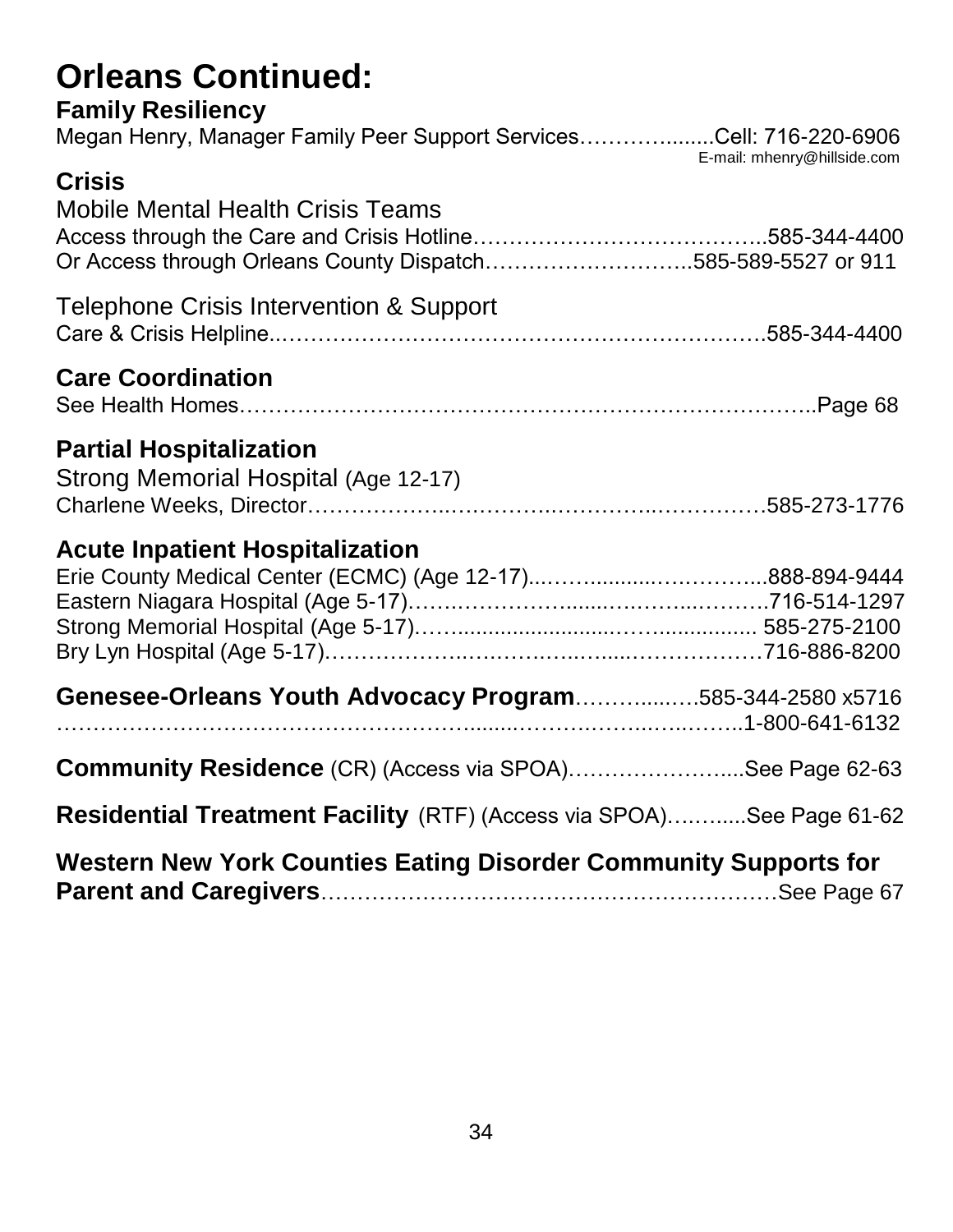# **SCHUYLER**

#### **Community Family Support Finger Lakes Parent Network** (FLPN) 25 West Steuben Street, Bath, NY 14810 Office: 607-776-2164 Fax: 607-776-4327

Website: [www.flpn.org](http://www.flpn.org/) E-mail: [flpninc25@flpn.org](mailto:flpninc25@flpn.org)

**Finger Lakes Parent Network, Inc.** is a parent-governed, not for profit organization focused on the needs of families who have children with emotional, behavioral, mental and/or developmental disabilities. Our mission is to support and empower families so they can improve the quality of their lives and help their children to achieve their full potential within the community. All services are offered at no cost to the families.

The services for families include bi-weekly parent/caregiver groups with trained peer facilitators providing self-help support and education as well as free, on-site childcare. FLPN also sponsors caregiver attendance at a variety of regional conferences and educational workshops. Peer advocates work across a variety of systems to provide peer support, education, advocacy, information, and referral. Teen-driven support groups participate in education, recreation activities and community service projects. Hourly in-home respite care is also provided for families by trained staff with background clearances.

FLPN provides wavier contract services through the Office of Mental Health, Office of Children and Family Services -Bridges to Health program and the Office for People with Developmental Disabilities.

The Finger Lakes Parent Network, Inc. has a teen group. FLPN empowers the teens to make good choices, have fun, participate in community service activities, self-advocate and interact with peers while being responsible, respectful and following rules made by the youth. Both the identified teens and their siblings are encouraged to participate in teen group. FLPN allow pre-teens from the age of 12 to move from childcare to the teen group with the expectation that they are held to the same standard of behavior as the older teens.

|                                      | E-mail: pdinardo@flpn.org                            |
|--------------------------------------|------------------------------------------------------|
|                                      | E-mail: jstruble@flpn.org<br>E-mail: cmorse@flpn.org |
| <b>County Mental Health Director</b> |                                                      |
|                                      | E-mail: srosno@co.schuyler.ny.us                     |

#### **SPOA**

|  | $\Gamma$ molecular $\Omega$ as a should not in $\Gamma$ |
|--|---------------------------------------------------------|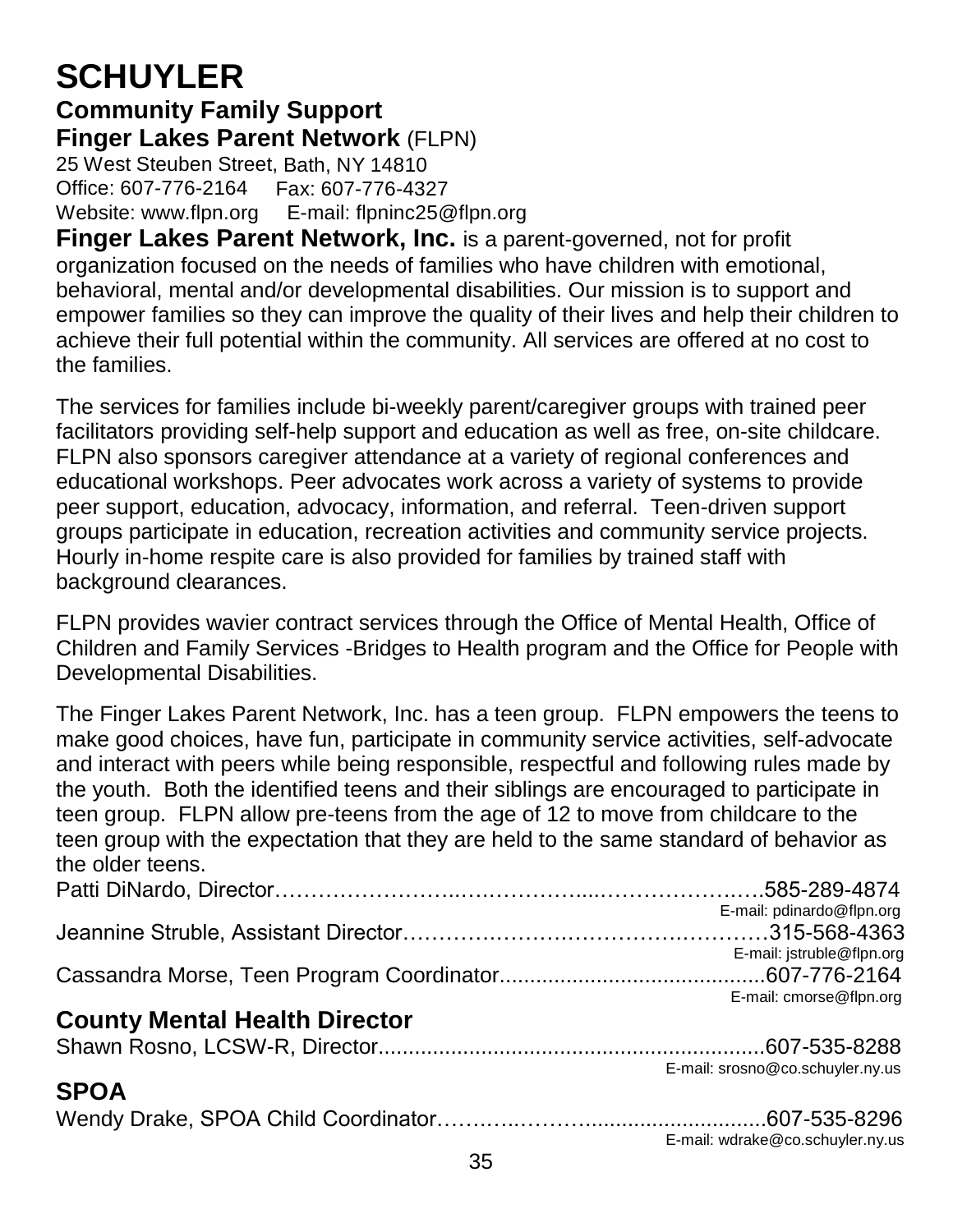# **SCHUYLER Continued:**

#### **Waiver**

### **Home and Community Based Services Waiver** (HCBS) (Access via SPOA) **Pathways**

| Cynthia Gee, LMHC, Director of Children and Family Services607-937-4519 | E-mail: cgee@pathwaysforyou.org          |
|-------------------------------------------------------------------------|------------------------------------------|
|                                                                         | E-mail: alongwell@pathwaysforyou.org     |
|                                                                         | E-mail: nbocage@pathwaysforyou.org       |
|                                                                         | E-mail: emcbride@pathwaysforyou.org      |
| Crisis Assistance and Crisis Respite access see page 70                 |                                          |
|                                                                         | E-mail: jfratarcangelo@co.schuyler.ny.us |
| <b>County Department of Social Services</b>                             |                                          |
| <b>Clinic</b>                                                           |                                          |
| <b>Acute Inpatient Hospitalization</b>                                  |                                          |
|                                                                         |                                          |
| Women's Christian Association (WCA) (Age 5-17)716-487-0141              |                                          |
| <b>Care Coordination</b>                                                |                                          |
|                                                                         |                                          |
| <b>Community Residence</b> (CR) (Access via SPOA)See Page 62-63         |                                          |
| Residential Treatment Facility (RTF) (Access via SPOA)See Page 61-62    |                                          |
| Western Nam Vark Associas Father Blooder Associate Arms of Arm          |                                          |

**Western New York Counties Eating Disorder Community Supports for Parent and Caregivers**………………………………………………………See Page 67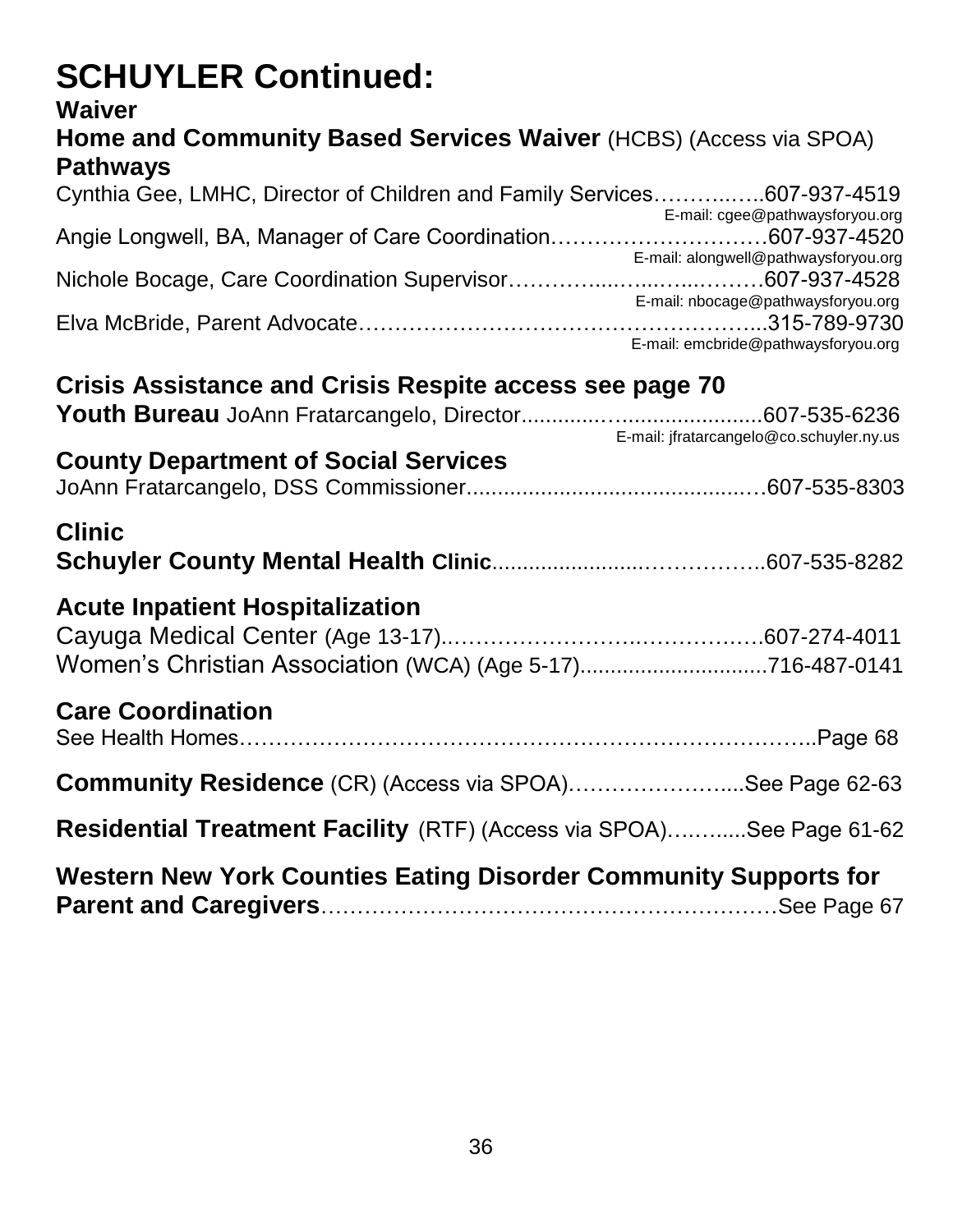# **SENECA**

#### **Community Family Support Finger Lakes Parent Network** (FLPN) 25 West Steuben Street, Bath, NY 14810 Office: 607-776-2164 Fax: 607-776-4327 Website: [www.flpn.org](http://www.flpn.org/) E-mail: [flpninc25@flpn.org](mailto:flpninc25@flpn.org)

**Finger Lakes Parent Network, Inc.** is a parent-governed, not for profit organization focused on the needs of families who have children with emotional, behavioral, mental and/or developmental disabilities. Our mission is to support and empower families so they can improve the quality of their lives and help their children to achieve their full potential within the community. All services are offered at no cost to the families.

The services for families include bi-weekly parent/caregiver groups with trained peer facilitators providing self-help support and education as well as free, on-site childcare. FLPN also sponsors caregiver attendance at a variety of regional conferences and educational workshops. Peer advocates work across a variety of systems to provide peer support, education, advocacy, information, and referral. Teen-driven support groups participate in education, recreation activities and community service projects. Hourly in-home respite care is also provided for families by trained staff with background clearances.

FLPN provides wavier contract services through the Office of Mental Health, Office of Children and Family Services -Bridges to Health program and the Office for People with Developmental Disabilities.

The Finger Lakes Parent Network, Inc. has a teen group. FLPN empowers the teens to make good choices, have fun, participate in community service activities, self-advocate and interact with peers while being responsible, respectful and following rules made by the youth. Both the identified teens and their siblings are encouraged to participate in teen group. FLPN allow pre-teens from the age of 12 to move from childcare to the teen group with the expectation that they are held to the same standard of behavior as the older teens.

| County Montal Hoolth Diroctor |                           |
|-------------------------------|---------------------------|
|                               | E-mail: cmorse@flpn.org   |
|                               |                           |
|                               | E-mail: jstruble@flpn.org |
|                               |                           |
|                               | E-mail: pdinardo@flpn.org |
|                               |                           |
|                               |                           |

#### **County Mental Health Director**

| Margaret Morse, LMSW, Director of Community Services315-539-1980 |  |  |                                |
|------------------------------------------------------------------|--|--|--------------------------------|
|                                                                  |  |  | E-mail: mmorse@co.seneca.ny.us |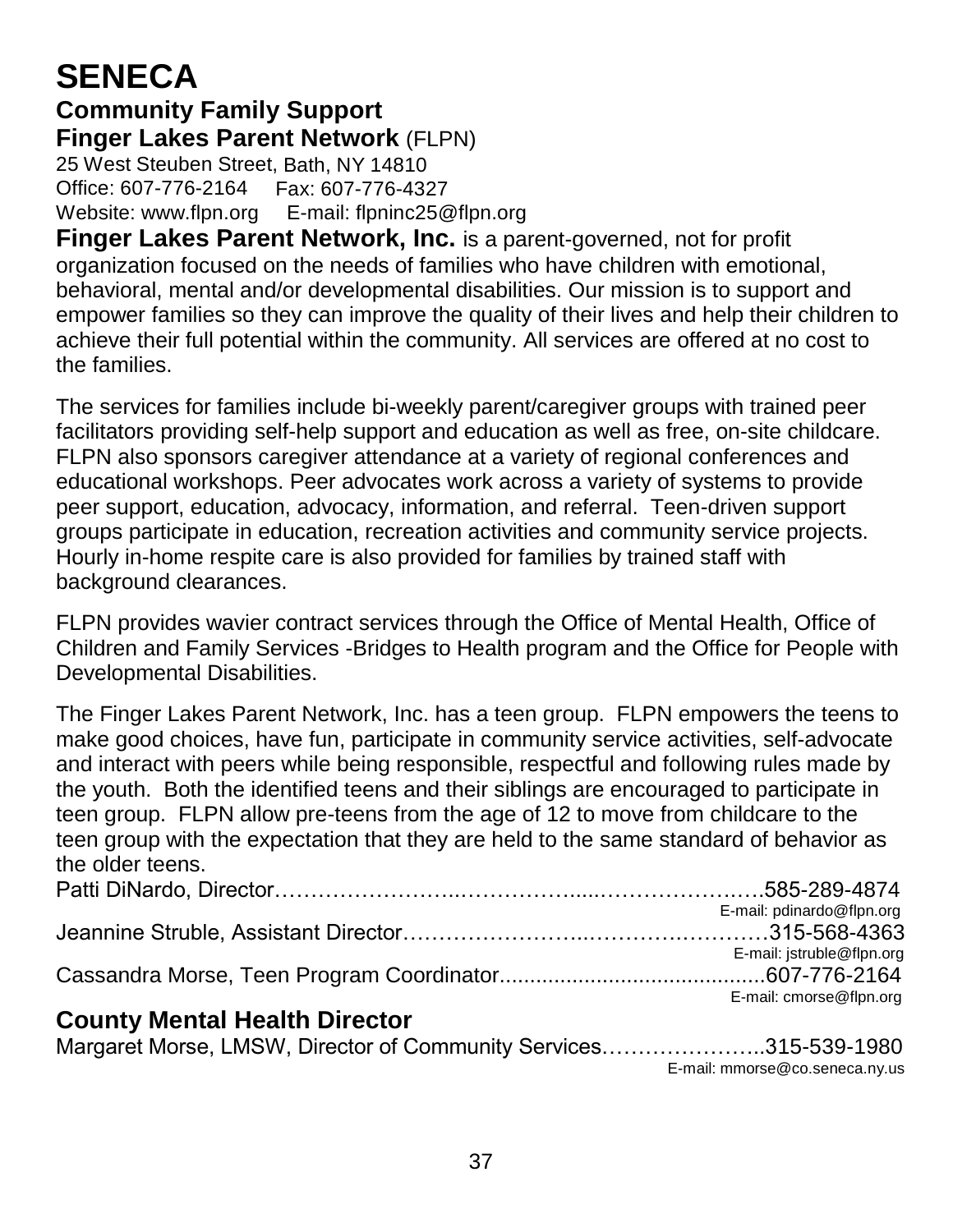# **SENECA Continued:**

#### **SPOA**

Bob Ritter, Coordinator of Children's Services.............315-539-1980 Fax: 315-539-1054

### **CCSI** (Access via SPOA)

Seneca County Community Counseling.......................................................315-539-1980

#### **Waiver**

#### **Home and Community Based Services Waiver** (Access through SPOA) **Pathways**

| Cynthia Gee, LMHC, Director of Children and Family Services607-937-4519 |                                      |
|-------------------------------------------------------------------------|--------------------------------------|
|                                                                         | E-mail: cgee@pathwaysforyou.org      |
|                                                                         |                                      |
|                                                                         | E-mail: alongwell@pathwaysforyou.org |
| Francine Archer, LMSW, Care Coordination Supervisor315-789-9730         |                                      |

E-mail: farcher@pathwaysforyou.org

E-mail: jray@hillside.com

# **Hillside Children's Center**

| E-mail: tbrown@hillside.com  |
|------------------------------|
|                              |
| E-mail: adrahms@hillside.com |
|                              |

#### **Crisis Assistance and Crisis Respite access see page 70 County Department of Social Services Contact**

| Tracey Van Vleck, Commissioner of Human Services315-539-1830 |         |                  |
|--------------------------------------------------------------|---------|------------------|
|                                                              | E-mail: | @co.seneca.ny.us |
| <b>Clinic</b>                                                |         |                  |

| --------                                                             |  |
|----------------------------------------------------------------------|--|
|                                                                      |  |
| <b>Ovid Clinic Seneca Community Counseling Services 607-869-5575</b> |  |

## **Respite/Crisis Intervention**

| Glove House, Inc. for youth 5-18, Waterloo, NY315-539-3724 |  |
|------------------------------------------------------------|--|
|------------------------------------------------------------|--|

#### **Acute Inpatient Hospitalization**

#### **Care Coordination**

| <b>Community Residence</b> (CR) (Access via SPOA)See Page 62-63 |  |
|-----------------------------------------------------------------|--|

**Residential Treatment Facility** (RTF) (Access via SPOA)….….....See Page 61-62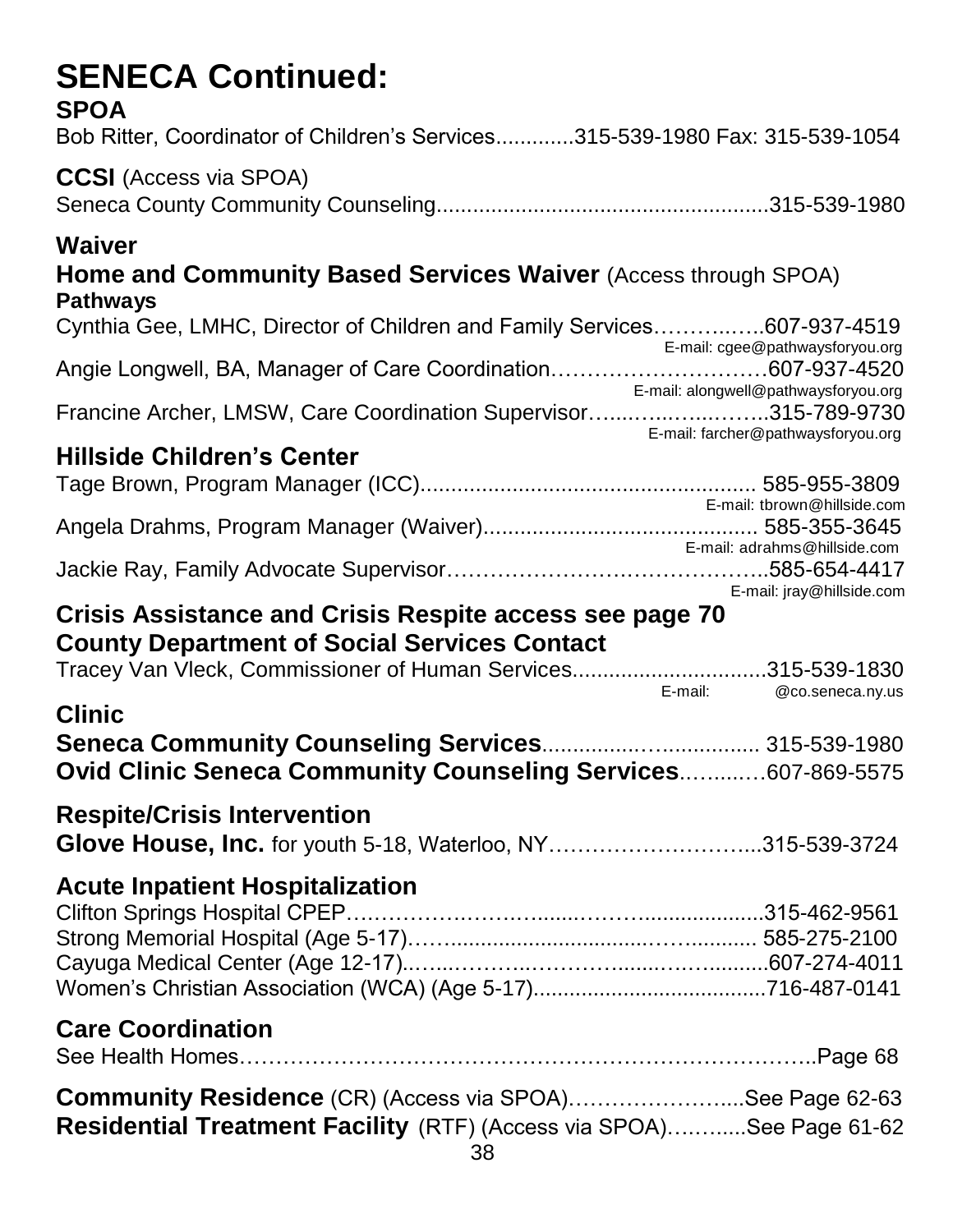# **SENECA Continued:**

| <b>Western New York Counties Eating Disorder Community Supports for</b> |  |
|-------------------------------------------------------------------------|--|
|                                                                         |  |

# **OTHER**

# **Franziska Racker Centers, Inc.**

A Family Navigator is a warm, caring person who has raised a child with social, emotional and/or behavioral challenges. They are ready to "pay it forward" and help other parents who may need support and a listening ear. School-based Family Navigators help create partnerships among families, schools, and community and increase student success by providing peer support to families. They listen, make connections, collaborate, inform, help bridge communication and understanding, and build hope together.

Tina Hallock, School Based Family Navigator, South Seneca Schools.…..607-793-0969 Email: tinah@rackercenters.org

Melissa Jones, School Based Family Navigator, Seneca Falls Schools.....607-592-5580 Email: melissaj@rackercenters.org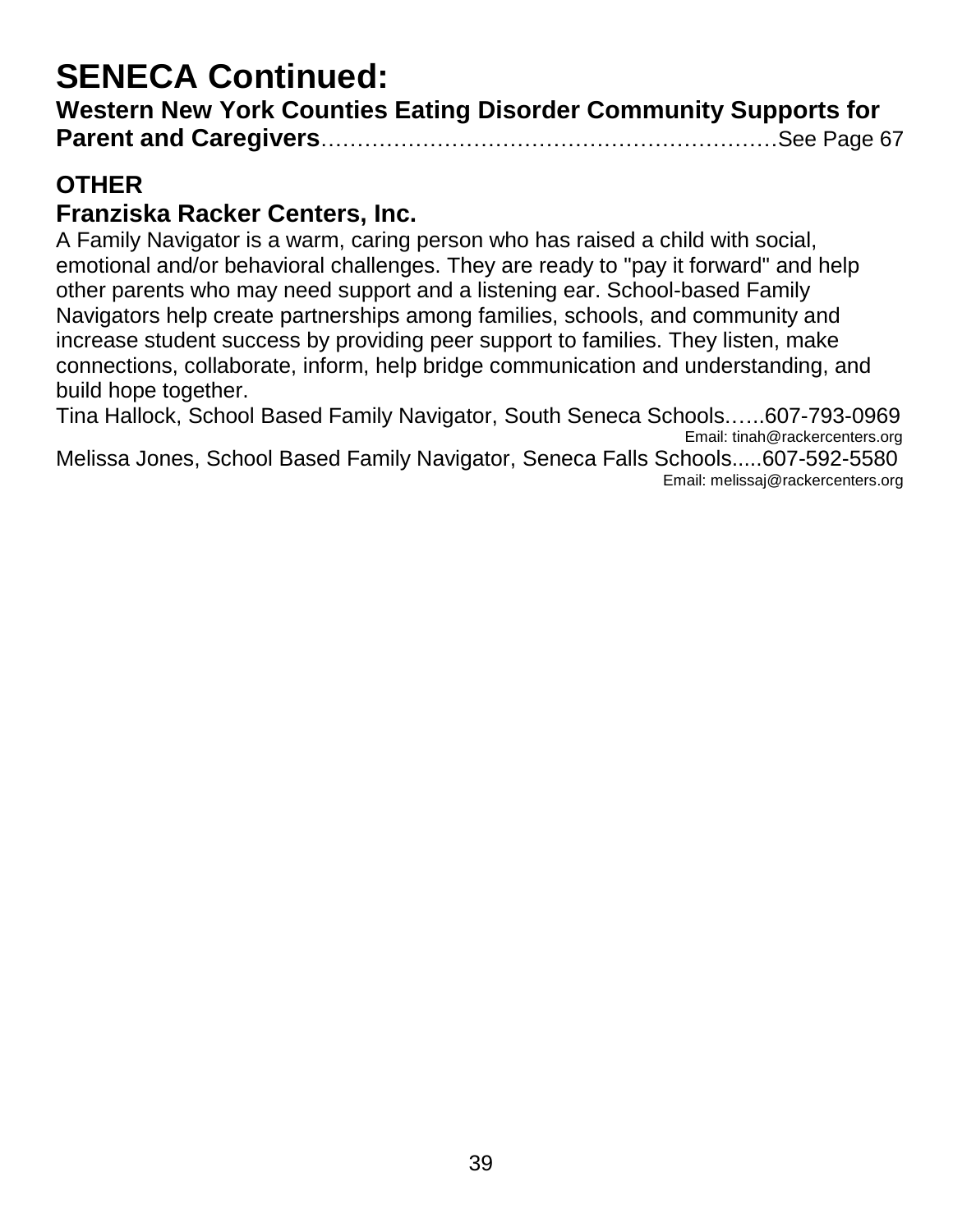# **Steuben**

## **Community Family support Finger Lakes Parent Network** (FLPN) 25 West Steuben Street, Bath, NY 14810

Office: 607-776-2164 Fax: 607-776-4327 Website: www.flpn.org E-mail: [flpninc25@flpn.org](mailto:flpninc25@flpn.org)

**Finger Lakes Parent Network, Inc.** is a parent-governed, not for profit organization focused on the needs of families who have children with emotional, behavioral, mental and/or developmental disabilities. Our mission is to support and empower families so they can improve the quality of their lives and help their children to achieve their full potential within the community. All services are offered at no cost to the families.

The services for families include bi-weekly parent/caregiver groups with trained peer facilitators providing self-help support and education as well as free, on-site childcare. FLPN also sponsors caregiver attendance at a variety of regional conferences and educational workshops. Peer advocates work across a variety of systems to provide peer support, education, advocacy, information, and referral. Teen-driven support groups participate in education, recreation activities and community service projects. Hourly in-home respite care is also provided for families by trained staff with background clearances.

FLPN provides wavier contract services through the Office of Mental Health, Office of Children and Family Services -Bridges to Health program and the Office for People with Developmental Disabilities.

The Finger Lakes Parent Network, Inc. has a teen group. FLPN empowers the teens to make good choices, have fun, participate in community service activities, self-advocate and interact with peers while being responsible, respectful and following rules made by the youth. Both the identified teens and their siblings are encouraged to participate in teen group. FLPN allow pre-teens from the age of 12 to move from childcare to the teen group with the expectation that they are held to the same standard of behavior as the older teens.

| E-mail: pdinardo@flpn.org |
|---------------------------|
|                           |
| E-mail: jstruble@flpn.org |
|                           |

# **County Mental Health Director**

|  | E-mail: hankc@co.steuben.ny.us |
|--|--------------------------------|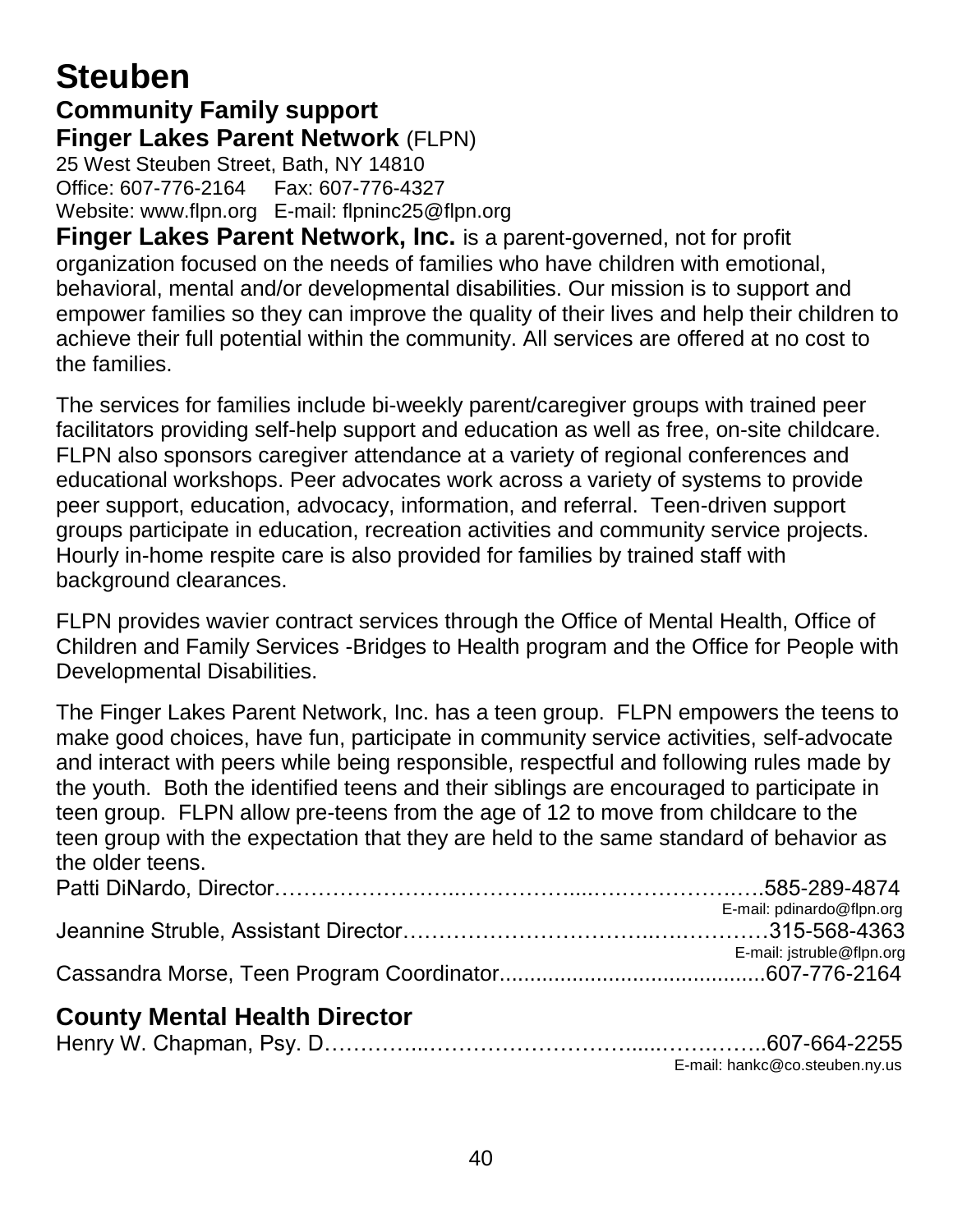# **Steuben Continued:**

**SPOA**

Bonnie Hicks-Tolly, LCSW, Child and Youth Coordinator…….…..…………607-664-2548 E-mail: bonnieh@co.steuben.ny.us E-mail: [cmorse@flpn.org](mailto:cmorse@flpn.org)

#### **Waiver Home and Community Based Services Waiver** (HCBS) (Access via SPOA) **Pathways**

| Cynthia Gee, LMHC, Director of Children and Family Services607-937-4519 |                                      |
|-------------------------------------------------------------------------|--------------------------------------|
|                                                                         | E-mail: cgee@pathwaysforyou.org      |
|                                                                         |                                      |
|                                                                         | E-mail: alongwell@pathwaysforyou.org |
|                                                                         |                                      |
|                                                                         | E-mail: nbocage@pathwaysforyou.org   |
|                                                                         |                                      |
|                                                                         | E-mail: emcbride@pathwaysforyou.org  |

# **Crisis Assistance and Crisis Respite access see page 70**

| <b>Clinic</b><br><b>Steuben County Community Mental Health Clinic607-664-2255</b> |                                        |
|-----------------------------------------------------------------------------------|----------------------------------------|
| <b>County Department of Social Services Contact</b>                               | E-mail: kathryn.muller@dfa.state.ny.us |
| <b>Day Treatment</b><br><b>Elmira Psychiatric Center</b>                          |                                        |
| <b>Acute Inpatient Hospitalization</b>                                            |                                        |
| <b>Care Coordination</b><br><b>Cricic</b>                                         |                                        |

# **Crisis**

**Home Based Crisis Intervention** (HBCI) (Age 5-21) (Access via SPOA) HBCI is a short term (6 week) program designed to assist children and families to manage crisis situations in the home. There are currently two crisis intervention providers and one office staff available that are able to provide services to children and families. The program has a staff member available on call 24/7. Caprice Murphy, Director…………………………………...…………….585-593-6300 x253

E-mail: cmurphy@rarservices.com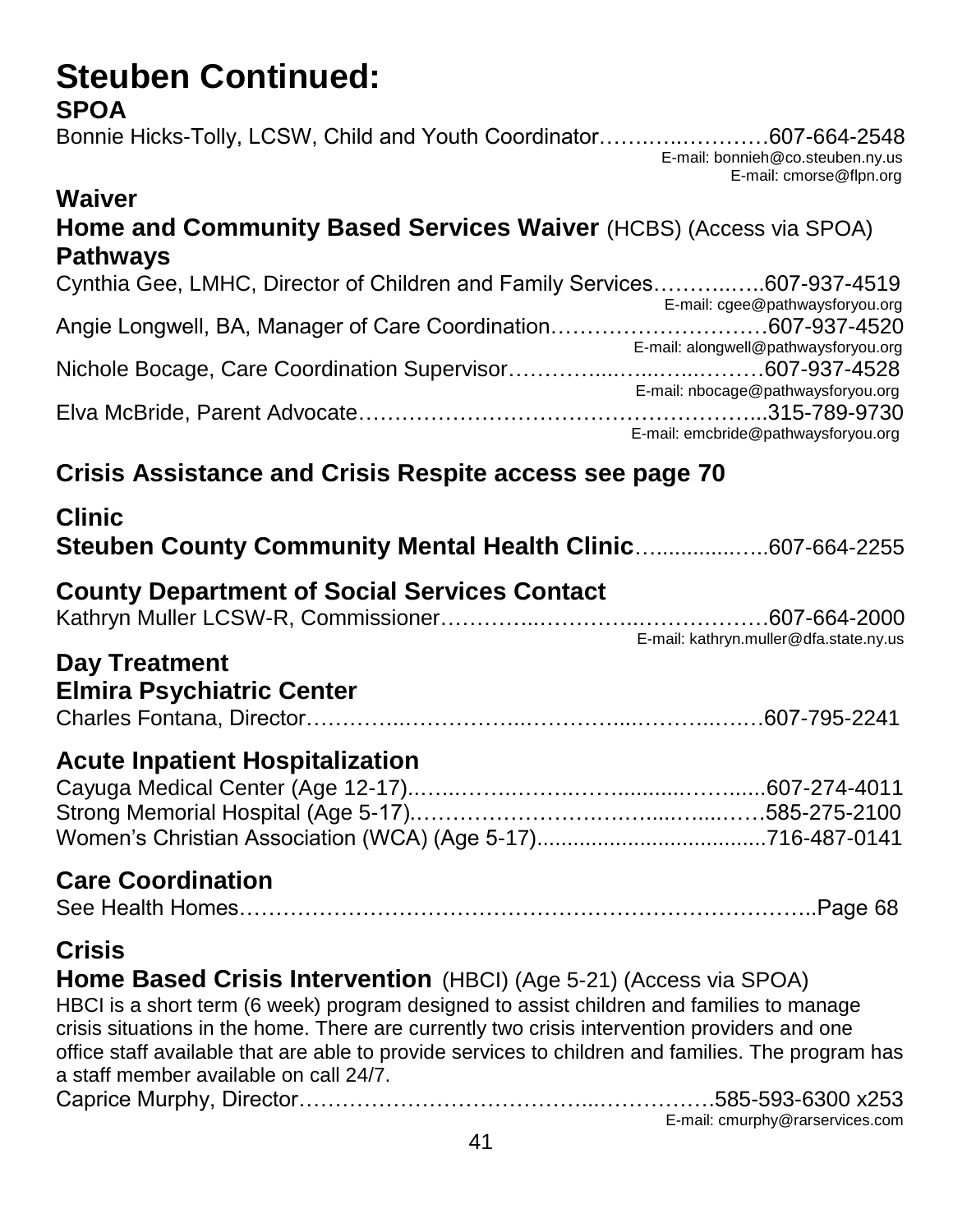# **Steuben Continued:**

#### **Crisis (con't)** Rachel Trudell LCSW, Assistant Director….……………………………585-593-6300 x249 E-mail: rtrudell@araservices.com Kelly Dickerson, MA., Program Supervisor………………………..……585-593-6300 x221 E-mail: kdickerson@araservices.com **Specialized Treatment Providers** (working with children with sexually inappropriate behaviors) **Family Service Society/The Choice Program**……………………...607-962-3148 **Community Residence** (CR) (Access via SPOA).........................See Page 62-63

# **Residential Treatment Facility** (RTF) (Access via SPOA)….….....See Page 61-62

| Western New York Counties Eating Disorder Community Supports for |  |
|------------------------------------------------------------------|--|
|                                                                  |  |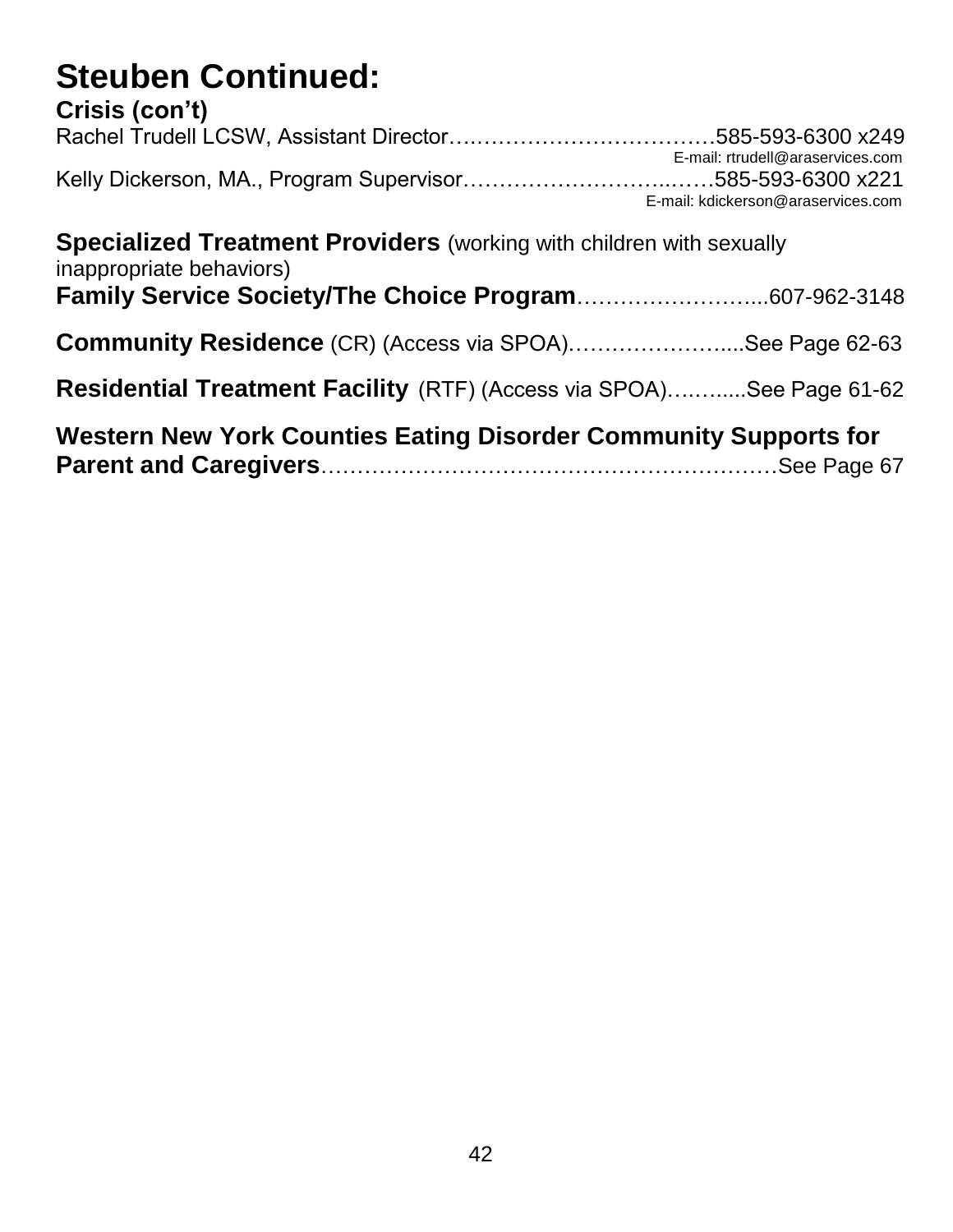# **TIOGA**

#### **Community Family Support Finger Lakes Parent Network** (FLPN) 25 West Steuben Street, Bath, NY 14810

Office: 607-776-2164 Fax: 607-776-4327 Website: [www.flpn.org](http://www.flpn.org/) E-mail: [flpninc25@flpn.org](mailto:flpninc25@flpn.org)

**Finger Lakes Parent Network, Inc.** is a parent-governed, not for profit organization focused on the needs of families who have children with emotional, behavioral, mental and/or developmental disabilities. Our mission is to support and empower families so they can improve the quality of their lives and help their children to achieve their full potential within the community. All services are offered at no cost to the families.

The services for families include bi-weekly parent/caregiver groups with trained peer facilitators providing self-help support and education as well as free, on-site childcare. FLPN also sponsors caregiver attendance at a variety of regional conferences and educational workshops. Peer advocates work across a variety of systems to provide peer support, education, advocacy, information, and referral. Teen-driven support groups participate in education, recreation activities and community service projects. Hourly in-home respite care is also provided for families by trained staff with background clearances.

FLPN provides wavier contract services through the Office of Mental Health, Office of Children and Family Services -Bridges to Health program and the Office for People with Developmental Disabilities.

The Finger Lakes Parent Network, Inc. has a teen group. FLPN empowers the teens to make good choices, have fun, participate in community service activities, self-advocate and interact with peers while being responsible, respectful and following rules made by the youth. Both the identified teens and their siblings are encouraged to participate in teen group. FLPN allow pre-teens from the age of 12 to move from childcare to the teen group with the expectation that they are held to the same standard of behavior as the older teens.

| E-mail: pdinardo@flpn.org |
|---------------------------|
|                           |
| E-mail: jstruble@flpn.org |
|                           |
| E-mail: cmorse@flpn.org   |

# **Director of Community Services**

Lori Morgan, LCSW-R Director...........……….…......................................... 607-687-4000 E-mail: [morganl@co.tioga.ny.us](mailto:morganl@co.tioga.ny.us)

# **SPOA**

|  | E-mail: arnoldw@co.tioga.ny.us |
|--|--------------------------------|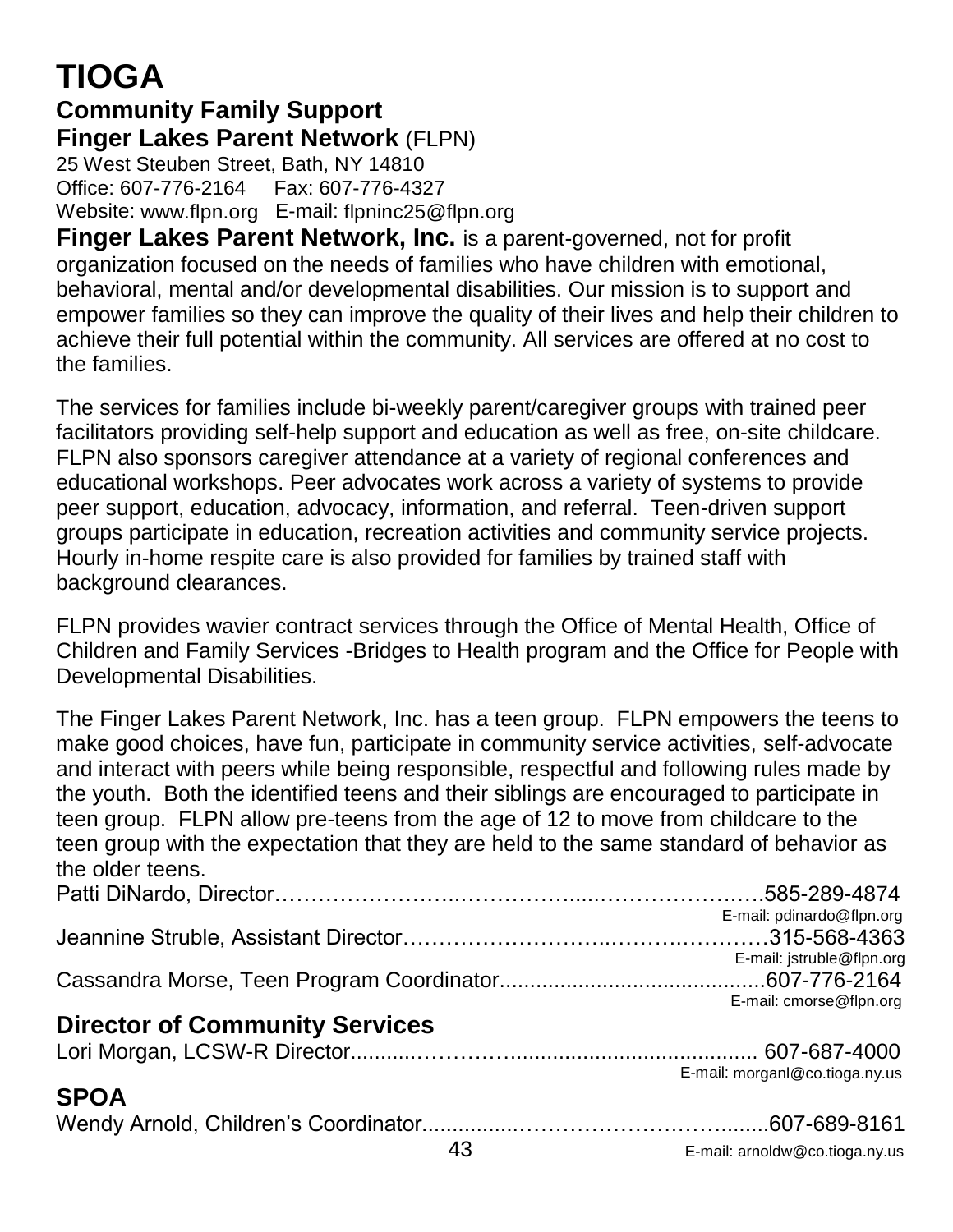# **TIOGA Continued:**

# **SPOA (con't)**

Nancy Dow, SPOA Family Partner..…………………………………………...607-689-8105

#### **Waiver**

# **Home and Community Based Services Waiver** (HBCS) (Access via SPOA) **Pathways**

| Cynthia Gee, LMHC, Director of Children and Family Services607-937-4519 |                                      |
|-------------------------------------------------------------------------|--------------------------------------|
|                                                                         | E-mail: cgee@pathwaysforyou.org      |
|                                                                         |                                      |
|                                                                         | E-mail: alongwell@pathwaysforyou.org |
| Francine Archer, LMSW, Care Coordination Supervisor315-789-9730         |                                      |
|                                                                         | E-mail: farcher@pathwaysforyou.org   |
|                                                                         |                                      |

# **Crisis Assistance and Crisis Respite access see page 70**

# **School Support Project**

# **Spencer Van Etton Central School District**

# **County DSS**

|  | E-mail: shawn.yetter@dfs.state.ny.us |
|--|--------------------------------------|

# **Tioga County Mental Hygiene Clinic/Crisis**

# **Acute Inpatient Hospitalization**

| Binghamton General Hospital CPEP (Evaluation) (All Ages)607-762-2458        |  |
|-----------------------------------------------------------------------------|--|
|                                                                             |  |
| Robert Packer Behavioral Unit (Age 14-18) (Sayre, PA)570-887-5421           |  |
|                                                                             |  |
| <b>Community Residence</b> (CR) (Access via SPOA)See Page 62-63             |  |
| <b>Residential Treatment Facility</b> (RTF) (Access via SPOA)See Page 61-62 |  |
| Western New York Counties Eating Disorder Community Supports for            |  |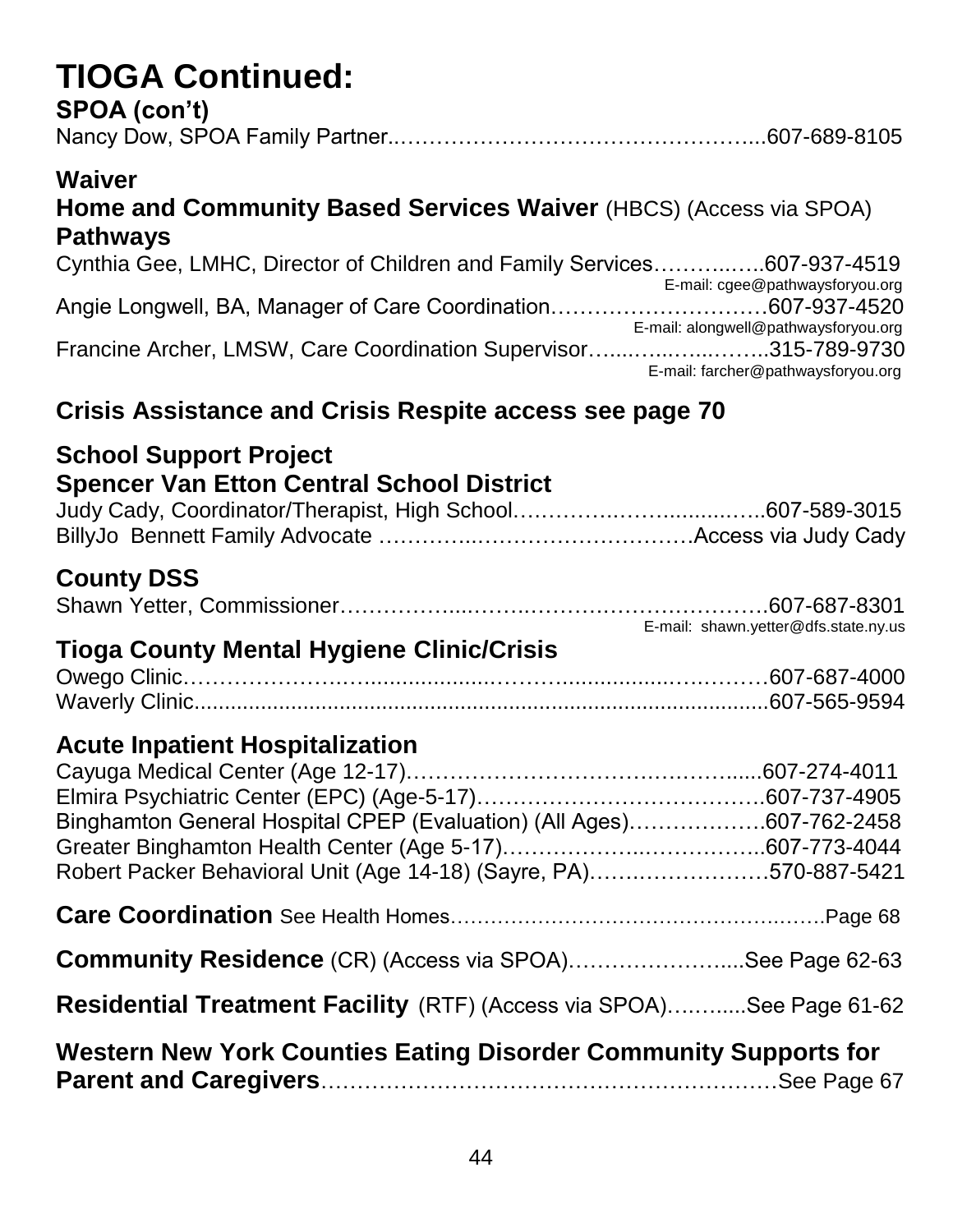# **TOMPKINS**

# **Community Family Support**

**Family Support Services**

# **Mental Health Association in Tompkins County**

301 South Geneva Street, Suite 109, Ithaca, NY 14850

The Family Support Services Program is focused on the needs of families who have a child or children with a social, emotional, behavioral, developmental or a mental health disability. FSS provides services to support and empower families so they can improve the quality of their lives and help their children achieve their full potential within the family network and community. Family Support Services provide a wide range of services to help support the entire family including Advocacy, Parent Support Groups, Parent Empowerment Trainings, Respite and Group Therapeutic and Skill Building Programs.

|                                                                                   | E-mail: jcohen@mhaedu.org   |
|-----------------------------------------------------------------------------------|-----------------------------|
| Pat Vincent, Director of Family Support Services/Family Peer Advocate607-273-9250 |                             |
|                                                                                   | E-mail: pvincent@mahedu.org |
| Charles Niven, Director of Peer Services, Family Peer Advocate607-273-9250        |                             |
|                                                                                   | E-mail: cniven@mahedu.org   |
|                                                                                   |                             |
|                                                                                   |                             |

### CCSI/Expeditors………………………………………………………………….607-274-5310

# **County Mental Health Director**

|  | E-mail: smacdougall@tompkins-co.org |
|--|-------------------------------------|

# **Solutions for Youth and Families (SPOA)**

|  | E-mail: sallymcss@rackercenters.org |
|--|-------------------------------------|

#### **Waiver**

# **Home and Community Services Based Waiver** (HBCS) (Access via SPOA) **Pathways**

| Cynthia Gee, LMHC, Director of Children and Family Services607-937-4519 |                                      |
|-------------------------------------------------------------------------|--------------------------------------|
|                                                                         | E-mail: cgee@pathwaysforyou.org      |
|                                                                         |                                      |
|                                                                         | E-mail: alongwell@pathwaysforyou.org |
| Francine Archer, LMSW, Care Coordination Supervisor315-789-9730         |                                      |
|                                                                         | E-mail: farcher@pathwaysforyou .org  |
|                                                                         |                                      |
|                                                                         | E-mail: ksherman@pathwaysforyou.org  |
|                                                                         |                                      |

# **Crisis Assistance and Crisis Respite access see page 70**

# **Catholic Charities of Tompkins/Tioga**

| Tommy Miller, Director of Community Partnership & Connections and Fatherhood |  |
|------------------------------------------------------------------------------|--|
|                                                                              |  |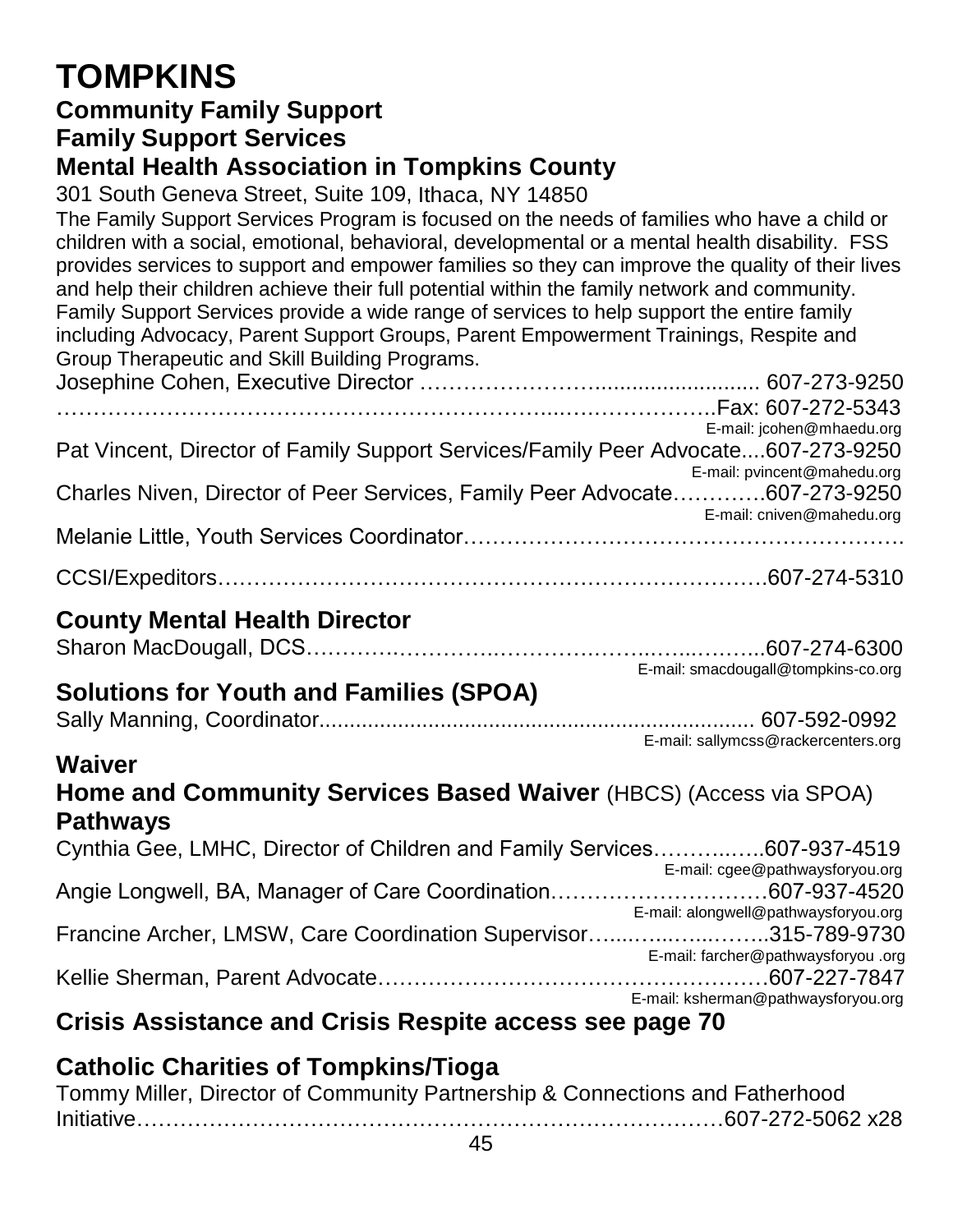# **Tompkins Continued:**

| <b>County DSS</b>                                                                                    |  |
|------------------------------------------------------------------------------------------------------|--|
| <b>Clinic</b>                                                                                        |  |
| <b>Day Treatment</b><br>Franziska Racker Day Treatment, Mary Hutchens607-257-1551                    |  |
| <b>Warm Line</b><br>Solutions for Youth and Families Warmline607-274-6302                            |  |
| <b>Acute Inpatient Hospitalization</b><br>Women's Christian Association (WCA) (Age 5-17)716-487-0141 |  |
| <b>Care Coordination</b>                                                                             |  |
| <b>Community Residence</b> (CR) (Access via SPOA)See Page 62-63                                      |  |
| <b>Residential Treatment Facility</b> (RTF) (Access via SPOA)See Page 61-62                          |  |
| Western New York Counties Eating Disorder Community Supports for                                     |  |

# **OTHER**

#### **Franziska Racker Centers, Inc.**

A Family Navigator is a warm, caring person who has raised a child with social, emotional and/or behavioral challenges. They are ready to "pay it forward" and help other parents who may need support and a listening ear. Family Navigators help create partnerships among families, schools, and community and increase student success by providing peer support to families. They listen, make connections, collaborate, inform, help bridge communication and understanding, and build hope together.

Serena Ward, Family Navigator………………………………………………..607-592-0486

Email: serenaw@rackercenters.org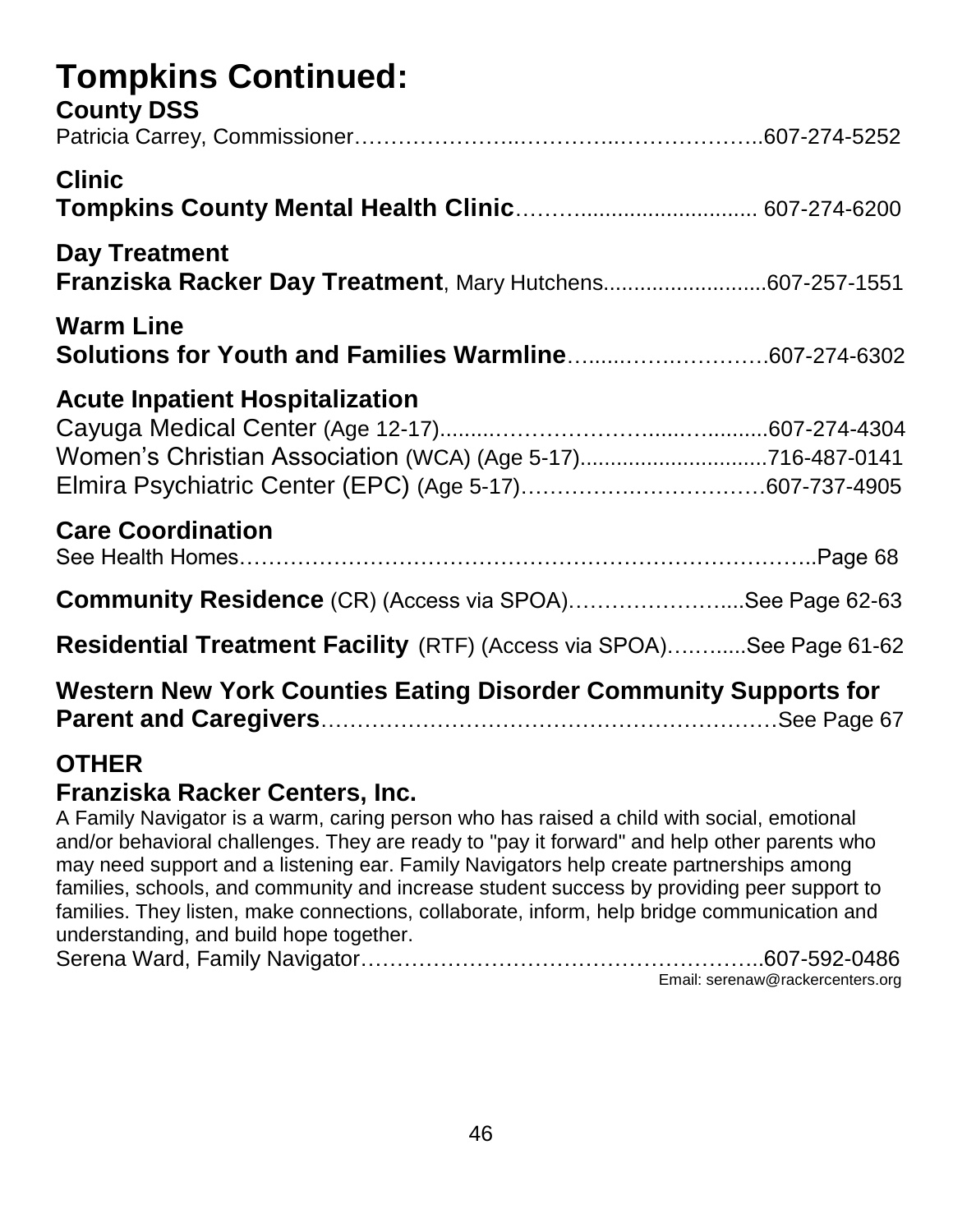# **Wayne**

#### **Community Family Support Finger Lakes Parent Network** (FLPN) 25 West Steuben Street, Bath, NY 14810 Office: 607-776-2164 Fax: 607-776-4327 Website: [www.flpn.org](http://www.flpn.org/) E-mail: [flpninc25@flpn.org](mailto:lpninc25@flpn.org)

**Finger Lakes Parent Network, Inc.** is a parent-governed, not for profit organization focused on the needs of families who have children with emotional, behavioral, mental and/or developmental disabilities. Our mission is to support and empower families so they can improve the quality of their lives and help their children to achieve their full potential within the community. All services are offered at no cost to the families.

The services for families include bi-weekly parent/caregiver groups with trained peer facilitators providing self-help support and education as well as free, on-site childcare. FLPN also sponsors caregiver attendance at a variety of regional conferences and educational workshops. Peer advocates work across a variety of systems to provide peer support, education, advocacy, information, and referral. Teen-driven support groups participate in education, recreation activities and community service projects. Hourly in-home respite care is also provided for families by trained staff with background clearances.

FLPN provides wavier contract services through the Office of Mental Health, Office of Children and Family Services -Bridges to Health program and the Office for People with Developmental Disabilities.

The Finger Lakes Parent Network, Inc. has a teen group. FLPN empowers the teens to make good choices, have fun, participate in community service activities, self-advocate and interact with peers while being responsible, respectful and following rules made by the youth. Both the identified teens and their siblings are encouraged to participate in teen group. FLPN allow pre-teens from the age of 12 to move from childcare to the teen group with the expectation that they are held to the same standard of behavior as the older teens.

| E-mail: pdinardo@flpn.org |
|---------------------------|
|                           |
| E-mail: jstruble@flpn.org |
|                           |
| E-mail: cmorse@flpn.org   |
|                           |

# **County Mental Health Director**

| E-mail: jhaitz@co.wayne.ny.us |
|-------------------------------|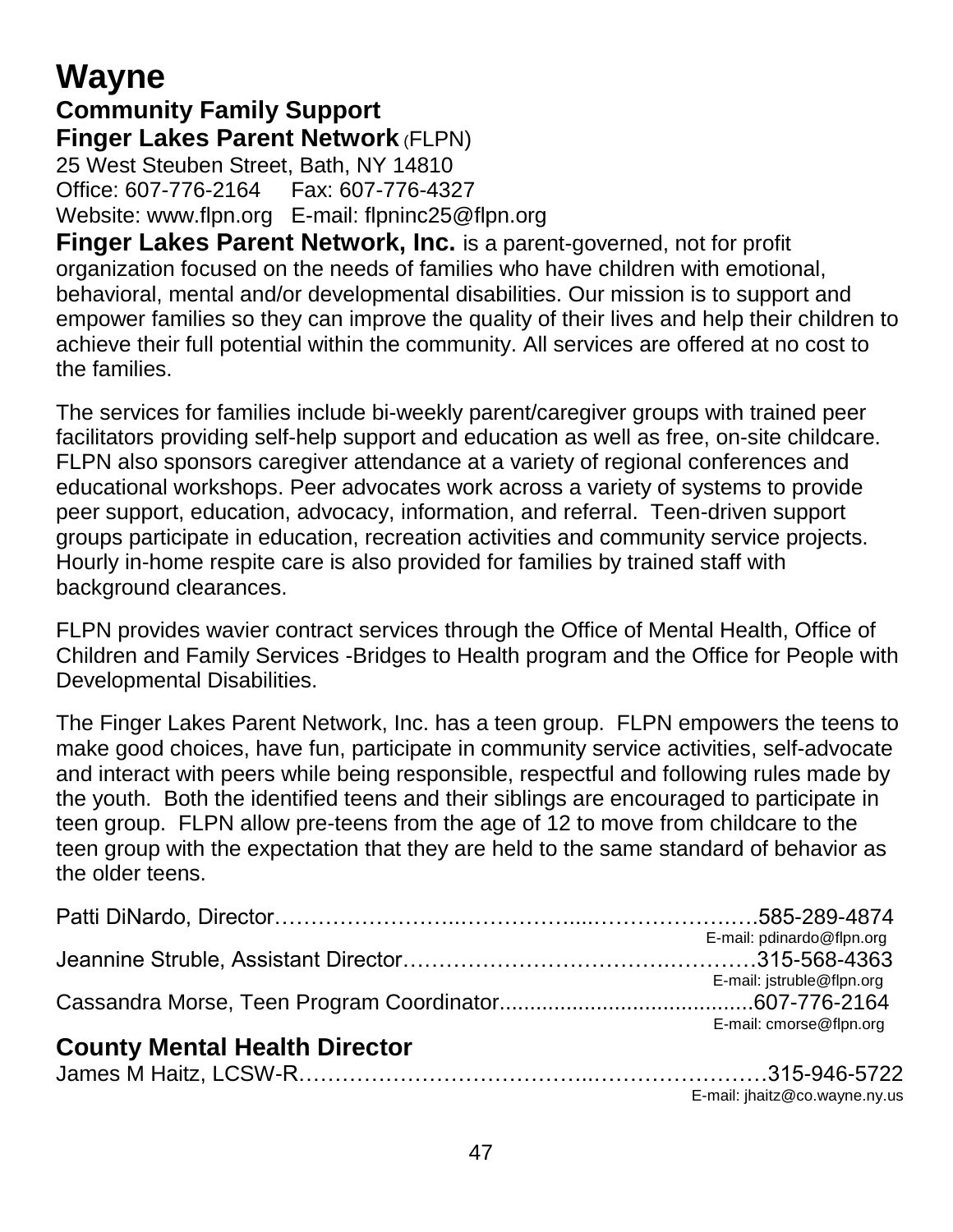| <b>Wayne Continued:</b>                                                                                                    |                                    |  |  |
|----------------------------------------------------------------------------------------------------------------------------|------------------------------------|--|--|
| <b>SPOA (Wayne Co Department of Mental Health)</b><br>Mark Reynolds, PhD., Supervisor, Wayne Behavioral Health315-946-5722 |                                    |  |  |
|                                                                                                                            | E-mail: mreynolds@co.wayne.ny.us   |  |  |
| <b>CCSI/FACT (Families and Communities Together)</b><br><b>Department of Aging and Youth</b>                               |                                    |  |  |
| <b>Care Coordination</b>                                                                                                   | E-mail: klmcgonigal@co.wayne.ny.us |  |  |
| Waiver<br><b>Home and Community Based Services Waiver (HBCS) (Access via SPOA)</b><br><b>Hillside Children's Center</b>    |                                    |  |  |
|                                                                                                                            | E-mail: tbrown@hillside.com        |  |  |
|                                                                                                                            | E-mail: adrahms@hillside.com       |  |  |
|                                                                                                                            | E-mail: jray@hillside.com          |  |  |
| <b>Villa of Hope</b>                                                                                                       | E-mail: cingram@hillside.com       |  |  |
| Crisis Assistance and Crisis Respite access see page 70                                                                    |                                    |  |  |
| <b>Clinic</b><br>Wayne Behavioral Health Network (Children, Adults, Adolescents)315-946-5722                               |                                    |  |  |
| <b>Substance Abuse Services</b><br><b>Wayne Behavioral Health Network</b> (Adults and Youth)315-946-5722                   |                                    |  |  |
| <b>Day Treatment</b><br><b>Wayne Finger Lakes BOCES</b>                                                                    |                                    |  |  |

#### **Halpern Day Treatment** James Phelan, Director…..………………...……………..…........…...............585-787-8038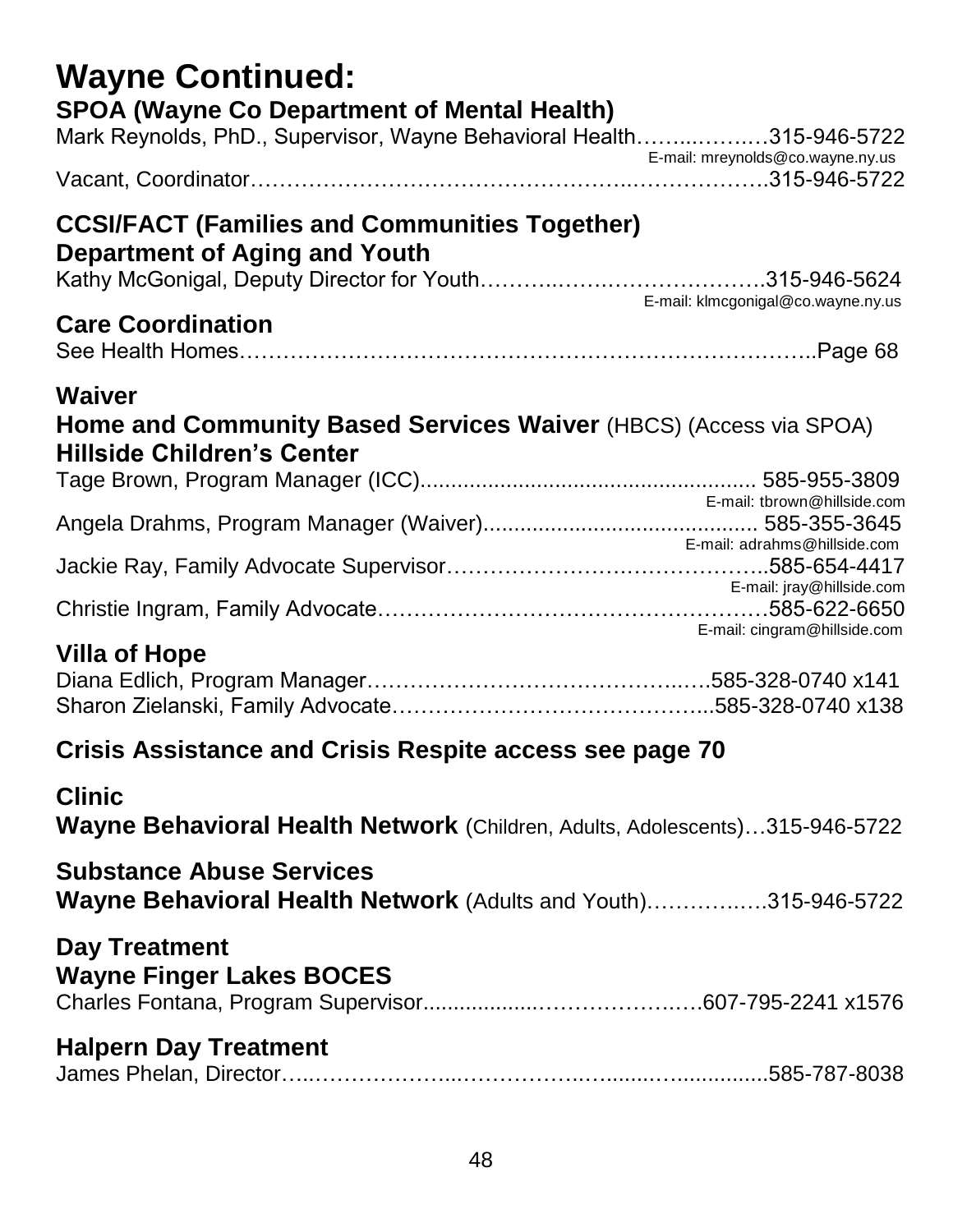# **Wayne Continued:**

#### **Partial Hospitalization Strong Memorial Hospital (Age 12-17)** Charlene Weeks, Director……………..………………………….………….…585-273-1776

#### **Respite Services (Planned Community and Overnight Respite) Extended Respite Services Available upon Approval** (Access through SPOA) **Wayne Intensive Respite Program/Planned Skill Building Opportunities WayneCap Education Building**

| 7190 Ridge Road |                                      |
|-----------------|--------------------------------------|
| Sodus, NY 14551 |                                      |
|                 |                                      |
|                 |                                      |
|                 |                                      |
|                 | E-mail; sharon.clovis@waynecap.org   |
|                 | E-mail: emmalea.burnell@waynecap.org |

# **Acute Inpatient Hospitalization**

| Newark Wayne Community Hospital (ER Only)315-332-2022 |  |
|-------------------------------------------------------|--|
|                                                       |  |

## **Runaway/Homeless Services**

| <b>Runaway Program:</b> Case management services for youth who run away from<br>home. Referral services for youth and family. Family Mediation offered<br>Kathy McGonigal, Deputy Director, Dept of Aging and Youth315-946-5624<br><b>Homeless Program:</b><br>Case management services, counseling and resources offered to homeless youth |  |
|---------------------------------------------------------------------------------------------------------------------------------------------------------------------------------------------------------------------------------------------------------------------------------------------------------------------------------------------|--|
| <b>Probation</b><br><b>Youth and Adolescent Prevention Program</b>                                                                                                                                                                                                                                                                          |  |
| <b>County Department of Social Services</b><br>E-mail: shelley.bentley@dfa.state.ny.us<br><b>Mentoring/Companion</b><br><b>Big Brother/Big Sister</b>                                                                                                                                                                                       |  |
| 37 South Washington Street, Rochester, NY 14608                                                                                                                                                                                                                                                                                             |  |

E-mail: ehenderson@bbbsr.org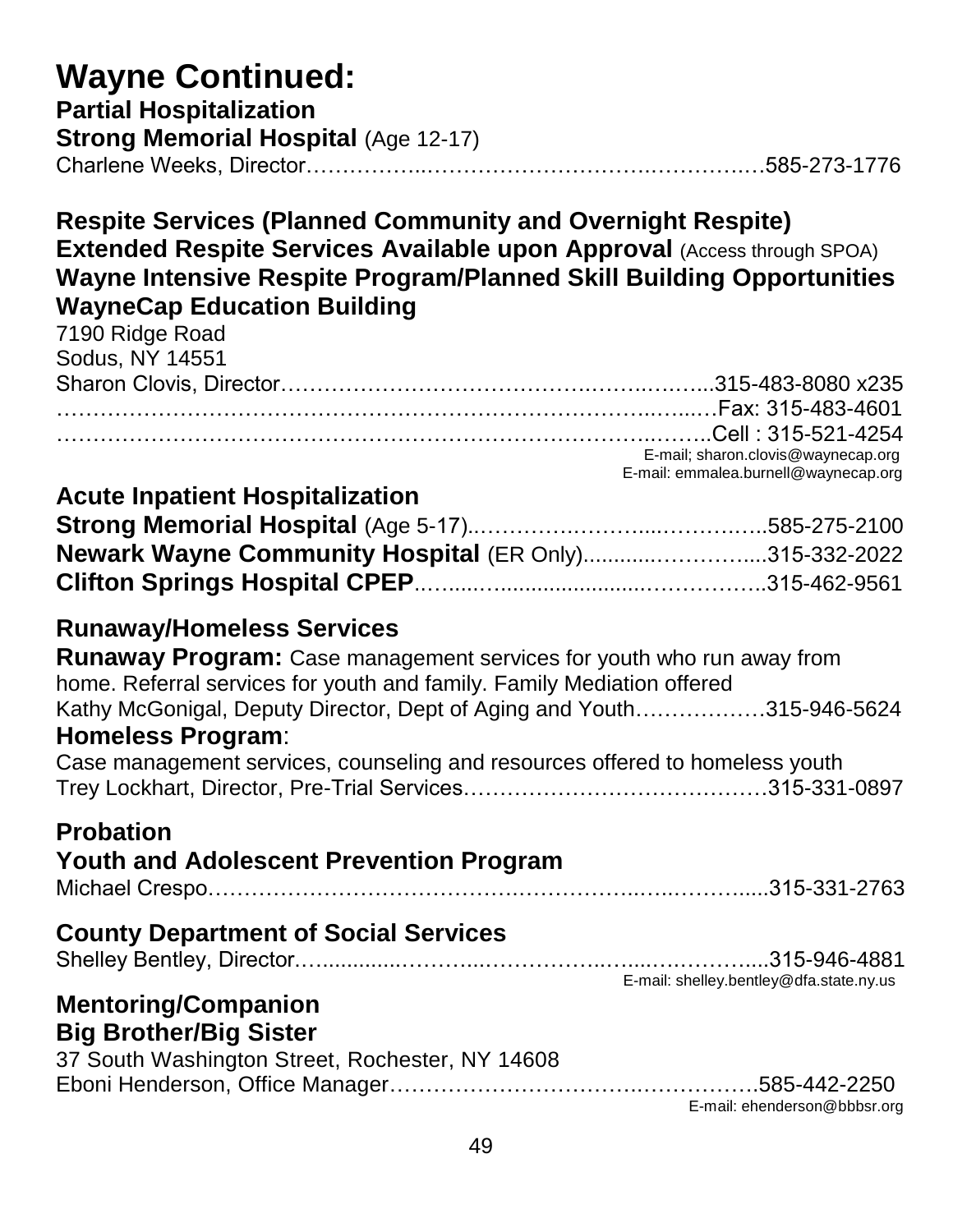# **Wayne Continued:**

### **Other Supports**

| <b>Website: Namirochester.org</b> | E-mail: info@namirochester.org |
|-----------------------------------|--------------------------------|

## **Youth and Family Intervention Program Wayne County Action Program, INC**

| WayneCap Education Building, 7190 Ridge Road, Sodus, NY 14551 |                                      |
|---------------------------------------------------------------|--------------------------------------|
|                                                               |                                      |
|                                                               |                                      |
|                                                               |                                      |
|                                                               | E-mail: sharon.clovis@waynecap.org   |
|                                                               |                                      |
|                                                               | E-mail: emmalea.burnell@waynecap.org |

#### **Parent Awareness Educational Programs**

Group classes offer parenting enhancement skills strategies to help in all stages of parenting. Free childcare is provided upon request and certificates are issued upon completion.

### **PINE (Parent Interested in Nurturing Effectively) (Birth-18 years of age)**

PINE provides positive strategies to enhance parenting skills to help with discipline issues and to help strengthen the family bond.

#### **ACT (Assisting Children through Transition)**

This class is for parents separating or divorcing, with the focus on the children's needs. Also, understanding legal issues and how to talk to your ex-partner.

#### **Guiding Good Choices (Parents of 9-14 years old teens)**

This is an evidence base curriculum that is designed to lower the risk of children engaging in risky behaviors by increasing interaction and involvement between parents and children.

#### **Staying Connected with Your Teen (Parents of 12-18 years old teens)**

Staying Connected With Your Teen is an evidence base program designed to help parent avoid problem behaviors despite the present of risk factors in a teenager life.

#### **Incredible Years Basic (3-8 years of age)**

The purpose of this evidence base multi-media curriculum focuses on strengthening parent child interactions, nurturing relationships; reduce undesirable behaviors and fostering parents' ability to promote children's social, emotional, and cognitive development.

#### **Becoming a Mom in Wayne County (Pre/post Natal)**

BaM an evidence base curriculum designed for pregnant teenage women to learn about having a healthy pregnancy and baby in a supportive group environment. The curriculum enriches and empowers pregnant women to be active in their own prenatal care needs.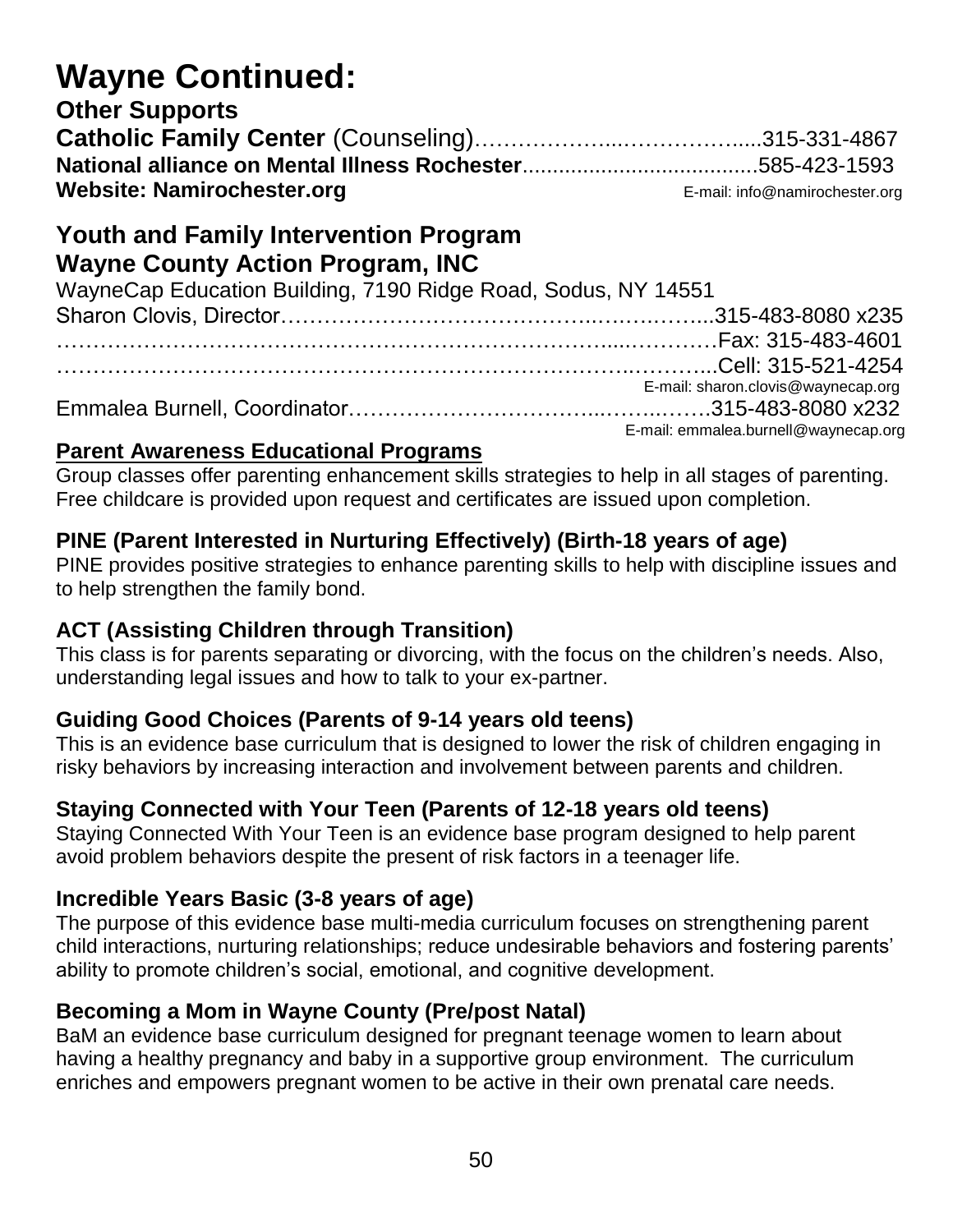# **Wayne Continued:**

#### **Other Services Youth and Family Intervention Program offers:**

#### **Wayne Intensive Respite Program**

Provides four levels of free voluntary short-term out-of-home care for children and youth whom are emotionally, mentally, and behaviorally challenged between the ages of 8-18 years old who may be at risk of out-of-home placement. The purpose of respite placement is to preserve, strengthen, stabilize and support the individuals and families we serve as a unit.

**Case Management;** Short-Term Clinical Assessments with Treatment Planning; Case management with Individualized Service Plans and Intensive In-home Clinical Intervention Services; Short-term Life Skill Training; Life Enrichment Opportunities

#### **Community Based Support Programs:**

Community programs to provide in home and community group parent enhancement educational classes, family peer support, prevocational services and advocacy services for families and their children.

#### **In Home Parent Enhancement Service**

Youth and Family Intervention staff works in conjunction with other agencies throughout Wayne County to help parents of children who are having difficulty in their home, school, or community. Home base classes provide a tailored approach with the opportunity to present a more specialized plan of action in order to help families with specific needs.

#### **Family Support Service**

Family support assists families in navigating a multi-complex human/educational service system. It offers guidance, help to develop/implement an individualized service plan, advocacy support, promote family driven practices and linkages to community agencies services.

#### **Prevocational Service**

Prevocational service is designed to prepare a youth age 14 or older with serious emotional disturbance, to engage in paid work, volunteer work or career exploration. The services are structured around teaching concepts such as compliance, attendance, task completion, and problem solving, In addition, assist with facilitating appropriate work habits, acceptable job behaviors, and learning job production requirements.

| <b>Community Residence</b> (CR) (Access via SPOA)See Page 62-63 |  |
|-----------------------------------------------------------------|--|
|                                                                 |  |

**Residential Treatment Facility** (RTF) (Access via SPOA)….….....See Page 61-62

| Western New York Counties Eating Disorder Community Supports for |  |
|------------------------------------------------------------------|--|
|                                                                  |  |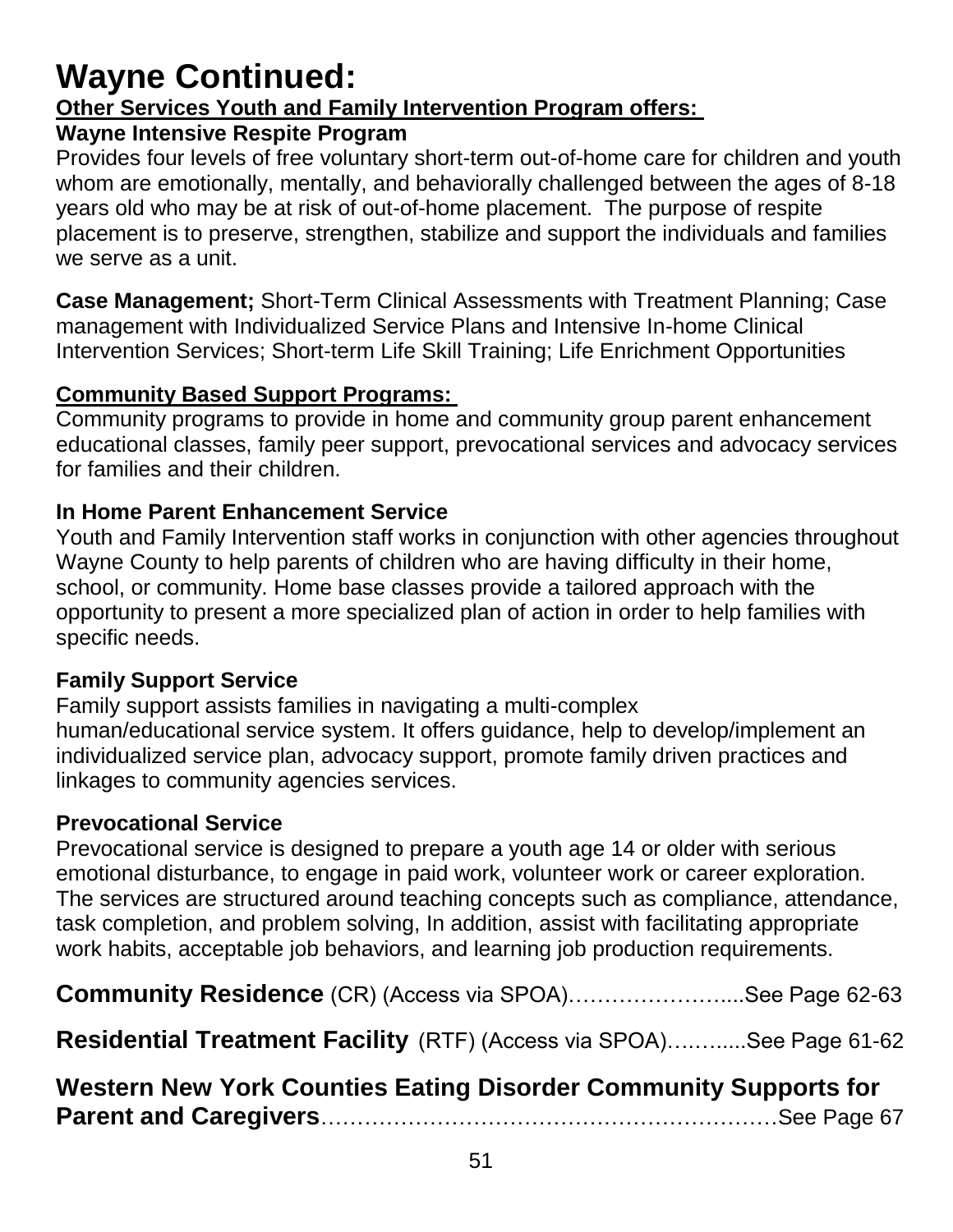# **WYOMING**

# **Community Based Family Support**

#### **Family Peer Support Services** (GLOW)

**Hillside Children's Center,** 96 W. Buffalo Street, Warsaw, NY 14569

GLOW Family Support empowers parents and caregivers of a child who is experiencing social, emotional, developmental, medical, substance use, and/or behavioral challenges in their home, school, placement, and/or community to be more effective in meeting their family's needs. The program offers families an opportunity to connect and build natural community supports amongst themselves. Empowering families to connect helps them identify and build upon their own strengths, resources, and support systems. GLOW Family Support offers: Individual mentoring & skills development, Empowerment Groups, Family Advocacy, and Parent Education.

|                                                                     | E-mail: kholmes@hillside.com |
|---------------------------------------------------------------------|------------------------------|
| Megan Henry, Manager Family Peer Support ServicesCell: 716-220-6906 |                              |
|                                                                     | E-mail: mhenry@hillside.com  |
|                                                                     |                              |
|                                                                     | E-mail: bbisig@hillside.com  |

#### **County Mental Health Director**

| Kelly Dryja, Assistant Director for Child and Family Services585-786-8871 |                              |
|---------------------------------------------------------------------------|------------------------------|
|                                                                           | E-mail: kdryja@wyomingco.net |

# **SPOA**

## **Child and Family Services**

Kristen Fisher, Assistant Director for Child and Family Services…………...585-786-8871 E-mail: kfisher@wyomingco.net

#### **Waiver**

| Home and Community Based Services Waiver (HBCS) (Access via SPOA)     |                             |  |
|-----------------------------------------------------------------------|-----------------------------|--|
| Hillside Children's Center, 50 Batavia City Center, Batavia, NY 14020 |                             |  |
| Charity Lulas, Care Coordination Program Manager 585-533-4212         |                             |  |
|                                                                       | E-mail: clulas@hillside.com |  |
| Stephanie Burke, Waiver Services Program Manager585-409-6005          |                             |  |
|                                                                       | E-mail: sburke@hillside.com |  |
| Caro Coordination                                                     |                             |  |

# **Care Coordination**

See Health Homes……………………………………………………………………..Page 68

# **Common Sense Parenting Instructors**

Kelly Dryja, Trainer.......................................................................................585-786-8871 **Certified Independent Facilitator of the Love & Logic Parenting Curricula** Megan Henry, Manager Family Peer Support Services…………….....Cell: 716-220-6906 E-mail: mhenry@hillside.com Barb Bisig, Family Peer Advocate Supervisor.....................................Cell: 585-409-4221

E-mail: bbisig@hillside.com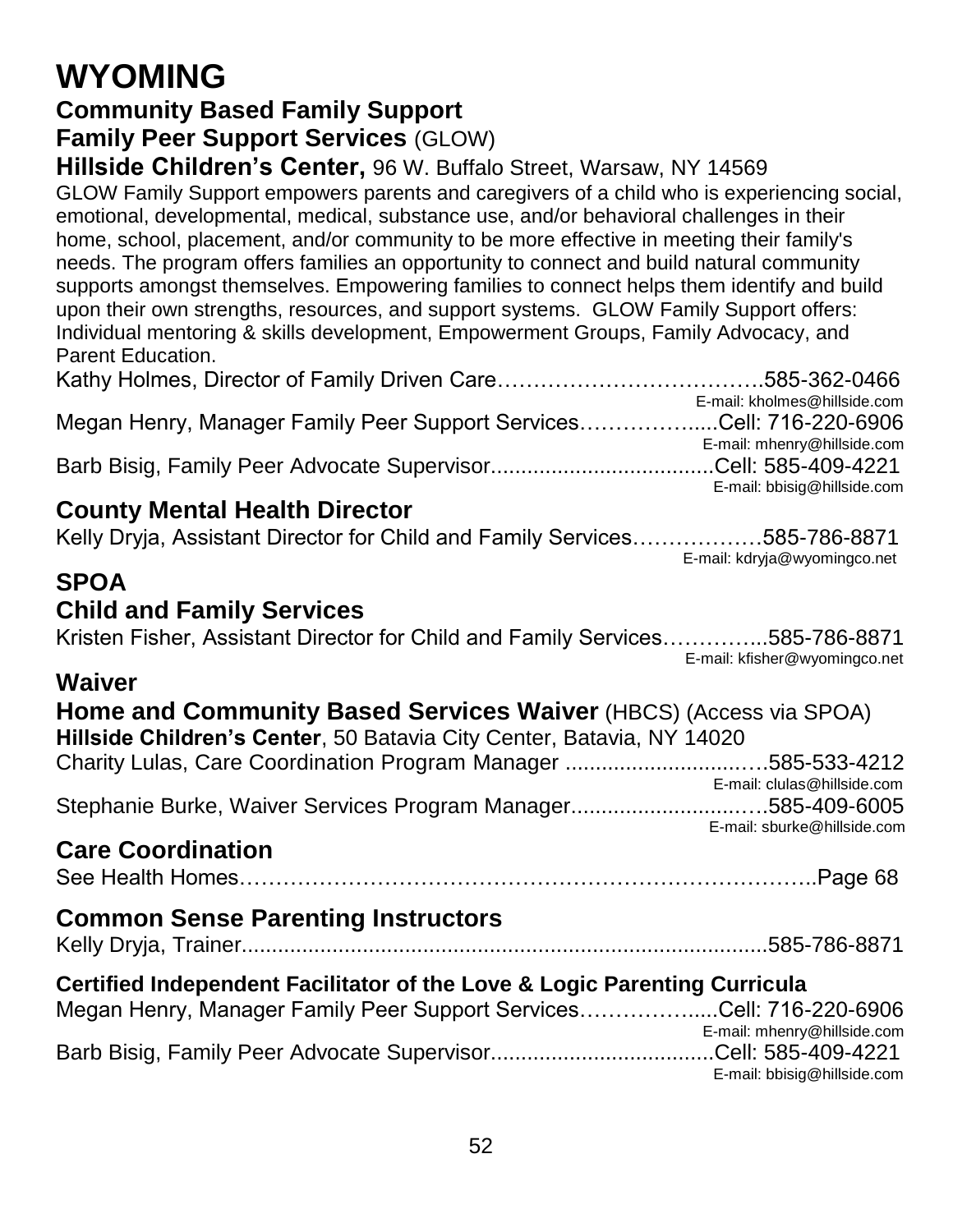# **WYOMING Continued:**

# **Department of Social Services**

|                                 | E-mail: Kimberley.Barber@dfa.state.ny.us |
|---------------------------------|------------------------------------------|
|                                 |                                          |
|                                 | E-mail: Angela.Milillo@dfa.state.ny.us   |
| <b>Department of Probation:</b> |                                          |
|                                 |                                          |

#### **Clinic**

| <b>Spectrum Wyoming County Mental Health Counseling</b>              |                                     |
|----------------------------------------------------------------------|-------------------------------------|
|                                                                      |                                     |
|                                                                      |                                     |
|                                                                      | E-mail: dryjae@shswny.org           |
|                                                                      |                                     |
|                                                                      |                                     |
|                                                                      | E-mail: pbaronmills@araservices.com |
| Health Homes Serving Children (Care Coordination) (Access via SPOA)  |                                     |
| <b>CCSI/Tier I Meetings</b>                                          |                                     |
|                                                                      |                                     |
|                                                                      | E-mail: kholmes@hillside.com        |
|                                                                      |                                     |
|                                                                      | E-mail: ktangel@hillside.com        |
| <b>School Based Prevention Spectrum Wyoming County Mental Health</b> |                                     |
| <b>Counseling Services</b>                                           |                                     |
|                                                                      |                                     |
|                                                                      |                                     |
| <b>Crisis</b>                                                        |                                     |
| <b>Hillside Family of Agencies</b>                                   |                                     |
|                                                                      |                                     |
|                                                                      |                                     |
|                                                                      |                                     |
| <b>Wyoming County Crisis Outreach</b>                                |                                     |
|                                                                      |                                     |
| Spectrum Wyoming Co Mental Health 24 Hr Emergency Line.585-786-0220  |                                     |
|                                                                      |                                     |
| <b>Acute Inpatient Hospitalization</b>                               |                                     |
| Erie County Medical Center (ECMC) (Age 12-17) 1-888-894-9444         |                                     |
|                                                                      |                                     |
|                                                                      |                                     |
|                                                                      |                                     |
|                                                                      |                                     |
| Women's Christian Association (WCA) (Age 5-17)716-487-0141<br>E?     |                                     |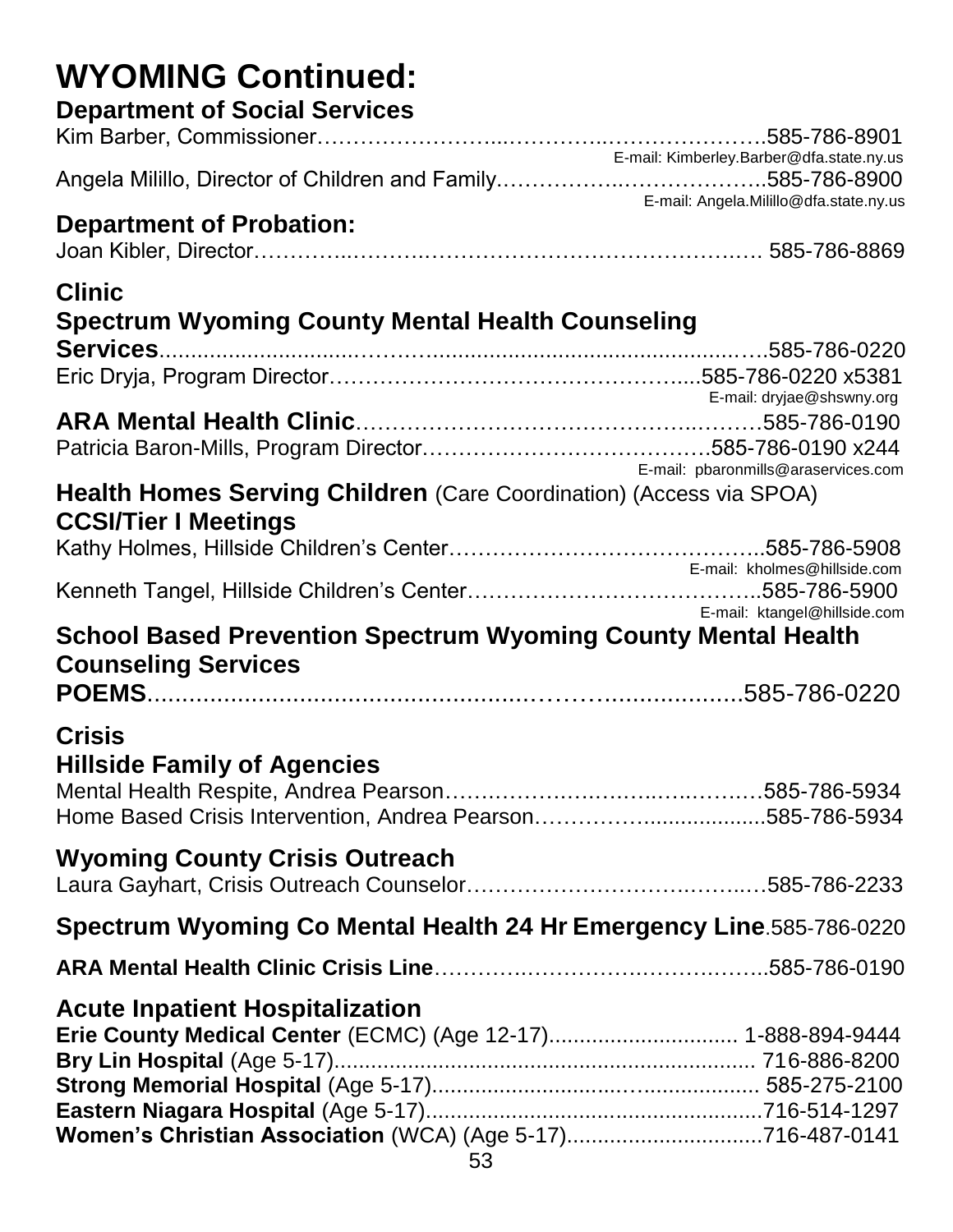# **WYOMING Continued:**

| Western New York Counties Eating Disorder Community Supports for     |  |
|----------------------------------------------------------------------|--|
| Residential Treatment Facility (RTF) (Access via SPOA)See Page 61-62 |  |
| <b>Community Residence</b> (CR) (Access via SPOA)See Page 62-63      |  |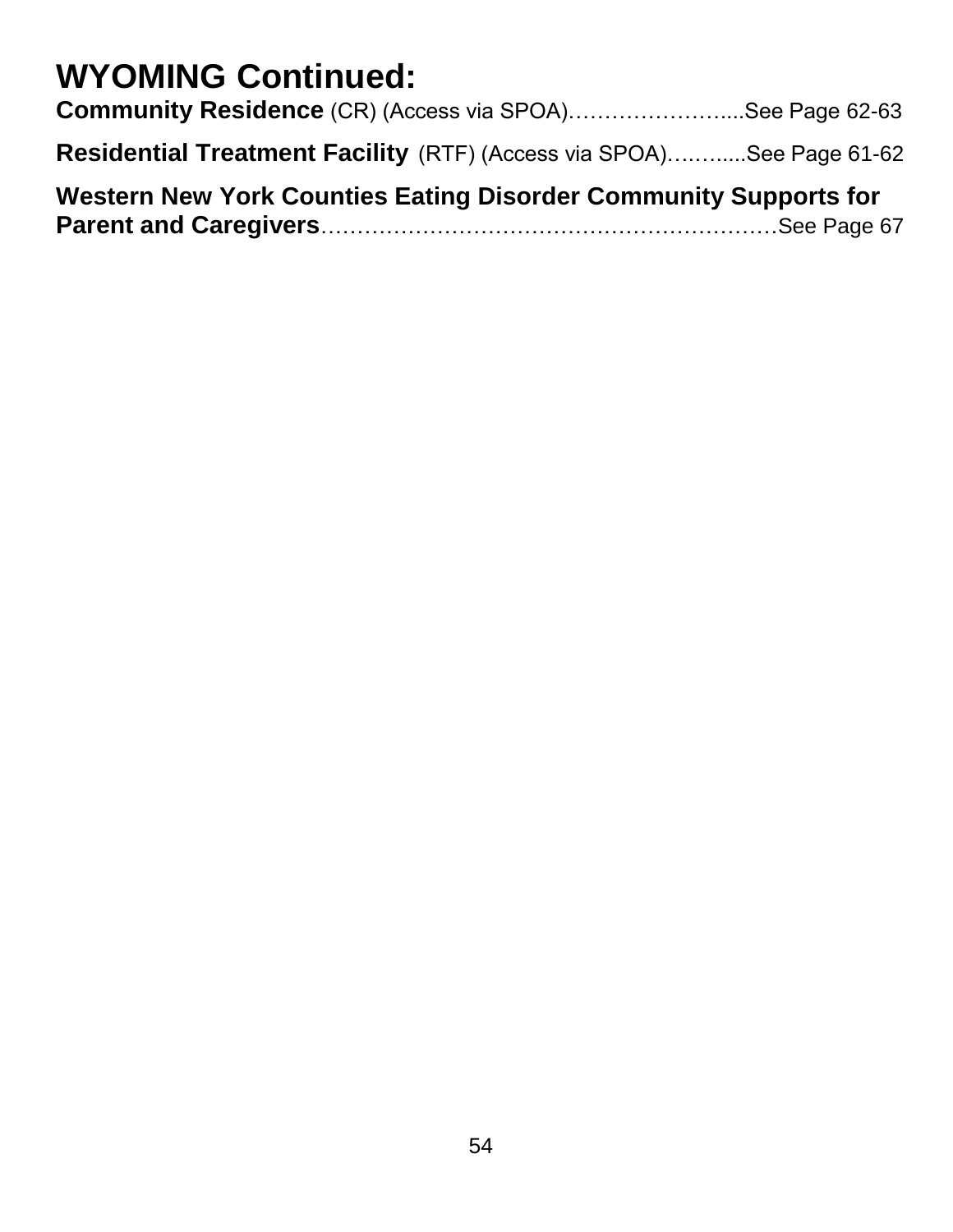# **YATES**

#### **Community Family Support Finger Lakes Parent Network** (FLPN) 25 West Steuben Street, Bath, NY 14810 Office: 607-776-2164 Fax: 607-776-4327 Website: [www.flpn.org](http://www.flpn.org/) E-mail: [flpninc25@flpn.org](mailto:flpninc25@flpn.org)

**Finger Lakes Parent Network, Inc.** is a parent-governed, not for profit organization focused on the needs of families who have children with emotional, behavioral, mental and/or developmental disabilities. Our mission is to support and empower families so they can improve the quality of their lives and help their children to achieve their full potential within the community. All services are offered at no cost to the families.

The services for families include bi-weekly parent/caregiver groups with trained peer facilitators providing self-help support and education as well as free, on-site childcare. FLPN also sponsors caregiver attendance at a variety of regional conferences and educational workshops. Peer advocates work across a variety of systems to provide peer support, education, advocacy, information, and referral. Teen-driven support groups participate in education, recreation activities and community service projects. Hourly in-home respite care is also provided for families by trained staff with background clearances.

FLPN provides wavier contract services through the Office of Mental Health, Office of Children and Family Services -Bridges to Health program and the Office for People with Developmental Disabilities.

The Finger Lakes Parent Network, Inc. has a teen group. FLPN empowers the teens to make good choices, have fun, participate in community service activities, self-advocate and interact with peers while being responsible, respectful and following rules made by the youth. Both the identified teens and their siblings are encouraged to participate in teen group. FLPN allow pre-teens from the age of 12 to move from childcare to the teen group with the expectation that they are held to the same standard of behavior as the older teens.

|                                      | E-mail: pdinardo@flpn.org |
|--------------------------------------|---------------------------|
|                                      |                           |
|                                      | E-mail: jstruble@flpn.org |
|                                      |                           |
|                                      | E-mail: cmorse@flpn.org   |
| <b>County Mental Health Director</b> |                           |
|                                      |                           |

E-mail: [groets@yatescounty.org](mailto:groets@yatescounty.org)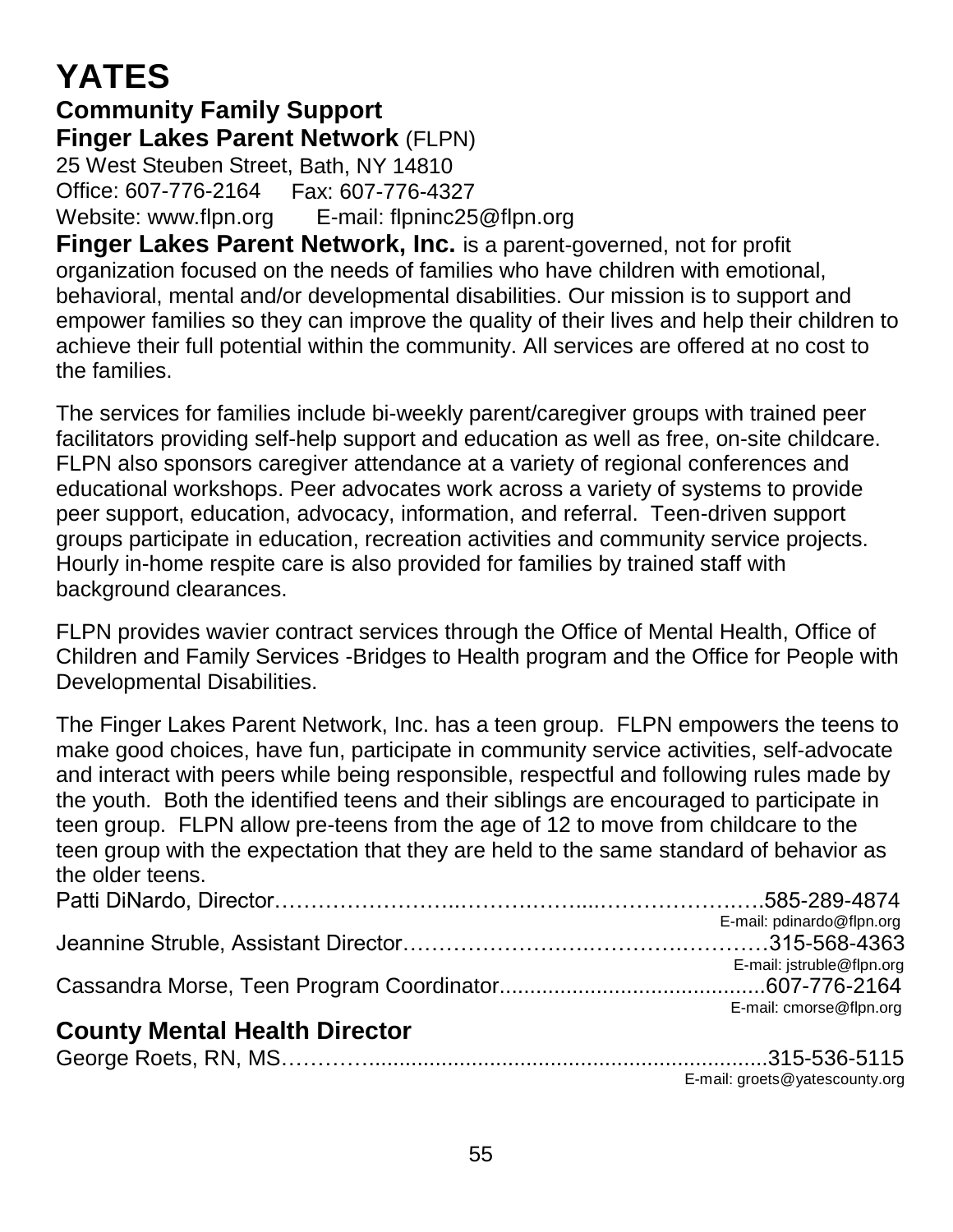# **YATES Continued:**

# **SPOA**

| E-mail: carolschreiner@gmail.com |
|----------------------------------|
|                                  |

# **CCSI**

| E-mail: groets@yatescounty.org |
|--------------------------------|
|                                |
| E-mail: conniec49@yahoo.com    |

#### **Waiver**

# **Home and Community Based Services Waiver** (HCBS) (Access via SPOA) **Pathways**

| Cynthia Gee, LMHC, Director of Children and Family Services607-937-4519 |                                      |
|-------------------------------------------------------------------------|--------------------------------------|
|                                                                         | E-mail: cgee@pathwaysforyou.org      |
|                                                                         |                                      |
|                                                                         | E-mail: alongwell@pathwaysforyou.org |
| Francine Archer, LMSW, Care Coordination Supervisor315-789-9730         |                                      |
|                                                                         | E-mail: farcher@pathwaysforyou.org   |
|                                                                         |                                      |
|                                                                         | E-mail: emcbride@pathwaysforyou.org  |

# **Crisis Assistance and Crisis Respite access see page 70**

# **Care Coordination**

|--|--|--|--|--|

#### **Common Sense Parenting Instructors**

# **County Department of Social Services Contact**

|  | E-mail: Erica.putnam@dfa.state.ny.us |
|--|--------------------------------------|

#### **Clinics**

| <b>Soldiers and Sailors Hospital</b> |                                  |
|--------------------------------------|----------------------------------|
|                                      |                                  |
|                                      |                                  |
|                                      | E-mail: lisa.youngs@slhealth.org |
|                                      |                                  |
|                                      |                                  |
|                                      | E-mail: mwoodford@hillside.com   |
| Dou Trootmont                        |                                  |

#### **Day Treatment Elmira Psychiatric Center**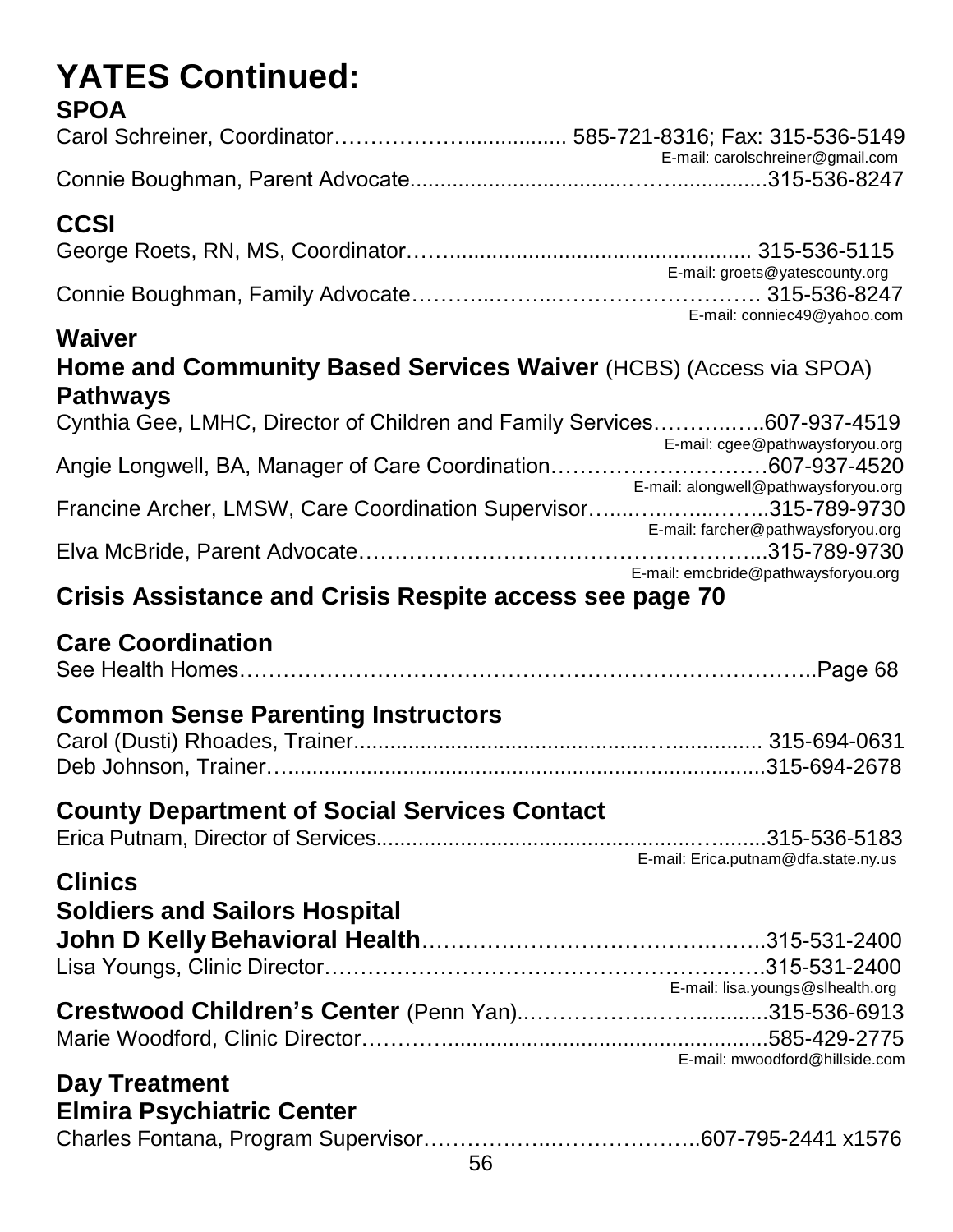# **YATES Continued:**

# **Acute Inpatient Hospitalization**

| Women's Christian Association (WCA) (Age 5-17)716-487-0141 |  |
|------------------------------------------------------------|--|
|                                                            |  |

#### **Mentoring/Companion Big Brother/Big Sister**

| Western New York Counties Eating Disorder Community Supports for                                                                           |                              |
|--------------------------------------------------------------------------------------------------------------------------------------------|------------------------------|
| <b>Residential Treatment Facility</b> (RTF) (Access via SPOA)See Page 61-62                                                                |                              |
| <b>Community Residence</b> (CR) (Access via SPOA)See Page 62-63                                                                            |                              |
| <b>Crestwood</b>                                                                                                                           |                              |
|                                                                                                                                            |                              |
| <b>Care Coordination</b> (Case Management) (Access via SPOA)<br><b>Intensive Case Management (ICM)</b><br><b>Elmira Psychiatric Center</b> |                              |
| 37 South Washington Street<br>Rochester, NY 4608                                                                                           | E-mail: ehenderson@bbbsr.org |
|                                                                                                                                            |                              |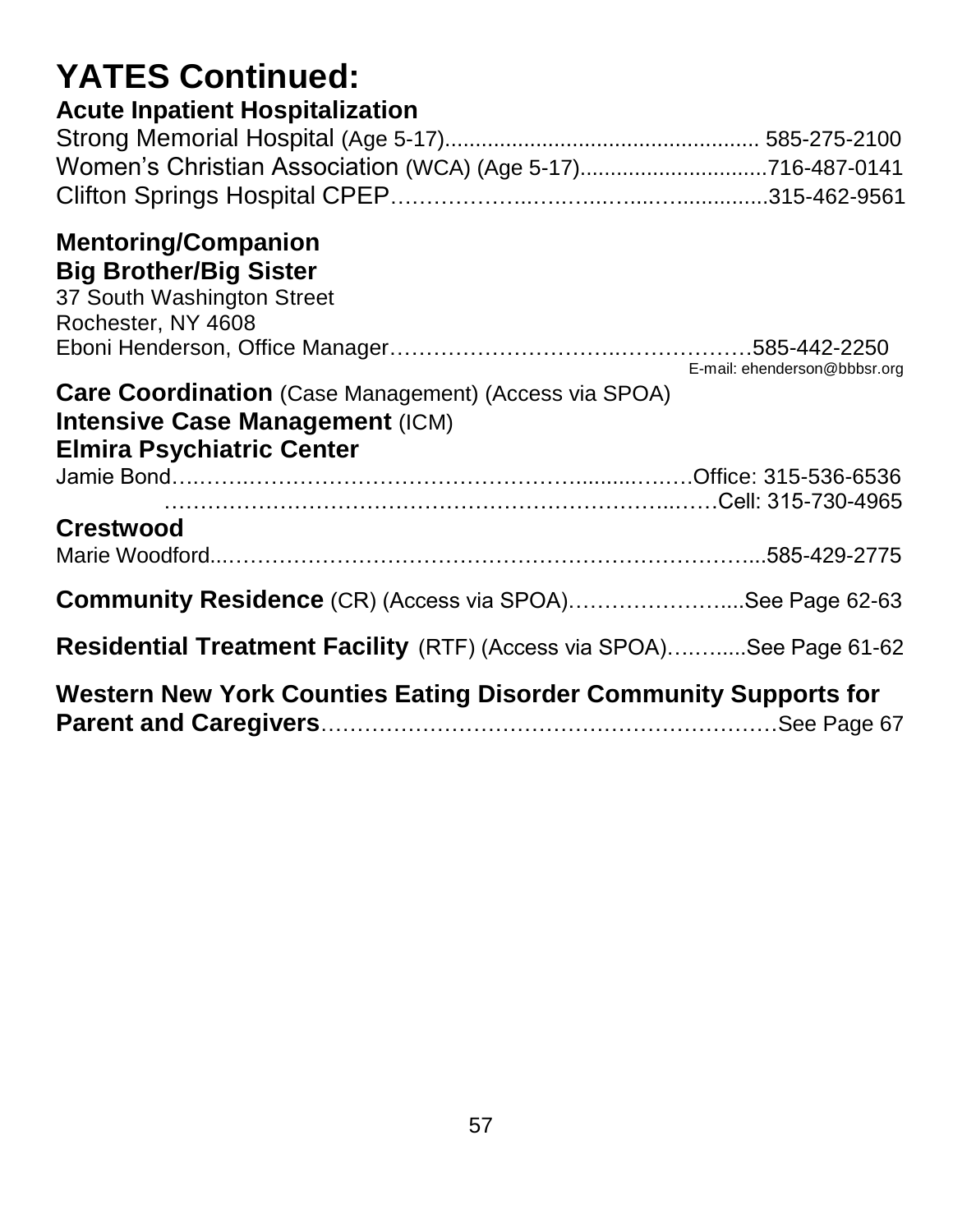# **WESTERN REGION RESOURCES**

**Children's Mental Health Coalition of Western New York, Inc. (the Coalition)**

Chapter of Families Together in New York State, Inc, 105 Hyledge Drive, Amherst, NY 14226 Mary Skorupa, Executive Director.........................................................716-871-8997 x11

E-mail: [mtskorupa@aol.com](mailto:mtskorupa@aol.com)

The Coalition is comprised of Family Peer Advocates and allies that support the work of Family Peer Advocates who meet on the fourth Tuesday of every month for state and regional information sharing, networking and support. It produces an annual conference, for parents/caregivers, youth and professionals on a current topic regarding families who have a child/youth with a mental health diagnosis. Website: [www.raisingminds.org](http://www.raisingminds.org/)

#### **Camp Get-A-Way Camp Get-A-Way Website: [www.cgaw.org](http://www.cgaw.org/)**

77 Commerce Drive, Rochester, NY 14623 Fax: 716-604-1962 Wendy DeRouen, President…..........................................585-350-9482 or 585-469-2937

# **Hillside Family of Agencies Family Empowerment Network (FEN)**

Offers parent education, resources, and advisory opportunities for any family who has ever been involved in a Hillside program or service Kathy Holmes, Director of Family Driven Care....................................Cell: 585-362-0466 E-mail: kholmes@hillside.com Megan Henry, Manager Family Peer Support Services.......................Cell: 585-220-6906 E-mail: mhenry@hillside.com Lisa Kinney, Manager Residential Family Support Services................Cell: 585-752-0712 E-mail: lkinney@hillside.com

# **Western Region Evidence Based Practice Site**

The State University of New York at Buffalo Office of Continuing Education School of Social Work, 232 Parker Hall, Buffalo, NY 14214-804 Coordinator..........................................................................................716-829-3939 x155 Website: [www.socialwork.buffalo.edu/ebp](http://www.socialwork.buffalo.edu/ebp)

# **American Foundation for Suicide Prevention**

Area Director for Western NY, PO Box 23041, Rochester, NY 14692 Sarah Clark..................................................................................................585-202-2783 E-mail: [sclark@afsp.org](mailto:sclark@afsp.org)

# **Mental Hygiene Legal Services**

Binghamton, NY and Tioga County..............................................................607-240-5360 Elmira, NY and Chemung, Schuyler, Tompkins Counties............................607-271-9262 Allegany, Cattaraugus, Chautauqua, Erie, Genesee, Niagara, Monroe, Livingston, Ontario, Orleans, Seneca, Steuben, Wayne, Wyoming and Yates .............585-530-3050 Website: www.courts.state.ny.us/ad3/mhls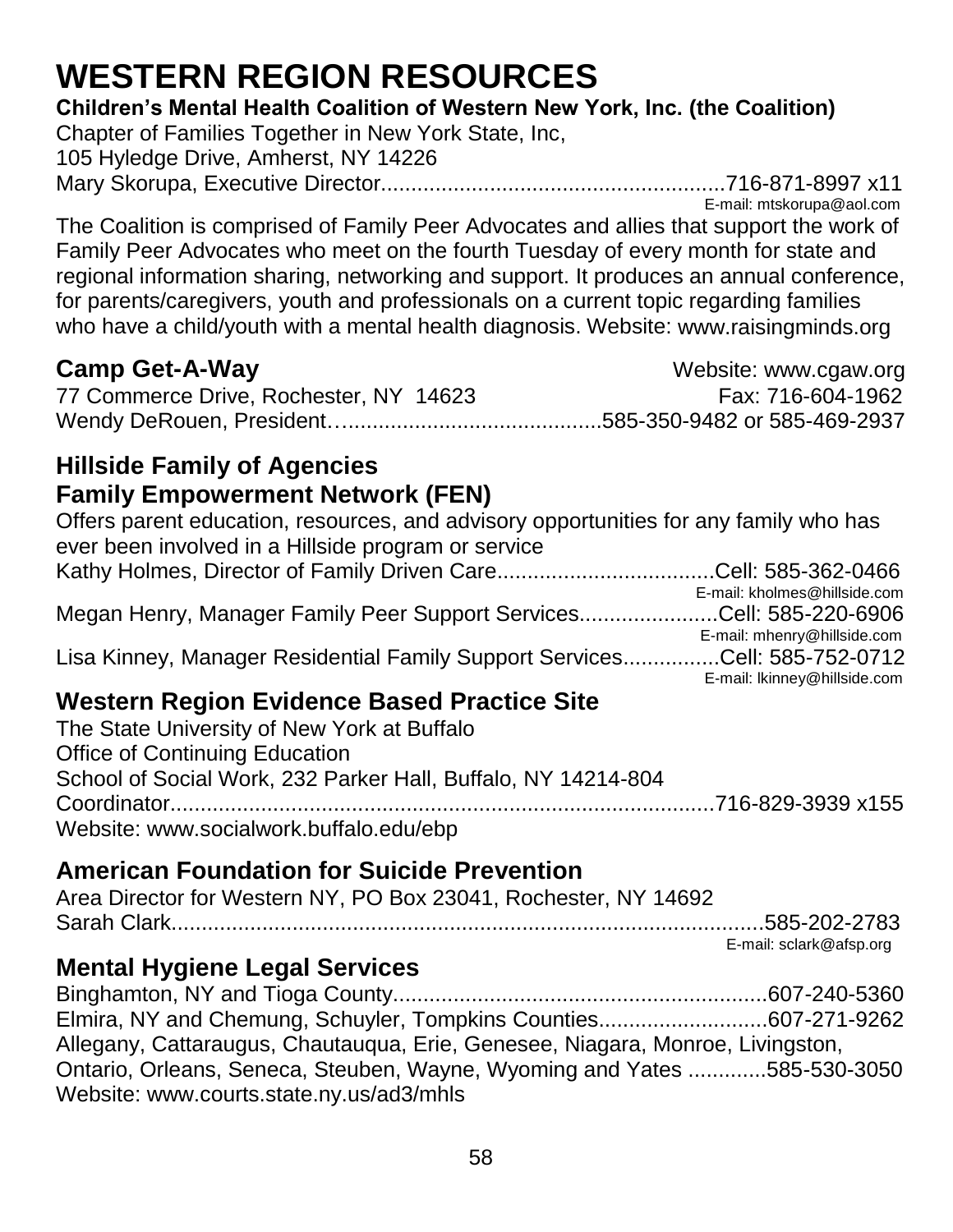#### **NYS Office of Mental Health Western Region Field Office**

**Child and Family Field Coordinator (Direct all Questions to):**

Jean M. Sadowy, LMSW...................................................................Office: 716-533-4181 NYS Office of Mental Health **Fax: 716-885-4096** 737 Delaware Avenue, Suite 200 Cell: 716-432-4219 Buffalo, NY 14209 E-mail[: jean.sadowy@omh.ny.gov](mailto:jean.sadowy@omh.ny.gov)

#### **Residential Treatment Facility Case Manager**

Kat Procknal, LMSW.........................................................................Office: 716-533-4182 NYS Office of Mental Health **Fax: 716-885-4096** 737 Delaware Avenue, Suite 200 Cell: 716-698-1270 Buffalo, NY 14209 E-mail: kathryn.prockn[al@omh.ny.gov](mailto:elaine.anderson@omh.ny.gov)

#### **Western Region Parent Advisors**

Pam Brannan....................................................................................Office: 716-533-4079 NYS Office of Mental Health **Fax: 716-885-4096** 737 Delaware Avenue, Suite 200 Cell: 716-517-1905 Buffalo, NY 14209 E-mail: pamela.brannan@omh.ny.gov Counties: Allegany, Cattaraugus, Chautauqua, Chemung, Erie, Schuyler, Seneca, Steuben, Tompkins, Wayne

# **Western Region Hospitals with Children's Psychiatric Units**

| Women's Christian Association (WCA) (Age 5-17), Buffalo716-487-0141 |  |
|---------------------------------------------------------------------|--|
|                                                                     |  |
| <b>CPEP (Age 1-Adult)</b>                                           |  |
|                                                                     |  |
| <b>CPEP (Age 1-Adult)</b>                                           |  |
| <b>Finger Lakes CPEP at Clifton Springs Hospital</b>                |  |
|                                                                     |  |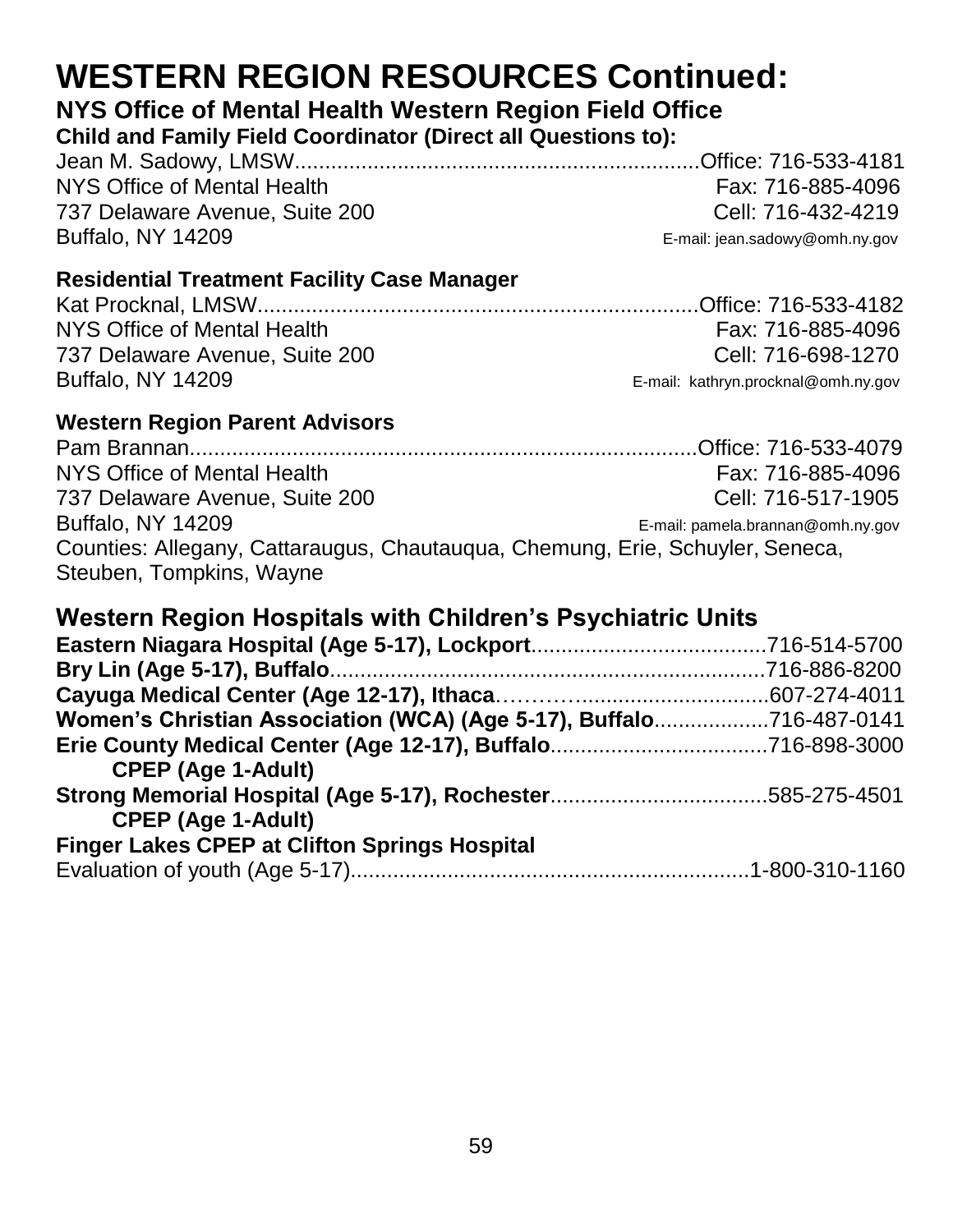#### **State Facilities**

| Western New York Children's Psychiatric Unit (CPC)716-677-7000        |                                      |
|-----------------------------------------------------------------------|--------------------------------------|
| 1010 East and West Road, West Seneca, NY 14224                        |                                      |
|                                                                       |                                      |
|                                                                       | E-mail: david.privett@omh.ny.gov     |
|                                                                       |                                      |
|                                                                       | E-mail: carolyn.vujnovic@omh.ny.gov  |
|                                                                       |                                      |
|                                                                       | E-mail: Barbara.pericozzi@omh.ny.gov |
| <b>Transition Team (Intake)</b>                                       |                                      |
|                                                                       |                                      |
|                                                                       | E-mail: Kelly.valenti@omh.ny.gov     |
|                                                                       |                                      |
|                                                                       | E-mail: denise.moeller@omh.ny.gov    |
|                                                                       |                                      |
| 100 Washington Street, Elmira, NY 14901                               | 877-372-7243                         |
|                                                                       |                                      |
|                                                                       | E-mail: david.peppel@omh.ny.gov      |
|                                                                       |                                      |
|                                                                       |                                      |
|                                                                       | E-mail: david.mccausland@omh.ny.gov  |
| Susan Herron (Family Peer Advocate) Acting Family Liaison607-737-4864 |                                      |
|                                                                       | E-mail: Susan.Herron@omh.ny.gov      |
|                                                                       |                                      |
| 425 Robinson Street, Binghamton, NY 13904                             |                                      |
|                                                                       |                                      |
|                                                                       | E-mail: david.peppel@omh.ny.gov      |
|                                                                       |                                      |
|                                                                       | E-mail: Karen.whitbeck@omh.ny.gov    |

#### **Mobile Integration Team (MIT) Counties Served: Allegany,Cattaraugus, Chautauqua, Erie, Genesee, Livingston, Monroe, Niagara, Orleans, Wyoming**

#### **WNYCPC Mobile Integration Team**

Kelly Bernhard, Team Coordinator…………………………………………..(716) 832-0720 The Mobile Integration Team (MIT) will assist youth transitioning back into the community. The MIT is designed to support the current system of care within the community. We will facilitate accessible, integrated, person-centered care that is evidence-based and assists individuals in their recovery process. The MIT's focus is to help reduce hospitalizations and ER visits, while increasing the accessibility to community-based support services. MIT services will include, but are not limited to: establishing a linkage with community resources, medication education, assistance with navigating different agencies (i.e. Department of Social Services,) engagement in treatment services, personal empowerment, and overall improvement of quality of life.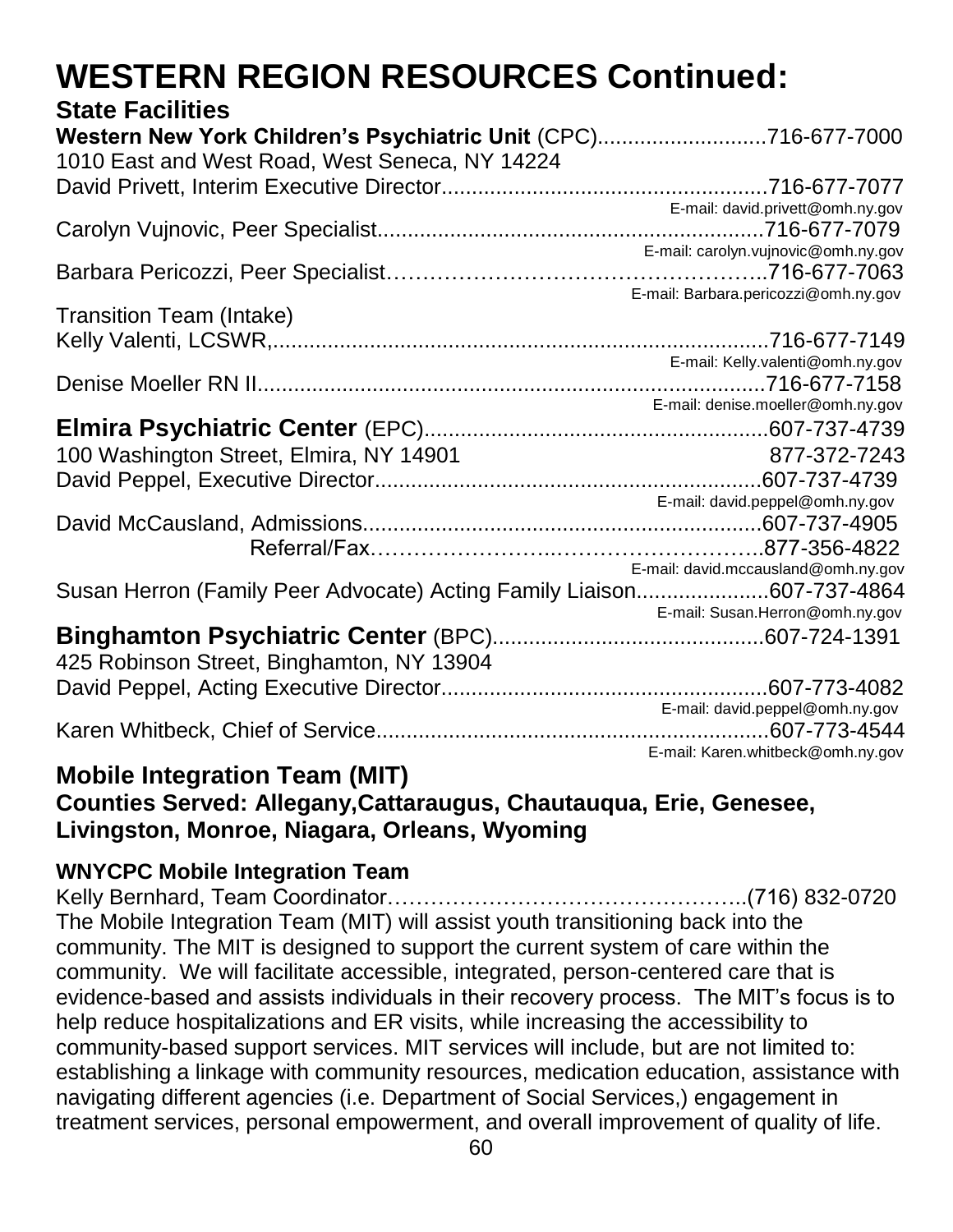# **WESTERN REGION RESOURCES Continued: Mobile Integration Team (MIT) continued**

Referrals/Requests for services can be made by contacting Kelly Bernhard at (716) 832-0720. MIT is appropriate for youth between the ages of 4 and 18 at risk for hospitalization and who have a history of hospitalization, CPEP, and ER utilization. MIT serves youth with a primary mental health diagnosis or identified mental health need residing in the following counties: Allegany, Cattaraugus, Chautauqua, Erie, Genesee, Livingston, Monroe, Niagara, Orleans, Wyoming.

#### **Counties Served: Allegany, Cattauraugua, Steuben, Chemung, Schuyler, Tioga, Tompkins, Ontario, Seneca, Wayne, Yates, Broome, Chenango, Delaware, Otsego**

**Southern Tier Finger Lakes Mobile Integration Team.**…………………607-763-2770 The Southern Tier Finger Lakes Mobile Integration Team (MIT) is a component of the Greater Binghamton Health Center (GBHC) and the Elmira Psychiatric Center (EPC) community services. The MIT is a non-licensed short term program which offers an array of services and supports designed to successfully maintain each person in his or her home or community. The MIT is staffed with multi-disciplinary teams of professional and non-professional staff who provide outreach, engagement, education and service linkages to meet the needs of adults, families and children who have serious and persistent mental illness and reside in the fifteen-county catchment area of GBHC and EPC.

#### **Residential Treatment Facilities** (RTF)

| Baker Victory Services (40 Beds, Co-ed, Age 12-21) Lackawanna        |                                           |
|----------------------------------------------------------------------|-------------------------------------------|
|                                                                      |                                           |
|                                                                      | E-mail: jpratt@bakervictoryservices.org   |
|                                                                      |                                           |
|                                                                      | E-mail: tstedman@bakervictoryservices.org |
| Conners Children's Center (14 Beds, Co-ed, Age 6-14) Buffalo         |                                           |
| Kimberly Kadziolka, Director of OMH Residential Services716-335-7310 |                                           |
|                                                                      | E-mail: kkadziolka@cfsbny.org             |
| Crestwood Children's Center (18 Beds, Co-ed, Age 6-14) Scottsville   |                                           |
|                                                                      | .585-429-2729                             |
|                                                                      | E-mail: mgullo@hillside.com               |
|                                                                      |                                           |
|                                                                      | E-mail: Inatello@hillside.com             |
| Hillside Children's Center (34 Beds, Co-ed, Age 12-18) Rochester     |                                           |
|                                                                      | .585-256-7807                             |
|                                                                      | E-mail: klewter@hillside.com              |
|                                                                      |                                           |
|                                                                      | E-mail: smustard@hillside.com             |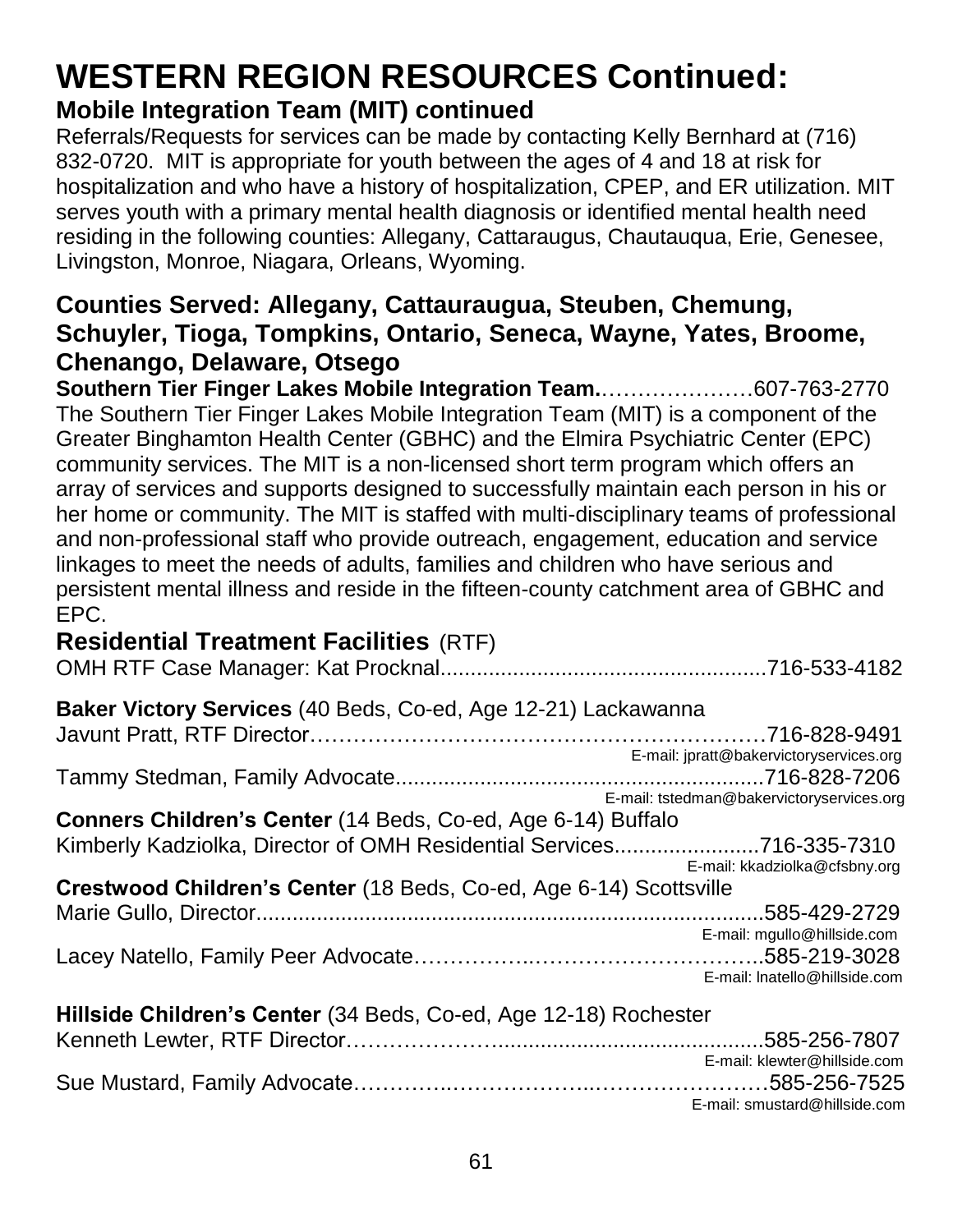# **Residential Treatment Facilities** (RTF)

| Villa of Hope (14 beds, Co-Ed, Age 13-18) Rochester<br>Jodie Carlin, LMSW, Director of OMH Residential Services585-865-1550 x244<br>E-mail: jodie.carlin@villaofhope.org |
|--------------------------------------------------------------------------------------------------------------------------------------------------------------------------|
| Lacey Natello, Family Peer Advocate585-865-1550 x270 Cell: 585-219-3028<br>E-mail: lacey.natello@villaofhope.org                                                         |
| <b>Community Residences (CR)</b><br><b>Cattauraugus Rehabilitation Center, Inc.</b><br>ReHab CR (Co-ed, age 12-17) Olean                                                 |
| <b>Child and Family Services of Erie County</b><br>Lee Randal Jones (Co-ed, Age 5-15) Buffalo<br>Kimberly Kadziolka, Director of Residential Treatment716-335-7310       |
| <b>Community Missions</b><br>Aurora House (Co-ed, Age 12-17) Lockport<br>E-mail: cwalker@communitymissions.org                                                           |
| E-mail: mpowers@communitymissions.org<br><b>Glove House, Inc.</b>                                                                                                        |
| E-mail: jredder@glovehouse.org                                                                                                                                           |
| E-mail:<br>@flpn.org                                                                                                                                                     |
| Pathways Inc.<br>Conable House (Co-ed, age 5-12) Bath<br>E-mail: Istillman@pathwaysforyou.org                                                                            |
| 607-425-0396<br>E-mail:<br>@flpn.org                                                                                                                                     |
| Lake Breeze (Co-ed, Age 13-17) Canandaigua<br>.585-394-0380<br>E-mail: adecaro@pathwaysforyou.org                                                                        |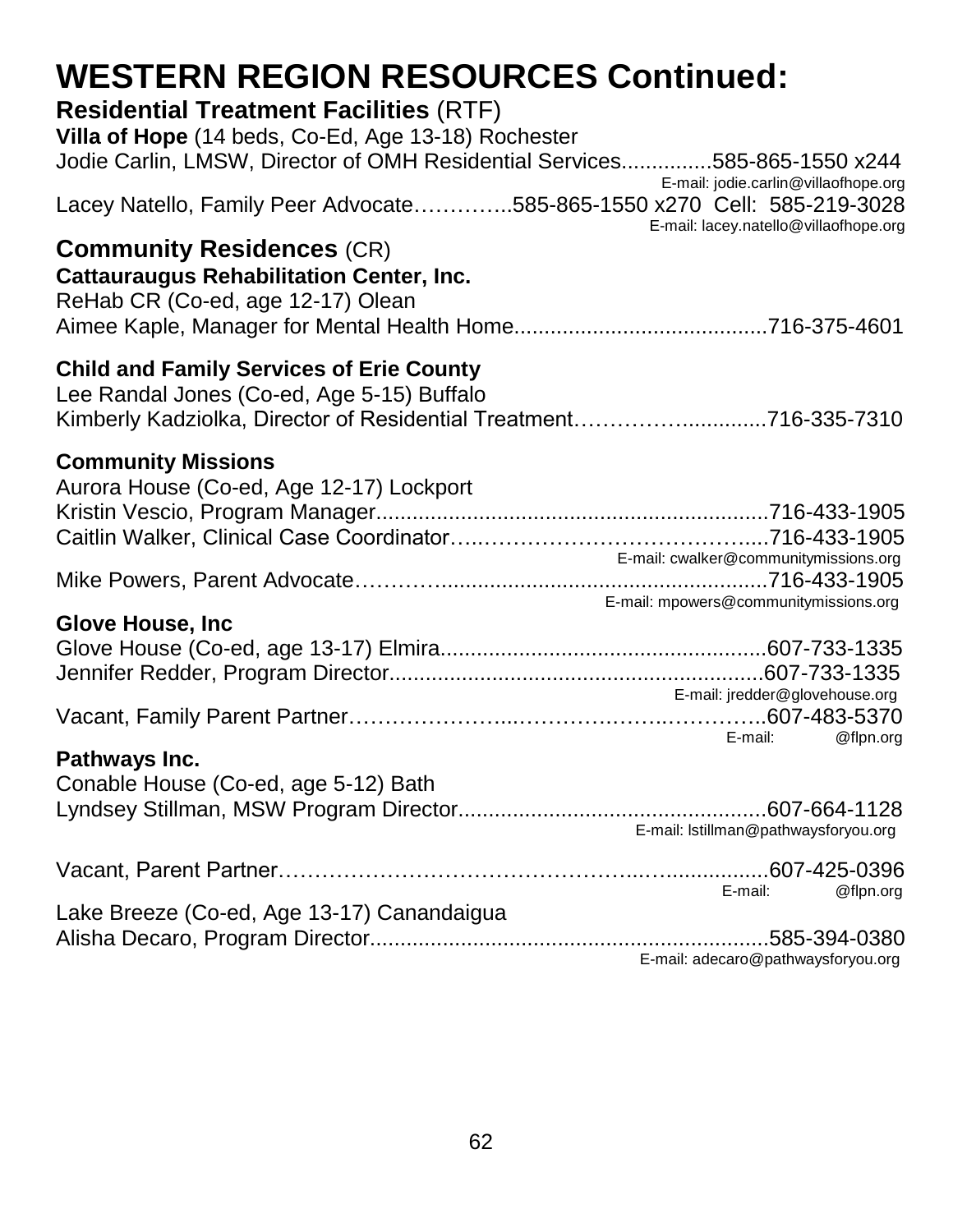# **Community Residences (CR) continued**

#### **Rochester Psychiatric Center**

| Smith Road Community Residence (Co-ed, age 12-17) Webster |         |                                  |
|-----------------------------------------------------------|---------|----------------------------------|
|                                                           |         |                                  |
|                                                           |         | E-mail: janet.coster@omh.ny.gov  |
|                                                           |         |                                  |
|                                                           |         | E-mail: @omh.ny.gov              |
|                                                           |         |                                  |
|                                                           |         | E-mail: laura.osborne@omh.ny.gov |
|                                                           |         |                                  |
|                                                           | E-mail: |                                  |

#### **Villa of Hope**

| Tuckahoe Road/Williamson CR (Co-ed, Age 13-17) Williamson |                                      |
|-----------------------------------------------------------|--------------------------------------|
|                                                           |                                      |
|                                                           | E-mail: jay.gullo@villaofhope.org    |
|                                                           |                                      |
|                                                           | Email adam.tufillaro@villaofhope.org |
|                                                           |                                      |
|                                                           | E-mail: swilkinson@f lpn.org         |

#### **Re-Hab**

| E-mail: ctrembly@rehabcenter.org |
|----------------------------------|

**Youth Power!** Website: [www.facebook.com/youthpower.ny](http://www.facebook.com/youthpower.ny)

Youth Power! is the New York State network of young people who have been labeled and are seeking change. Together we speak up about our experiences because no one knows what it is like for us better than we do. Through peer-to-peer mentoring we empower young people to be active citizens that are aware of government operations, their rights and the ability to use their voices to influence policies, practices regulations and laws. YP Western Region Mentor, Azaria Wittekind……………...........................585-314-2452

E-mail: awittekind@youthpowerny.org

**Western New York 211 Get Connected Get Answers**

Serves: Allegany, Cattaraugus, Chautauqua Erie, Genesee, Niagara, Orleans & Wyoming Counties Website: [www.211wny.org](http://www.211wny.org/)

**OCFS certified beds in RTCs** (for youth with sexually harmful behaviors) Children's Village, Dobbs Ferry NY (Male Age 12-15).................................914-693-0600 Elmcrest Children's Center, Syracuse NY (Male Age 11-16).......................315-446-6250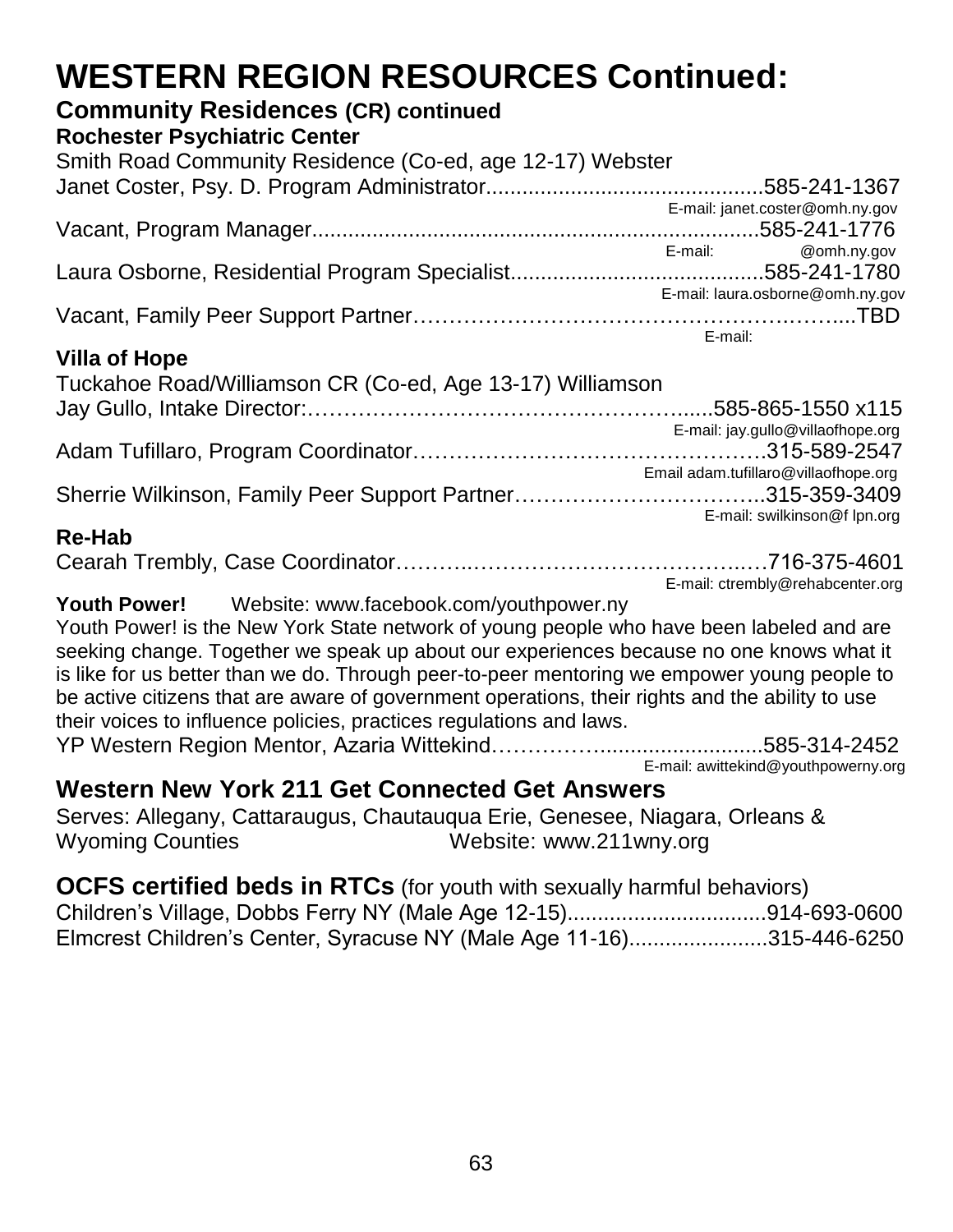# **WESTERN REGION RESOURCES Continued: OCFS certified beds in RTCs continued**

William George Junior Republic, Freeville, NY (Male Age 12-16)................607-844-6215 Hillside Children's Center, Varick, NY (Male Age 10-21).............................315-585-3000 Mercy First Children and Family Services, Syosett, NY (Male Age 12-16)..516-921-0808

## **Western Region Behavioral Health Organization with Beacon Health Strategies, LLC. and Coordinated Care Services, INC.** (BHO)

Adele Gregory Gorges, Exec. Director, New York Care Coordination.........585-613-7656 E-mail: [agorges@ccsi.org](mailto:agorges@ccsi.org) Kathleen Berthod, Program Assistant, New York Care Coordination..........585-613-7656 E-mail: kberthod@ccsi.org

John Lee, Program Director, Beacon Health Strategies..............................585-613-7627 E-mail: [john.lee@beaconhs.com](mailto:john.lee@beaconhs.com)

# **OASAS**

**Western Region**..........................................................................................716-847-3037 295 Main Street, Suite 577, Buffalo, NY 14203-2412 Counties: Allegany, Cattaraugus, Chautauqua, Erie, Genesee, Niagara, Orleans, Wyoming

# **Finger Lakes Region**.................................................................................585-454-4320

OASAS Field Office C/O J.L. Norris ATC

1111 Elmwood Avenue, Rochester, NY 14620

Counties: Broome, Chemung, Livingston, Monroe, Ontario, Schuyler, Seneca, Steuben, Tioga, Tompkins, Wayne, Yates

# **New York State Education**

| <b>Positive Behavioral and Instructional Support Services (PBIS)</b>             |                                            |  |
|----------------------------------------------------------------------------------|--------------------------------------------|--|
| <b>Regional Special Education-Technical Assistance Support Center (RSE-TASC)</b> |                                            |  |
|                                                                                  |                                            |  |
|                                                                                  | E-mail: jennifermarafioti@boces.monroe.edu |  |
|                                                                                  |                                            |  |
|                                                                                  | E-mail: cporter@e1b.org                    |  |
|                                                                                  |                                            |  |
|                                                                                  | E-mail: jpowell@gstboces.org               |  |
|                                                                                  |                                            |  |
|                                                                                  | E-mail: lbrown@ocmboces.org                |  |
| Central NY Parent Education Specialist for Tompkins County315-447-4053           |                                            |  |

**Board of Cooperative Educational Services** (BOCES) is a public education collaborative in New York State that provides shared services to component school district in a manner that is effective, efficient, and fosters equity for students. All but nine of New York State's 721 school districts are represented by a BOCES. **Website: WWW.BOCES.org**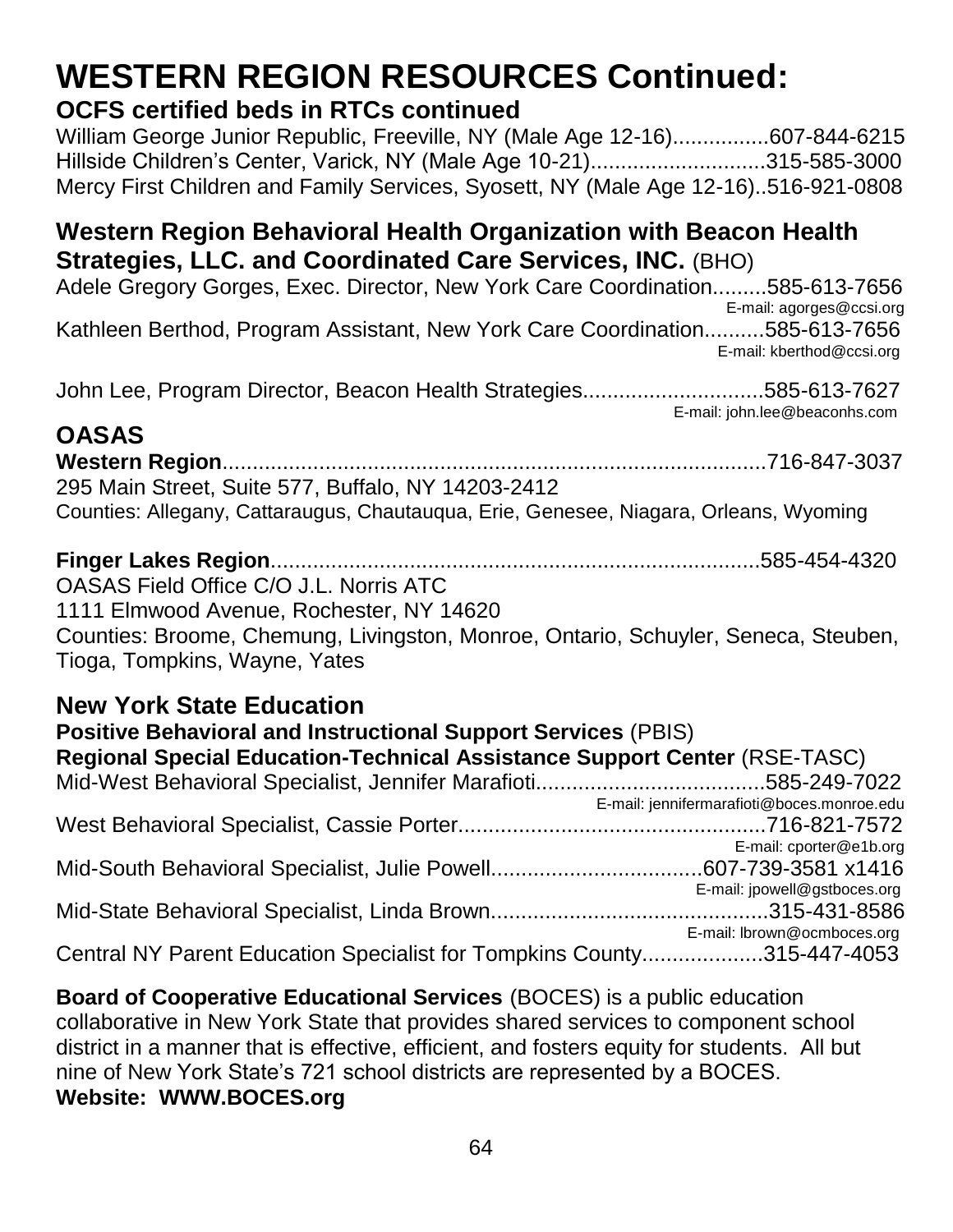#### **[Broome-Tioga BOCES](http://www.btboces.org/) Phone: 607-739-3581**

Serves [15 s](http://ces.37j32b1.remote.schoolcenter.com/education/components/scrapbook/default.php?sectiondetailid=1060)chool districts:

Binghamton, Chenango Forks, Chenango Valley, Deposit, Harpursville, Johnson City, Maine-Endwell, Newark Valley, Owego-Apalachin, Susquehanna Valley, Tioga, Union-Endicott, Vestal, Whitney Point, Windsor

#### **Greater Southern Tier BOCES Phone: 607-739-3581**

Serves 21 school districts:

Addison, Alfred-Almond, Arkport, Avoca, Bath, Bradford, Campbell-Savona, Canaseraga, Canisteo-Greenwood, Corning-Painted Post Area, Elmira City, Elmira Heights, Hammondsport, Hornell City, Horseheads, Jasper-Troupsburg, Odessa-Montour, Prattsburgh, Spencer-Van Etten, Watkins Glen, Waverly

#### **Monroe #1 BOCES Phone: 585-377-4660**

Serves 10 school districts: Brighton, East Irondequoit, East Rochester Free Union, Fairport, Honeoye Falls-Lima, Penfield, Pittsford, Rush-Henrietta, Webster, West Irondequoit

#### **Monroe #2 Orleans Boces Phone: 585-352-2400**

Serves 9 school districts: Brockport, Churchville-Chili, Gates Chili, Greece, Hilton, Holley, Kendall, Spencerport, Wheatland-Chili

#### **Wayne-Finger Lakes BOCES Phone: 315-332-7400**

Serves 25 school districts:

Bloomfield, Canandaigua city, Clyde-Savannah, Dundee, Gananda, Geneva City, Gorham-Middlesex, Honeoye, Lyons, Manchester-Shortsville, Marion, Naples, Newark, North Rose-Wolcott, Palmyra-Macedon, Penn Yan, Phelps-Clifton Springs, Red Creek, Romulus, Seneca Falls, Sodus, Victor, Waterloo, Wayne, Williamson

#### **New York State Education need Albany number for statewide Board of Cooperative Educational Services Cont: Orleans-Niagara BOCES Phone: 800-836-7510**

Serves 13 school districts:

Albion, Barker, Lewiston-Porter, Lockport, Lyndonville, Medina, Newfane, Niagara Falls, Niagara-Wheatland, North Tonawanda, Royalton-Hartland, Starpoint, Wilson

# **Cattaraugus-Allegany BOCES Phone: 716-376-8200**

Serves 23 school districts:

Allegany-Limestone, Andover, Belfast, Bolivar-Richburg, Cattaraugus Little Valley, CA-BOCES, Cuba-Rushford, Ellicottville, Fillmore, Franklinville, Friendship, Genesee Valley, Hinsdale, Olean, Pioneer, Portville, Randolf Academy, Randolf, Salamanca, SCIO, Wellsville, West Valley, Whitesville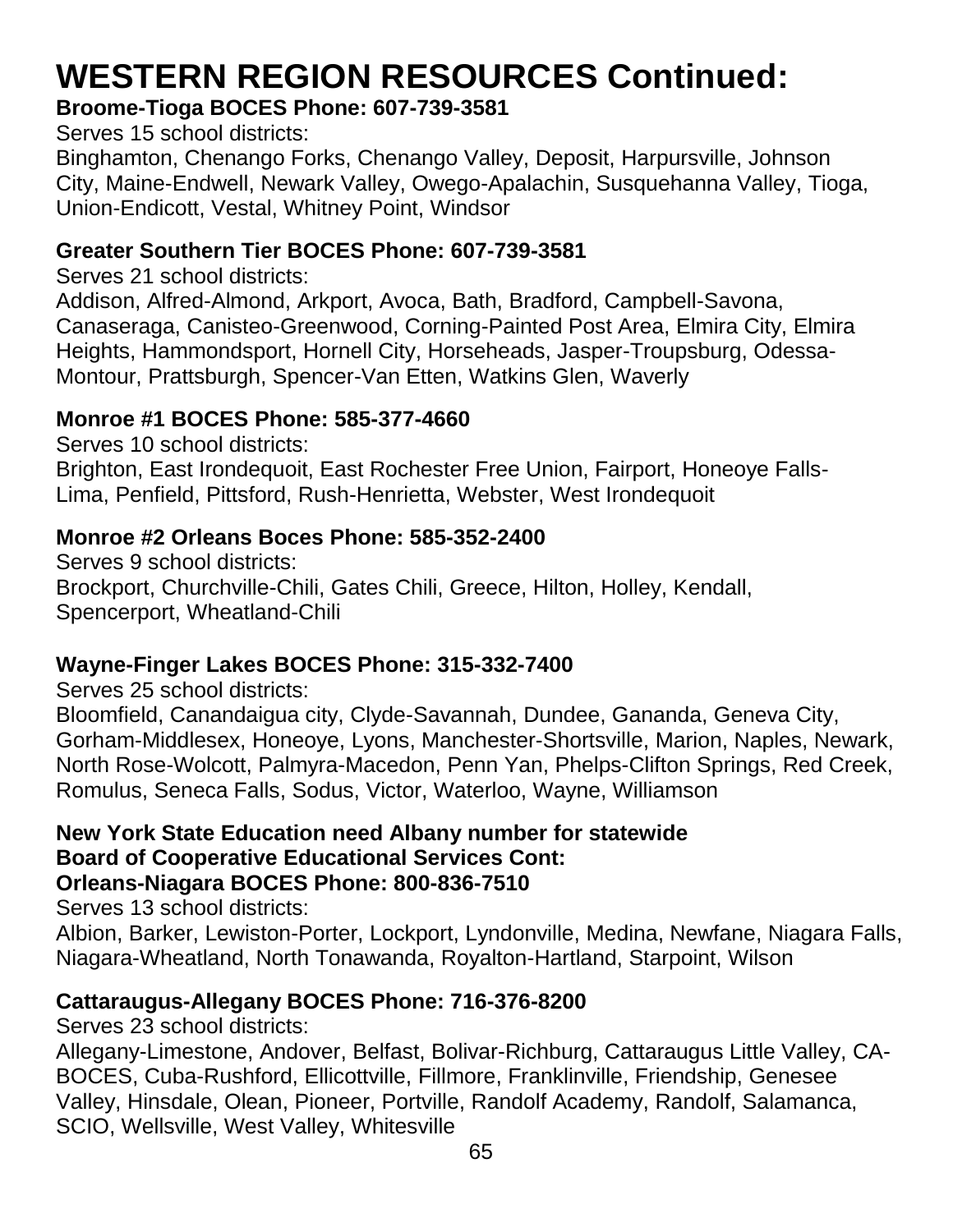#### **Board of Cooperative Educational Services Cont:**

#### **Erie #1 BOCES Phone: 716-821-7171/800-872-0780**

Serves 19 school districts:

Akron, Alden, Amherst, Cheektowaga, Cheektowaga-Sloan, Clarence, Cleveland Hill Union Free, Depew Union Free, Frontier, Grand Island, Hamburg, Kenmore, Lackawanna, Lancaster, Maryvale Union Free, Sweet Home, Tonawanda City, West Seneca, Williamsville

#### **Erie #2 Chautauqua-Cattaraugus BOCES Phone: 585-268-5681**

Serves 27 school districts:

Iroquois, Orchard Park, East Aurora, Holland, Silver Creek, Dunkirk, Pine Valley, Brocton, Falconer, Chautauqua Lake, Jamestown, Ripley, Panama, Clymer, Lake Shore, Eden, North Collins, Springville-Griffith, Gowanda, Forestville, Fredonia, Cassadaga Valley, Westfield, Bemus Point, Frewsburg, Sherman, Southwestern

#### **Tompkins-Seneca-Tioga BOCES Phone: 607-257-1551**

Serves 9 school districts:

Candor, Dryden, George Junior, Groton, Ithaca, Lansing, Newfield, South Seneca, Trumansburg

#### **Genesee Valley BOCES Phone: 585-344-7711**

Serves 22 school districts:

Alexander, Attica, Avon, Batavia, Byron-Bergen, Caledonia-Mumford, Dansville, Elba, Geneseo, Keshequa, LeRoy, Letchworth, Livonia, Mount Morris, Oakfield-Alabama, Pavilion, Pembroke, Perry, Warsaw, Wayland-Cohocton, Wyoming, York

# **Starbridge, Inc (formerly The Advocacy Center and The Learning Disabilities Association)**

**Starbridge, INC** (serves all of NYS except for the 5 boroughs of NYC) 500 South Avenue, Rochester, NY 14620................................................1-800-650-4967

#### **Starbridge, INC**.................................................................585-546-1700/1-800-650-4967

# **Community Parent Resource Center**

**Parent Network of WNY**…………………..……….........…….………..1-866-277-4762

Website: www.parentnetworkwny.org

Facebook: https://www.facebook.com/ParentNetwork

**Parent Network of WNY** is a resource for families of individuals with special needs and for professionals who work with them. The goal is to empower families to successfully advocate for their children. This is done through workshops, conferences, and information and referral services where we link people to community resources or provide one-on-one consulting to callers in search of specific information.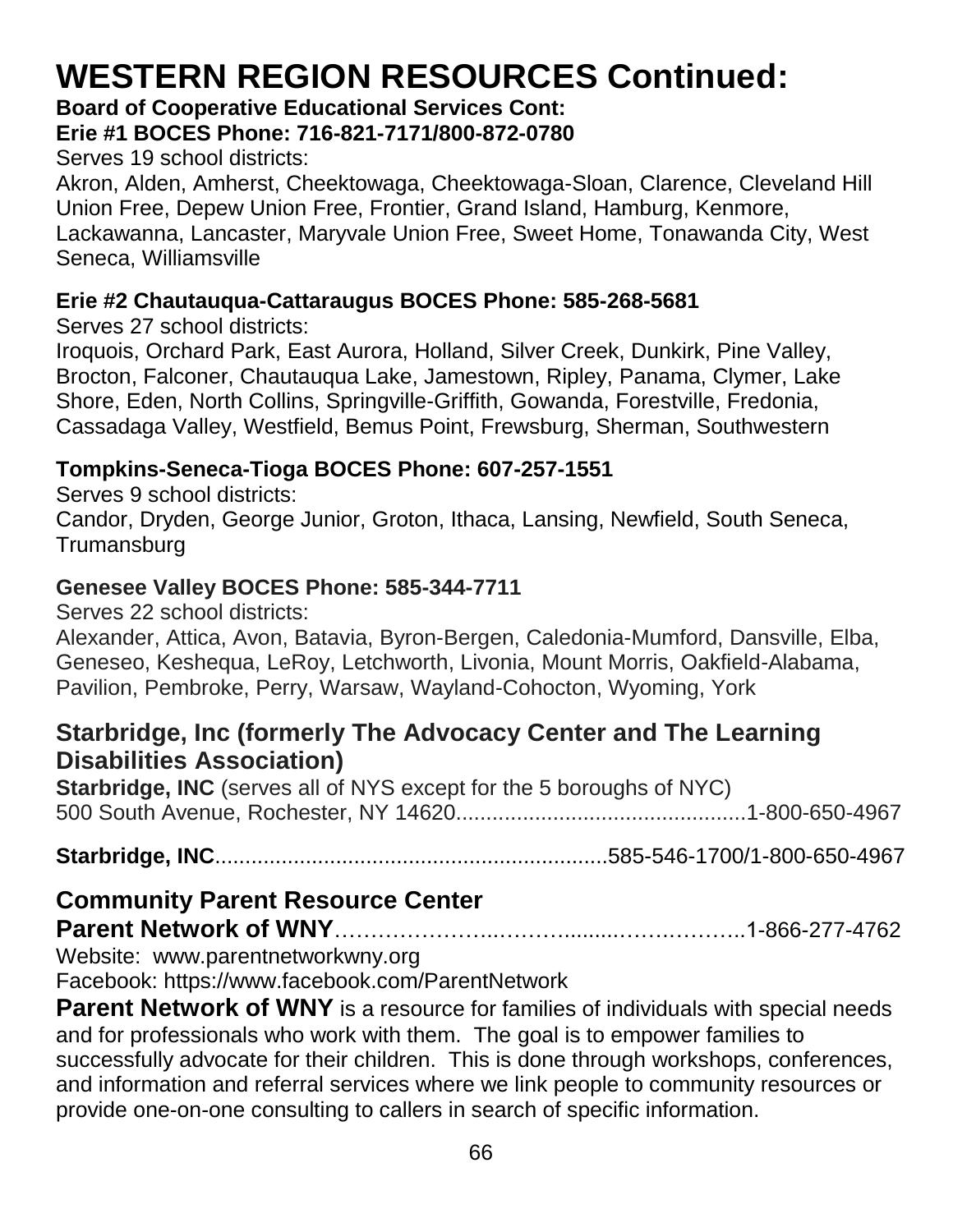#### **Parent Network of WNY continued**

Designated as a Community Parent Resource Center, funded by the US Education Dept. and a Special Education Parent Center, funded through the NYS Education Dept. Serves: Allegany, Cattaraugus, Chautauqua, Erie, Genesee, Niagara, Orleans, Wyoming Counties Susan Barlow, Executive Director….……...…………..…............................716-332-4170 E-mail: [srb@parentnetworkwny.org](mailto:srb@parentnetworkwny.org) Lyn Haggerty, Information and Referral Manager…......….………..……….716-332-4176 E-mail: lmh@parentnetworkwny.org Information and Referral…………………......…...….……....……….............716-332-4175

E-mail: support@parentnetworkwny.org

#### **Early Childhood Direction Center**……..…………….…….……….1-800-462-7653 Website: [www.wchob.org/ecdc](http://www.wchob.org/ecdc) Facebook: [WWW.facebook.com/ECDCWNY1](http://www.facebook.com/ECDCWNY1) Join E-mail list: ecdc@kaleidahealth.org

The **ECDC** provides free information, referral, technical assistance and support to families, professionals, and community agencies concerned with children birth to five with suspected or diagnosed delays or disabilities. They provide ongoing community training programs for both parents and professionals. The ECDC also provides assistance to early childhood programs to improve options and opportunities for preschool children with developmental delays or disabilities served in typical early childhood settings.

Vickie Rubin, MS.Ed………….…………………….…………..…………...…..716-408-2589 Serves: Allegany, Cattaraugus, Chautauqua, Erie, Niagara, Orleans Counties

# **WNY Counties Eating Disorder Community Supports for Parents and**

**Caregivers** (WNYCCCED Programs and Services)

Care Management: To ensure continuity of care, the care manager maintains communication between you and your treatment team, provides referrals, offers linkage to community resources and conducts home visits (as needed). The care manager coordinates roles between behavioral health and medical care providers and provides eating disorder education.

Jennifer Dry–Desanto, Care Manager…………………………………………585-276-6102

Email: jennifer\_desanto@urmc.rochester.edu

Parent Peer Mentoring: Parent Peer mentors help you and your family address the specific needs, concerns and challenges of caregiving for a loved one diagnosed with an eating disorder. We can assess family needs and develop interventions that help you and your loved one move ahead together in recovery. Michelle Morales, Parent Peer Mentor………………………………………...585-275-5693

Email: michelle\_morales@urmc.rochester.edu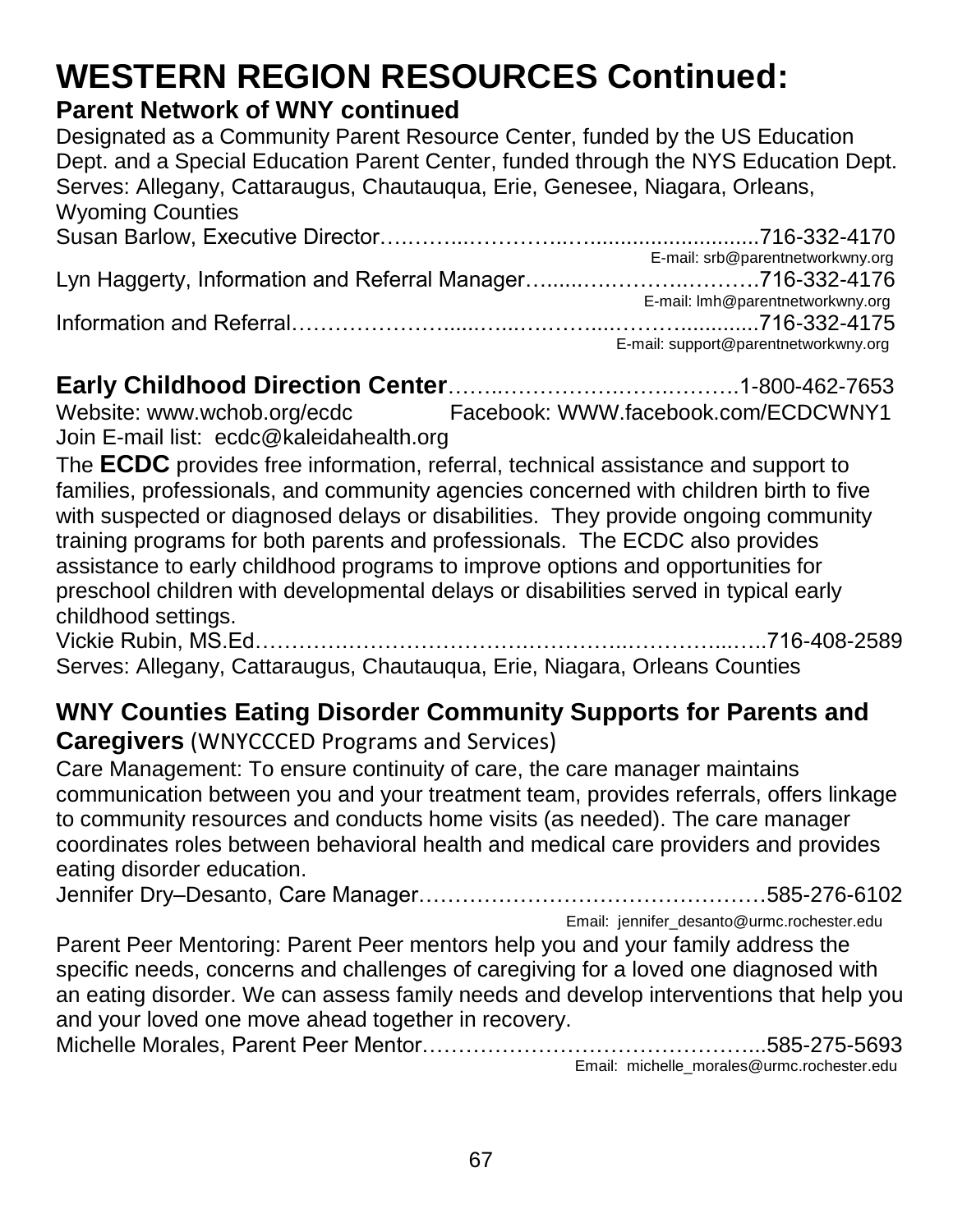# **Health Homes (HH)**

#### **The Health Home Program provides comprehensive case management services for Medicaid enrolled children who meet eligibility and appropriateness criteria. More information can be found at:**

https://www.health.ny.gov/health\_care/medicaid/program/medicaid\_health\_homes/health\_homes\_and\_chilfren.htm

# **Health Homes Designated to Serve Children**

## **Catholic Charities of Broome County Encompass Catholic Charities Children's Health Home**

Western Region Counties Served: Allegany, Cattaraugus, Chautauqua, Chemung, Erie, Genesee, Livingston, Monroe, Niagara, Ontario, Orleans, Steuben, Wayne, Wyoming, Yates Lori Accardi………………………………………............................................607-729-9166 Email: laccardi@ccbc.net Tonya Brown……………………………………………………………………...607-729-9166

Email: tbrown@ccbc.net Readiness Activities Continuing, Not Authorized to Operate in: Schuyler, Seneca, Tioga & Tompkins

# **Children's Health Homes of Upstate New York, LLC (CHUNNY)**

Western Region Counties Served: Allegany, Cattaraugus, Chautauqua, Chemung, Erie, Genesee, Livingston, Monroe, Niagara, Ontario, Orleans, Schuyler, Seneca, Steuben, Tioga, Tompkins, Wayne, Wyoming and Yates Christopher Bell…………………………………………………………………..585-341-2204 Email: cbell@hhuny.org Raymond Schimmer…………………………………………………….Email: rschimmer670@gmail.com

# **Greater Rochester Health Home Network, LLC**

Western Region Counties Served: Allegany, Chemung, Genesee, Livingston, Monroe, Ontario, Orleans, Seneca, Steuben, Wayne, Wyoming and Yates Deb Peartree……………………………………………………………………..585-737-7522

Email: dpeartree@therihn.org

# **Children's Health Home of Western New York dba Oishei Healthy Kids**

Western Region Counties Served: Allegany, Cattauraugus, Chautauqua, Erie, Genesee, Niagara, Orleans and Wyoming Momba Chia-Director……………………………………………………………716)878-7807

 Cell: (716)359-2390 Email: mchia@kaleidahealth.org

# **Niagara Falls Memorial Medical Center**

Western Region Counties Served: Niagara Vicki Landes……………………………………………………………………...716-278-4147

Email: vicki.landes@nfmmc.org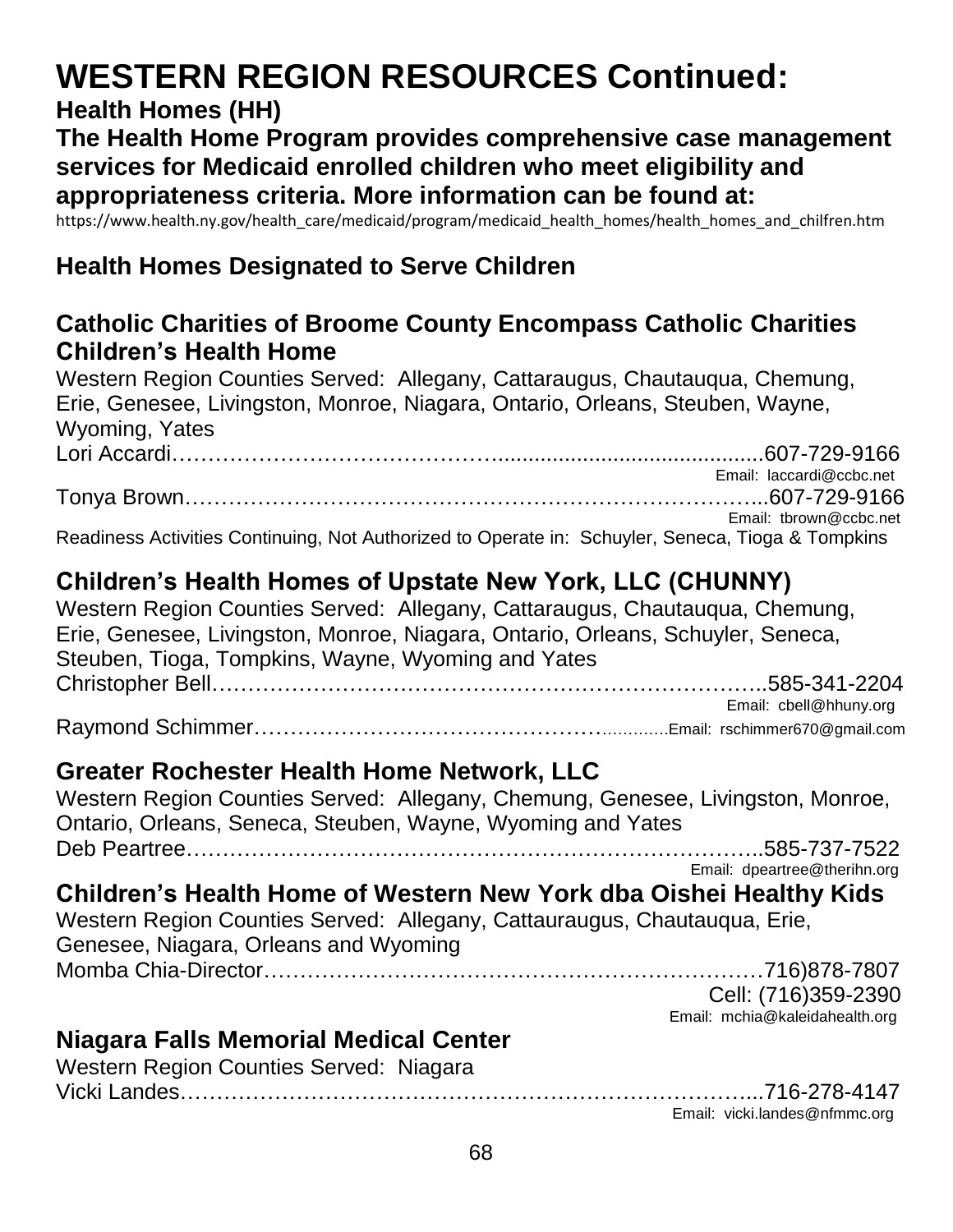# **Chambers of Commerce**

**Allegany County:** Alleganychamber.org

**Cattaraugus County:** EnchantedMountains.com, EllicottvilleNY.com; OleanNY.com; SpringvilleChamber.com; SalamancaChamber.org; Gowanda Area Chamber-of Commerce, 49 W Main St, Gowanda (716) 532-2834

**Chautauqua County:** Chautauquachamber.org

**Chemung County:** chemungchamber.org

**Erie County:** eriecountychamber.com

**Genesee County:** geneseeny.com

**Livingston County:** Livingstoncountychamber.org

**Monroe County:** (This Chamber serves the towns of Monroe County. The County does not have a separate Chamber of Commerce). http://www.countyoffice.orgny-monroe-countychamber-of-commerce/

**Multi County:** (The official Chamber of Commerce for Genesee, Monroe, Livingston, Ontario, Orleans, Seneca, Wayne, Wyoming, and Yates counties). Greaterrochesterchamber.com

**http://www.countyoffice.org/ny-monroe-county-chamber-of-commerce/**for chambers of commerce in the towns of Monroe County. (The county itself does not have a separate chamber)

**Niagara County:** Niagarachamber.org; Niagarariverregion.com; county office.org (seems to be county wide,maybe)

**Ontario:** http://www.co.ontario.ny.us/index.aspx?NID=1086 (covers all the towns with them)

**Orleans:** orleanschamber.com

**Schuyler;** http://www.watkinsglenchamber.com/ (watkins Glen area); http://www.countyoffice.org/ny-schuyler-county-chamber-of-commerce/(schuyler county Chamber of Commerce)

**Seneca:** http://fingerlakesgateway.com/seneca-county-chamber-ofcommerce/https://www.co.seneca.ny.us/departments/dhs-administration/human-servicesdirectory/name/seneca-county-chamber-of-commerce/

**Steuben:** http://www.corningny.com/ (Corning area); http://www.centralsteubenchamber.com/ (central steuben); http://www.hornellny.com/content/hornell-area-chamber-commerce Hornell)

**Tompkins:** http://www.tompkinschamber.org/

**Tioga:** http://www.tiogachamber.com/

**Wyoming:** http://www.wycochamber.org/

**Wayne:** http://web.co.wayne.ny.us/chamber-of-commerce/

**Yates:** http://yatesny.com/ 69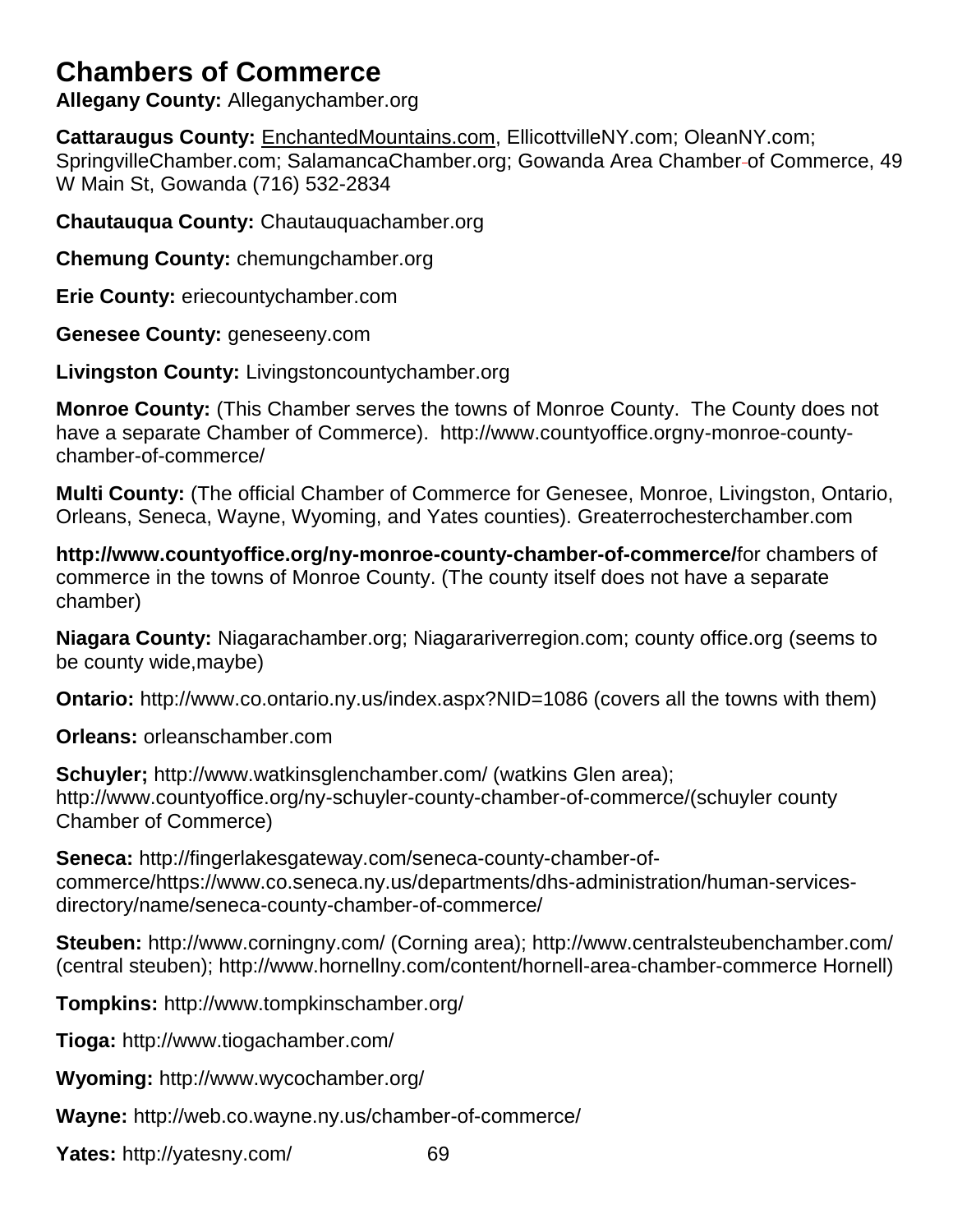# **Crisis Respite**

#### **Chemung Crisis Respite:**

Information, Referrals and Applications: 607-737-4990 24/7 Crisis Services: Please call Chemung County 607-737-5369 If you are in need of immediate medical assistance dial 911

#### **Ontario Crisis Respite:**

Information, Referrals and Applications: 607-737-4990 24/7 Crisis Services: Please call 315-462-1080 If you are in need of immediate medical assistance dial 911

#### **Schuyler Crisis Respite:**

Information, Referrals and Applications: 607-737-4990 24/7 Crisis Services: 607-737-5369 If you are in need of immediate medical assistance dial 911

#### **Seneca Crisis Respite:**

Information, Referrals and Applications: 607-737-4990 24/7 Crisis Services: 800-310-1160 If you are in need of immediate medical assistance dial 911

#### **Steuben Crisis Respite:**

Information, Referrals and Applications: 607-737-4990 24/7 Crisis Services: 607-937-7800 If you are in need of immediate medical assistance dial 911

#### **Tioga Crisis Respite:**

Information, Referrals and Applications: 607-737-4990 24/7 Crisis Services: 607-687-4000 M-F, 9AM-5PM (All other times: 607-697-1010) If you are in need of immediate medical assistance dial 911

#### **Tompkins Crisis Respite:**

Information, Referrals and Applications: 607-737-4990 24/7 Crisis Services: 607-272-1616 If you are in need of immediate medical assistance dial 911

#### **Wayne Crisis Respite:**

Information, Referrals and Applications: 607-737-4990 24/7 Crisis Services: 800-310-1160 If you are in need of immediate medical assistance dial 911

**Yates Crisis Respite:** Information, Referrals and Applications: 607-737-4990 24/7 Crisis Services: 315-531-2400 M-F, 9AM-5PM (All other times: 315-531-2000) If you are in need of immediate medical assistance dial 911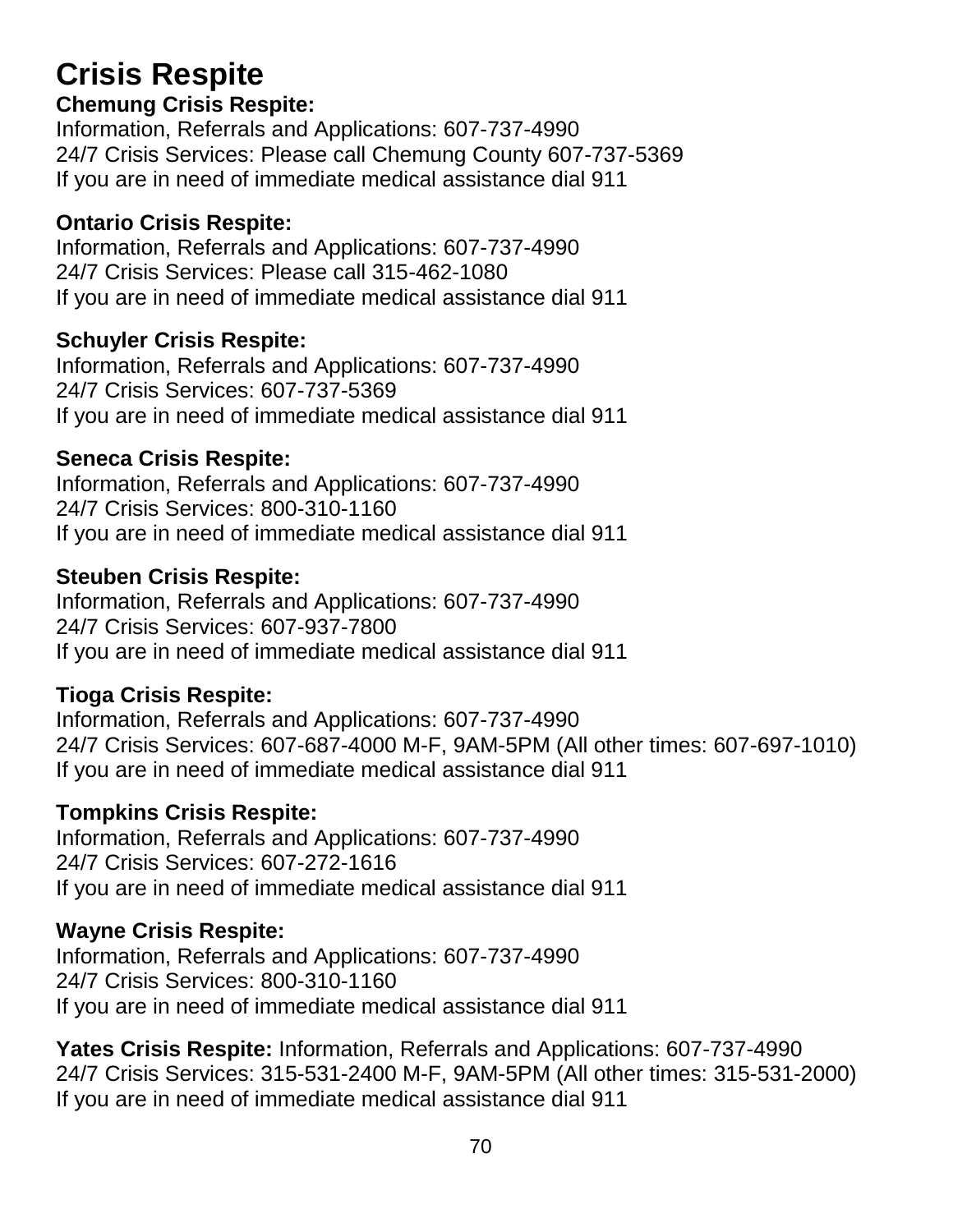| <b>New York State Resources</b><br><b>New York State Office of Mental Health</b><br>44 Holland Avenue, Albany, NY 12229<br><b>Commissioner</b><br>Ann Marie T. Sullivan M.D. |                                                                      |
|------------------------------------------------------------------------------------------------------------------------------------------------------------------------------|----------------------------------------------------------------------|
| <b>Associate Commissioner</b><br>Director, Division of Integrated Community Services for Children and<br><b>Families</b><br>Donna Bradbury, MA, LMHC                         |                                                                      |
| Deputy Director, Director of Integrated Community Services for<br><b>Children and Families</b><br>Meredith Ray-LaBatt, MSW, MA                                               |                                                                      |
| <b>Family and Youth Peer Support</b><br>Heather Lane, OMH Statewide Family and Youth Peer Support                                                                            |                                                                      |
| <b>Home and Community Based Services Waiver</b>                                                                                                                              | E-mail: heather.lane@omh.ny.gov<br>E-mail: Joyce.billetts@omh.ny.gov |
| <b>Single Point of Access (SPOA)</b><br>Michelle Wagner, OMH Statewide Children's SPOA & Case Management                                                                     | E-mail: michelle.wagner@omh.ny.gov                                   |
| <b>OMH Statewide Residential Treatment Facilities Coordinator (RTF)</b>                                                                                                      | E-mail: tara.mcdonald@omh.ny.gov                                     |
| <b>Project Teach &amp; Early Recognition Screening Initiative</b>                                                                                                            | E-mail: kathryn.provencher@omh.ny.gov                                |

Website: [www.omh.ny.gov/omhweb/project\\_teach/](http://www.omh.ny.gov/omhweb/project_teach/)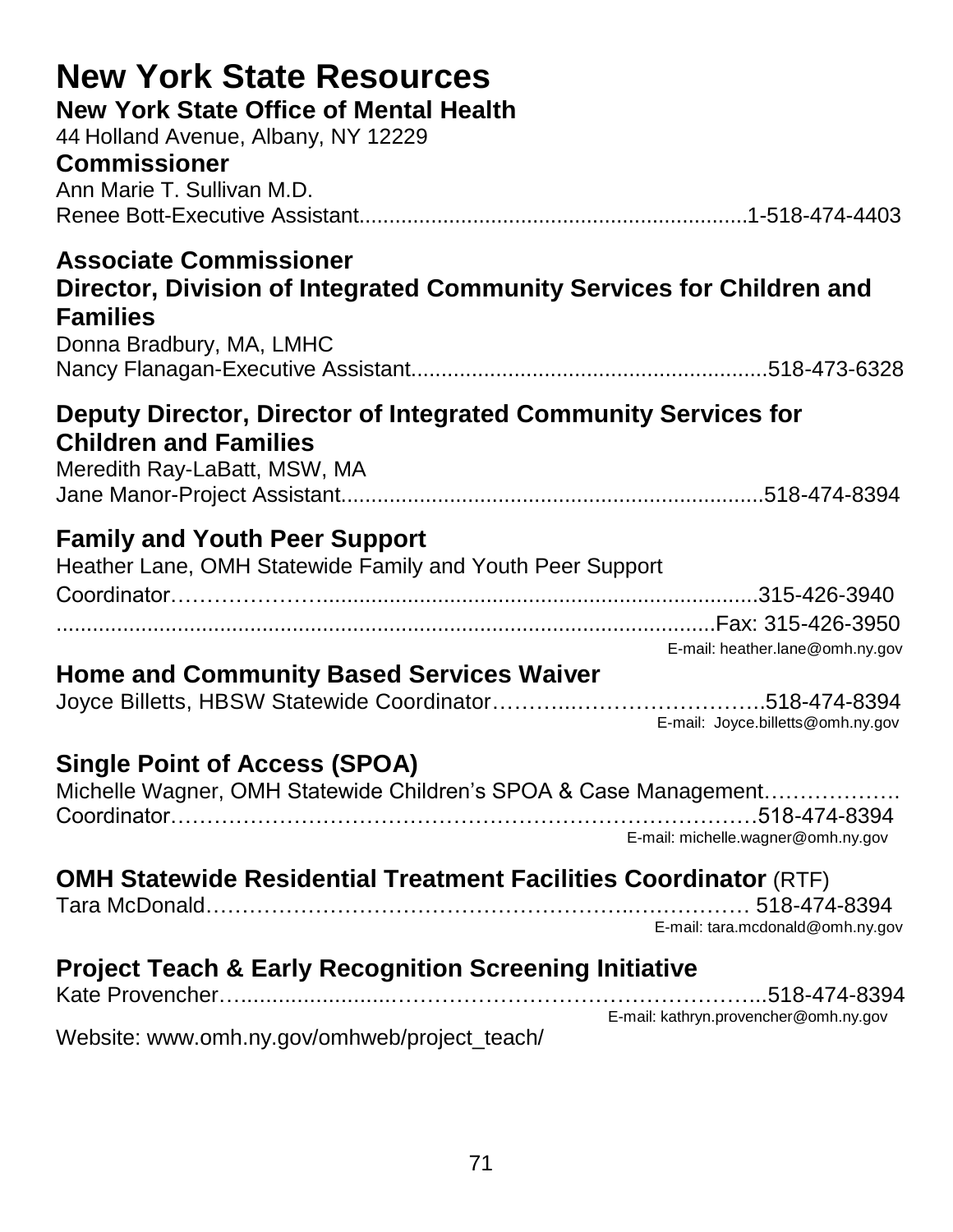# **New York State Resources Continued:**

## **New York State Office of Mental Health Cont.:**

# **Statewide Clinic Coordinator**

Lisa Clark…………………………………………………………………………518-474-8394

# **Families Together in NYS, Inc.**

737 Madison Avenue Albany, NY 12208 Website: [www.ftnys.org](http://www.ftnys.org/) TOLL FREE...……………………………………………………………….....1-888-326-8644 Paige Pierce, Executive Director ..............................……………............... 518-432-0333 E-mail: [ppierce@ftnys.org](mailto:ppierce@ftnys.org)

# Stephanie Orlando, Statewide Director, Youth Power

A Program of FTNYS …………………………………………................…….518-432-0333 E-mail: [sorlando@ftnys.org](mailto:sorlando@ftnys.org)

# **Child and Adolescent Psychiatry for Primary Care** (CAP PC)

Strengthening and integrating the relationship between community-based primary care providers and child psychiatry.................................................................855-CAP-PC72 Website: [www.cappcny.org](http://www.cappcny.org/)

# **New York State Council on Children and Families**

| Website: www.ccf.ny.gov                                                  | NYS Multiple Systems Navigator www.msnavigator.org |
|--------------------------------------------------------------------------|----------------------------------------------------|
|                                                                          |                                                    |
|                                                                          | E-mail: Debbie.Benson@ccf.ny.gov                   |
| Janet Sapio Mayta, Director, Bureau of Interagency Coordination and Case |                                                    |
|                                                                          |                                                    |
|                                                                          | E-mail: Janet.Sapio-Mayta@ccf.ny.gov               |
|                                                                          |                                                    |
|                                                                          | E-mail: Bill.Pzylucki@ccf.ny.gov                   |

# **New York State Justice Center for People with Special Needs**

Website: [www.justicecenter.ny.gov/about/contact-us](http://www.justicecenter.ny.gov/about/contact-us) 161 Delaware Avenue, Delmar, New York 12054-1310 Phone: 518-549-0200 (Voice) TTY: Dial 7-1-1 for the NYS Relay and give the operator 1-518-549-0200 Report Abuse: 1-855-373-2122 (staffed 24 hours a day, 7 days a week) TTY: 1-855-373-2123 Report a Death: 1-855-373-2124 Information and Referral 1-800-624-4143 (Monday-Friday, 8:30 am to 4:30 pm) TTY: Dial 7-1-1 for the NYS Relay and give the operator 1-800-624-4143 Criminal Background Check Unit; 518-549-0361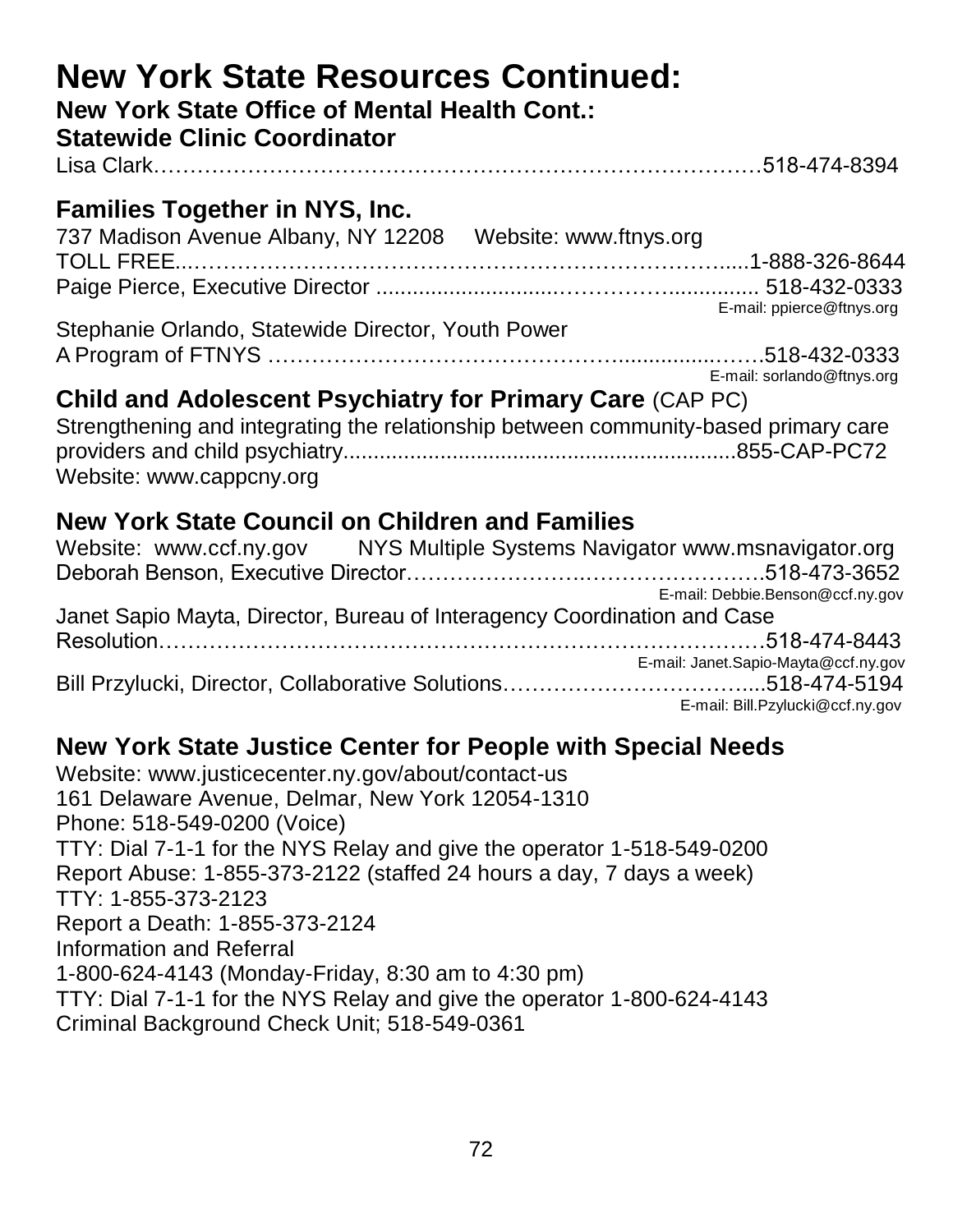# **New York State Resources Continued:**

**Employment Networks Through the Ticket to Work Program**

Website:www.yourtickettowork.com Social Security's Employment Networks Contract Team 1-866-584-5180, TTY 1-866-584-5181, E-mail: ENcontacts@ssa.gov.

**NYS Labor Website for Youth** (Age 14-17 & Age 18-24 looking for job training linkage): Website: www/labor.ny.gov/youth

## **NYS Commissioners Working Across Systems ENGAGE:**

Website: [www.engage.ccf.state.ny.us](http://www.engage.ccf.state.ny.us/)

## **Brain Injury Association of New York State: Project LEARNet**

Website: [www.projectlearnet.org](http://www.projectlearnet.org/)

## **NYS Consumer Protection Board**……….................…….………..1-800-697-1220

Website: www.dos.ny.gov/consumerprotection/ Consumer Assistance Hotline: (518) 474-8583 or (800) 697-1220

## **NYS Parenting Education Partnership** (NYSPEP)

Website: [www.nyspep.org](http://www.nyspep.org/) Parent Helpline (Sponsored by Prevent Child Abuse NY)..............….......1-800-244-5373 ...............................................................................................................1-800 CHILDREN

## **New York Health Care Reform**…

Website: www.HealthCareReform.ny.gov

## **Suicide Prevention Chat Line for NYS**

**Website:** [www.crisischat.org](http://www.crisischat.org/)

## **Suicide Prevention Center for NYS**

**Website:** preventsuicideny.org

## **New York State Broad of Education for Know Who Your Delegates Are**

Website: www.elections.state.ny.us

## **Adult Career and Continuing Education Services-Vocational**

**Rehabilitation** (formerly VESID) Website: www.acces.nysed.gov/vr/

## **Center on Adherence and Self-Determination**

Website: [www.adherenceandselfdetermination.org](http://www.adherenceandselfdetermination.org/)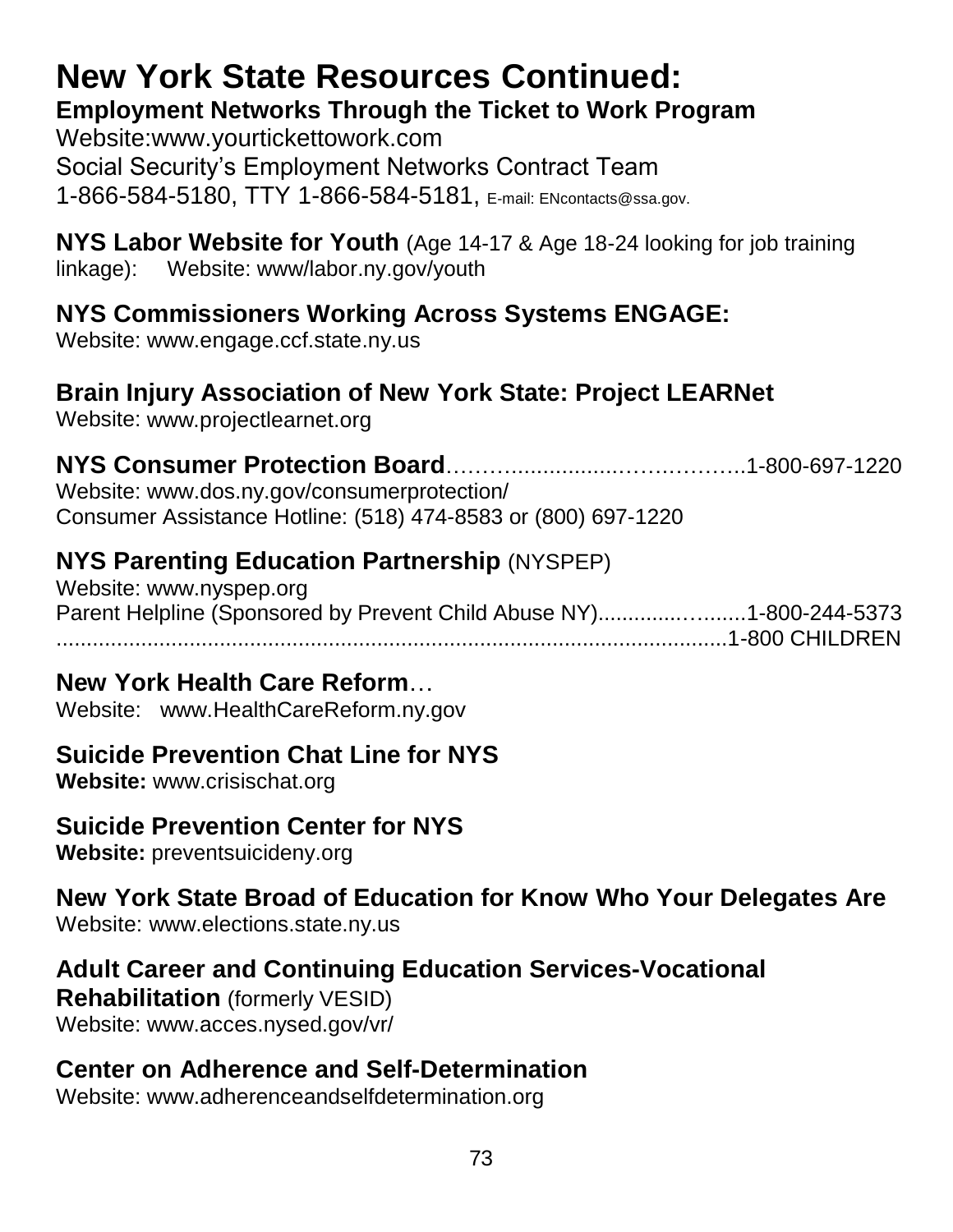## **New York State Resources Continued:**

## **Family Survival Handbook**

Website: [www.omh.ny.gov/omhweb/consumer\\_affairs/resources/docs/FamilySurvivalHandbook.pdf](http://www.omh.ny.gov/omhweb/consumer_affairs/resources/docs/FamilySurvivalHandbook.pdf)

## **NYS DOH Medicaid Managed Care and Family Health Plus Pharmacy**

**Benefits** Website: [http://pbic.nysdoh.suny.edu.](http://pbic.nysdoh.suny.edu/)

## **Transition Age Youth Websites**

#### **Transition Age Services:**

Websites: [www.access.nysed.gov/vr/lsn/ilc/home.html](http://www.access.nysed.gov/vr/lsn/ilc/home.html) www.access.nysed.gov/vr/lis/ilc/brochure.htm

[www.nysilc.org/index/htm](http://www.nysilc.org/index/htm)

#### **Transition Process Development**

www.healthytransitionsny.org/site/view/152

#### **Life Skills Assessments and Tools (money, home, food management)**

[www.caseylifeskills.org/index.htm](http://www.caseylifeskills.org/index.htm)

[www.caseylifeskills.org/pages/res/paya/module1/module%201%20complete.pdf](http://www.caseylifeskills.org/pages/res/paya/module1/module%201%20complete.pdf)

[www.caseylifeskills.org/pages/res/microlife/cleaningmyplace.pdf](http://www.caseylifeskills.org/pages/res/microlife/cleaningmyplace.pdf)

[www.caseylifeskills.org/pages/res/microlife/mini%20-%20hungry%20eat%20healthy!.pdf](http://www.caseylifeskills.org/pages/res/microlife/mini%20-%20hungry%20eat%20healthy!.pdf) [www.bizkids.com/default.aspx](http://www.bizkids.com/default.aspx)

[www.bizkids.com/coolbizstuff.aspx](http://www.bizkids.com/coolbizstuff.aspx)

[www.moneytalks4teens.ucdavis.edu/](http://www.moneytalks4teens.ucdavis.edu/)

[www.themint.org/teens/index.html](http://www.themint.org/teens/index.html)

#### **Independent Living Centers**

[www.acces.nysed.gov/vr/lsn/ilc/locations.htm](http://www.acces.nysed.gov/vr/lsn/ilc/locations.htm)

#### **Jobs and Career**

www.labor.ny.gov/youth [www.nycareerzone.org/index.jsp](http://www.nycareerzone.org/index.jsp) [www.mappingyourfuture.org/planyourcareer/careership/about\\_careership.cfm](http://www.mappingyourfuture.org/planyourcareer/careership/about_careership.cfm)

#### **College/Workplace Readiness**

[www.childtrends.org/files/child\\_trends-2008\\_09\\_15\\_fr\\_readinessreport.pdf](http://www.childtrends.org/files/child_trends-2008_09_15_fr_readinessreport.pdf) [www.washington.edu/doit/brochures/academics/cprep.html](http://www.washington.edu/doit/brochures/academics/cprep.html)

#### **Rights and Responsibilities**

[www.ed.gov/about/offices/list/ocr/transition.html](http://www.ed.gov/about/offices/list/ocr/transition.html)

## **Transition Age Youth Websites Cont:**

**Federal Student Aid**

[www.heath.gwu.edu/](http://www.heath.gwu.edu/)

#### **Transition Age Services: Occupational Outlook**

[www.bis.gov/oco/](http://www.bis.gov/oco/)

#### **Career and Vocational Training**

[www.gotrain.com/](http://www.gotrain.com/) [www.going-to-college.org/](http://www.going-to-college.org/) [www.thinkcollege.net/](http://www.thinkcollege.net/) www.tucollaborative.org/pdfs/education/college\_guide.pdf

## **Housing Search**

[www.nyhousingsearcg.gov/](http://www.nyhousingsearcg.gov/) 74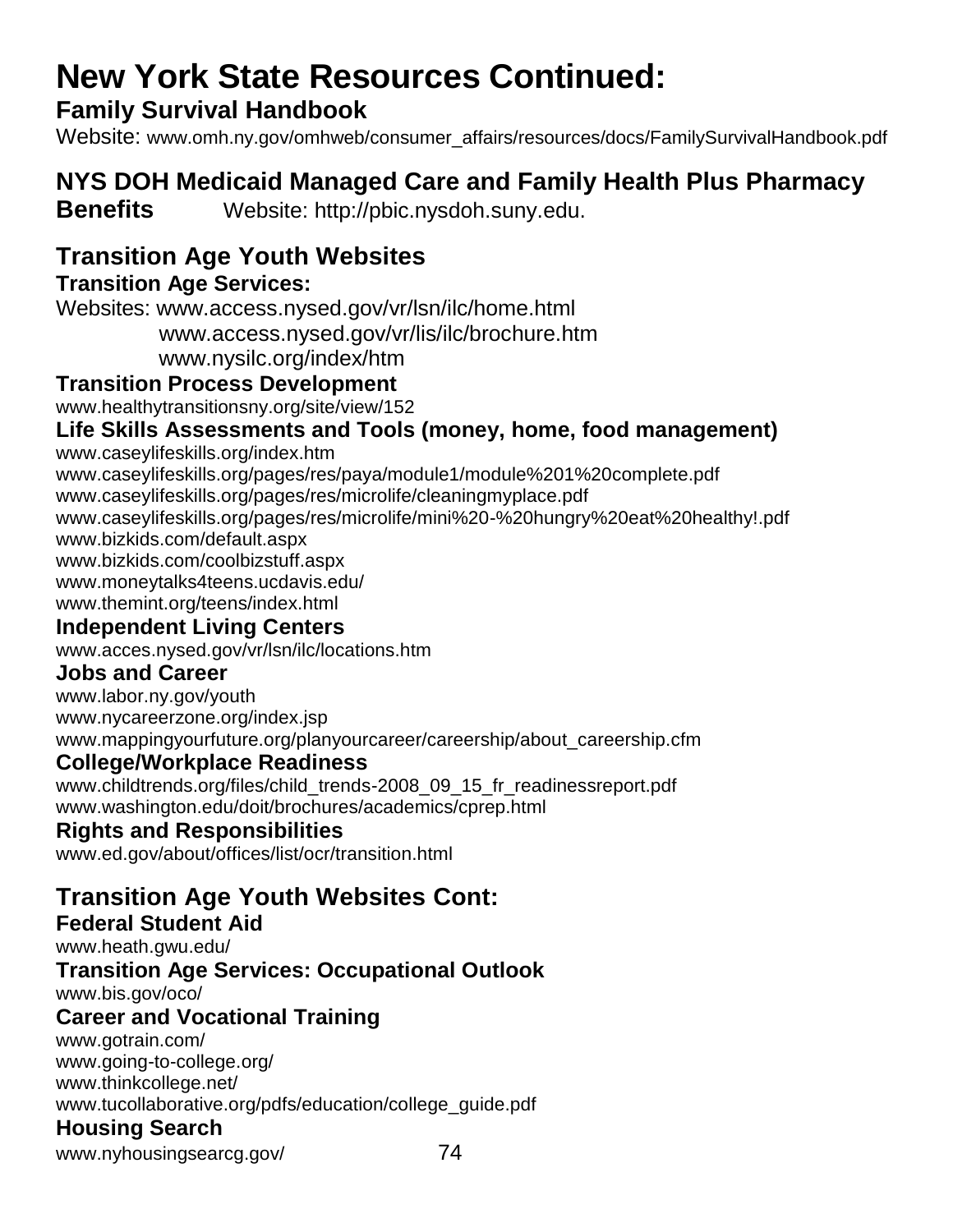## **New York State Resources Continued:**

#### **The First Home Club** (purchasing a home)

[www.fhlbny.com/community/fhc.htm](http://www.fhlbny.com/community/fhc.htm)

#### **Home Heating**

www.nyserda.org/homeheating/

### **Broad Information Network**

[www.disability.gov/housing](http://www.disability.gov/housing)

#### **Reasonable Accommodations**

[www.bu.edu/cpr/reasaccom/index.html](http://www.bu.edu/cpr/reasaccom/index.html)

www.bazelon.org/who-we-are/leadership-21/campus-rights-guide.aspx

#### **Health**

www.fns.usda.gov/tn/resources/power\_of\_choice.html

[www.californiaprojectlean.org/docuserfiles//jump%20start%20teensfinal%20entire%20guide%202006.](http://www.californiaprojectlean.org/docuserfiles/jump%20start%20teensfinal%20entire%20guide%202006.pdf) [pdf](http://www.californiaprojectlean.org/docuserfiles/jump%20start%20teensfinal%20entire%20guide%202006.pdf)

[www.pe4bodymindspirit.santacruz.k12.ca.us/courseplans/cagi.html](http://www.pe4bodymindspirit.santacruz.k12.ca.us/courseplans/cagi.html) [www.advocatesforyouth.org/about-us/mission](http://www.advocatesforyouth.org/about-us/mission)

#### **Provider Supports**

[www.tapartnership.org/cop/transitionagedyouth/default.php](http://www.tapartnership.org/cop/transitionagedyouth/default.php) [www.omh.ny.gov/omhweb/childservice/](http://www.omh.ny.gov/omhweb/childservice/) [www.pathwaysrtc.pdx.edu/index.shtml](http://www.pathwaysrtc.pdx.edu/index.shtml) [www.transad.pop.epenn.edu/about/index.html](http://www.transad.pop.epenn.edu/about/index.html)

#### **Adolescent Development/Issues Confronting Transitional Youth**

[www.actforyouth.net/health\\_sexuality/adolescence/toolkit](http://www.actforyouth.net/health_sexuality/adolescence/toolkit)

#### **General Transition**

[www.omh.ny.gov/omhweb/childservice/](http://www.omh.ny.gov/omhweb/childservice/)

<http://labs.umassed.edu/transitions> RTC/Resources/Publications.html.

#### **Education**

www.ed.gov/blog/2012/08/check-out-eds-new-parents-families-page/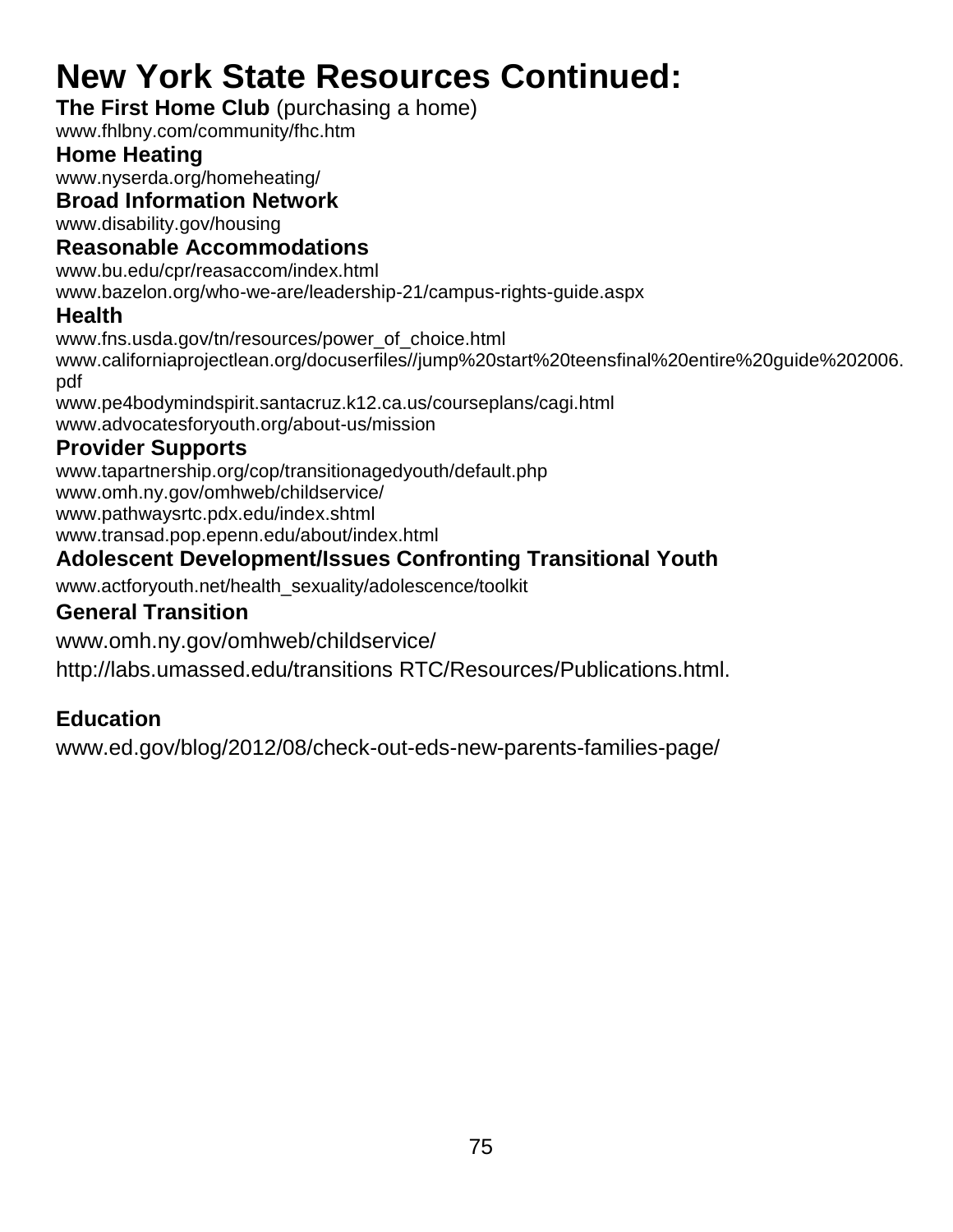| <b>National Resources</b><br><b>Federation of Families for Children's Mental Health</b><br>1101 King Street, Suite 420                                                                                                     |                       |
|----------------------------------------------------------------------------------------------------------------------------------------------------------------------------------------------------------------------------|-----------------------|
| Website: www.ffcmh.org                                                                                                                                                                                                     |                       |
| <b>Medication Information Resources</b><br>American Academy of child and Adolescent Psychiatry<br>Website: www.aacap.org<br><b>Center for Advancement of Children's Mental Health</b><br>Website: www.kidsmentalhealth.org |                       |
| <b>Medication Financial Assistance Programs</b><br><b>US Websites:</b><br>www.needymeds.com<br>www.rxassist.org<br>www.rxhope.com (for healthcare professionals only)<br><b>Military Websites:</b>                         |                       |
| Partnership for Prescription Assistance (www.pparx.org)1-888-477-2669<br>Military Prescription Plan VA Health Benefit Service Center<br>www.tricare.osd.mil/retirees/                                                      |                       |
| <b>Canadian Websites that service US prescriptions:</b>                                                                                                                                                                    |                       |
| www.wecaremedicalmall.org/global_medication.htm<br>www.doctorsdirectrx.com<br>www.lepharmacy.com                                                                                                                           | E-mail: info@ddrx.com |
| <b>Medication Plans by Pharmaceutical Companies</b>                                                                                                                                                                        |                       |
|                                                                                                                                                                                                                            |                       |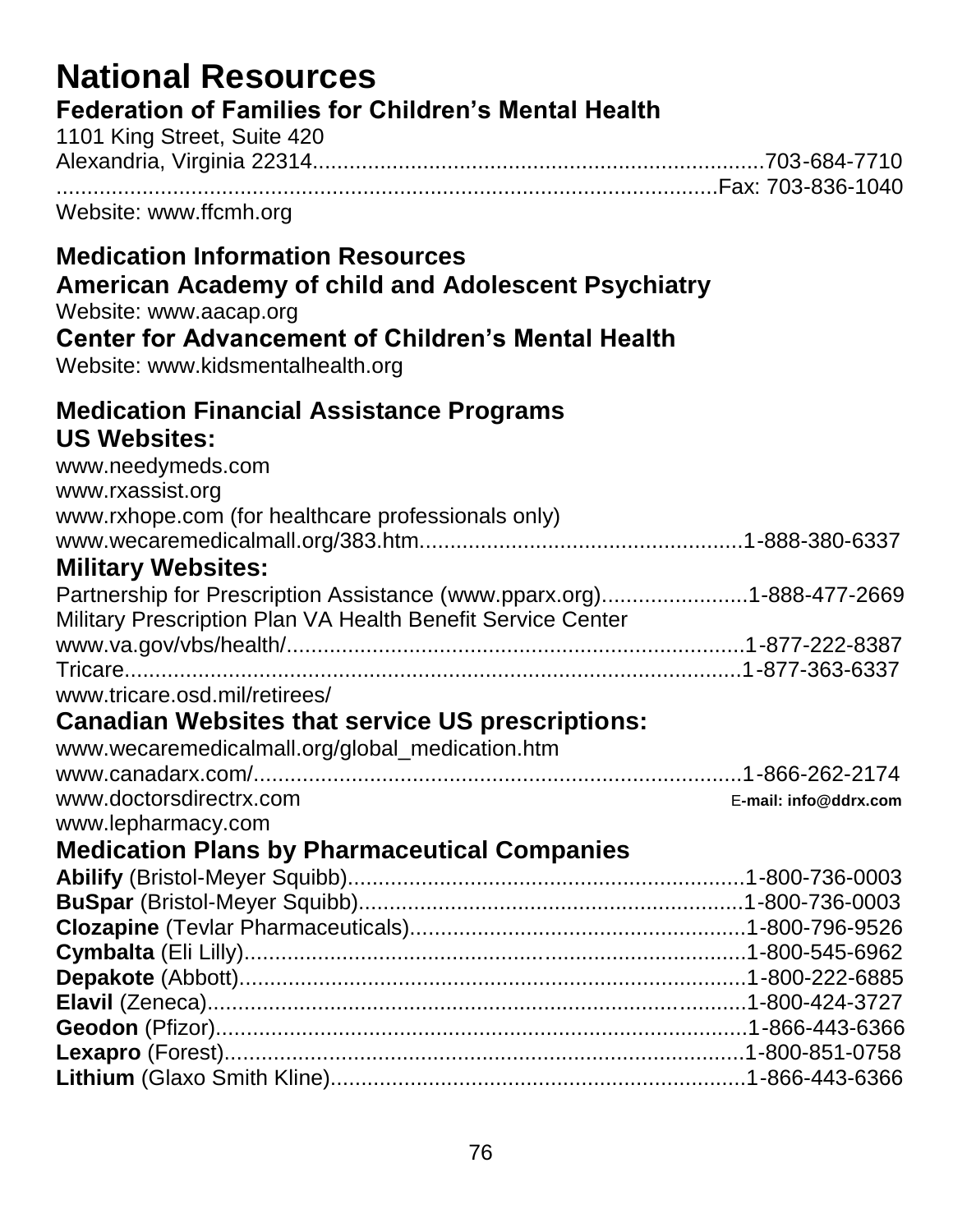## **National Resources Continued**

## **Medication Financial Assistance Programs Continued**

## **Fire Safety Websites**

[www.usfa.fema.gov](http://www.usfa.fema.gov/) (US Fire Administration) [www.ncjrs.org](http://www.ncjrs.org/) (Office of Juvenile Justice and Delinquency Prevention) [www.kkidsandfire.com](http://www.kkidsandfire.com/) (Massachusetts State Coalition for Juvenile Fire Setters) [www.sfm.state.or.us](http://www.sfm.state.or.us/) (Oregon State Juvenile Firesetter Program)

## **Sexual Offense Websites**

[www.csom.org](http://www.csom.org/) (Center for Sex Offender Management) [www.atsa.com](http://www.atsa.com/) (Association for the Treatment of Sexual Abusers)

## **Suicide Prevention Websites/Hotlines**

[www.afsp.org](http://www.afsp.org/) (American Foundation for Suicide Prevention) [www.suicidepreventionlifeline.org](http://www.suicidepreventionlifeline.org/) (National Suicide Prevention Lifeline)........1-800-273-8255

www.sprc.org/bpr/section-lll/calm-ounseling-access-lethal-means [(SPRC) CALM: Counseling on Access to Lethal Means/Suicide Prevention Resource Center]

[www.samsha.gov/prevention/suicide/aspx......................................................................](http://www.samsha.gov/prevention/suicide/aspx......................................................................Suicide) [Suicide](http://www.samsha.gov/prevention/suicide/aspx......................................................................Suicide) Prevention, Substance Abuse and mental Health services Administration

## **Youth Related Websites**

[www.nyln.org](http://www.nyln.org/) (National Youth Leadership Network).........................1-866-480-6565 X 2 [www.disabledstudents.org](http://www.disabledstudents.org/) (National Disabled Students Union) [www.youthmovenational.org](http://www.youthmovenational.org/) (Youth Move)

## **LGBTQ Websites & Hotlines**

<http://tapartnership.org/cop/clc/lgbtq12s.php> (LGBTQ12-S workgroup Newsletter) [www.outproud.org](http://www.outproud.org/) (Teen Out Proud) [www.ygamag.com](http://www.ygamag.com/) (YGA Mag) [www.familyacceptance.com](http://www.familyacceptance.com/) (Family Acceptance) [www.everybodysgood.com](http://www.everybodysgood.com/) (Everybody is good) The Trevor Project Hotline......................................................................1-866-488-7386